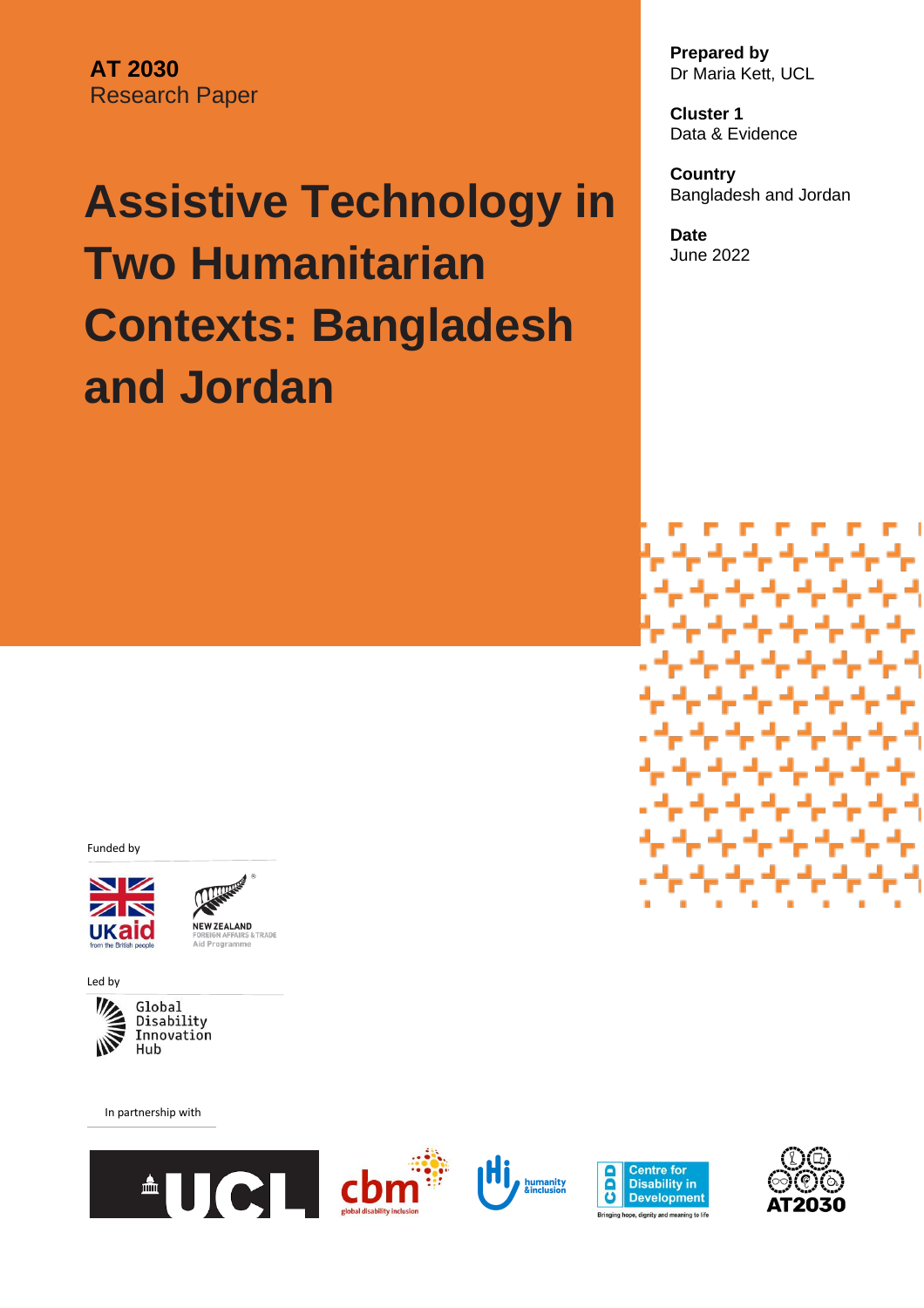# <span id="page-1-0"></span>Acknowledgments

This work was commissioned by the Global Disability Innovation Hub as part of the UK Aidfunded AT 2030 programme.

The work of CBM Global and their partner organisation, the Centre for Disability in Development (CDD), in Bangladesh is supported by the New Zealand Aid Programme (MFAT). The views expressed in this publication do not necessarily reflect those of the New Zealand government.

The report was drafted by Maria Kett, with inputs from Emma Pettey (CBM Global) and Diana Hiscock (HelpAge International). Fieldwork was undertaken by Mohammed Qtaiashat (HelpAge International Jordan) and Mohammad Monjurul Habib Shagar (CDD Bangladesh), along with Liton Paul, Prosenjit Baidya and Shamsul Arafin (all CDD Bangladesh), who undertook data collection in Cox's Bazar.

The authors are grateful to all those who took the time to participate in the research presented here.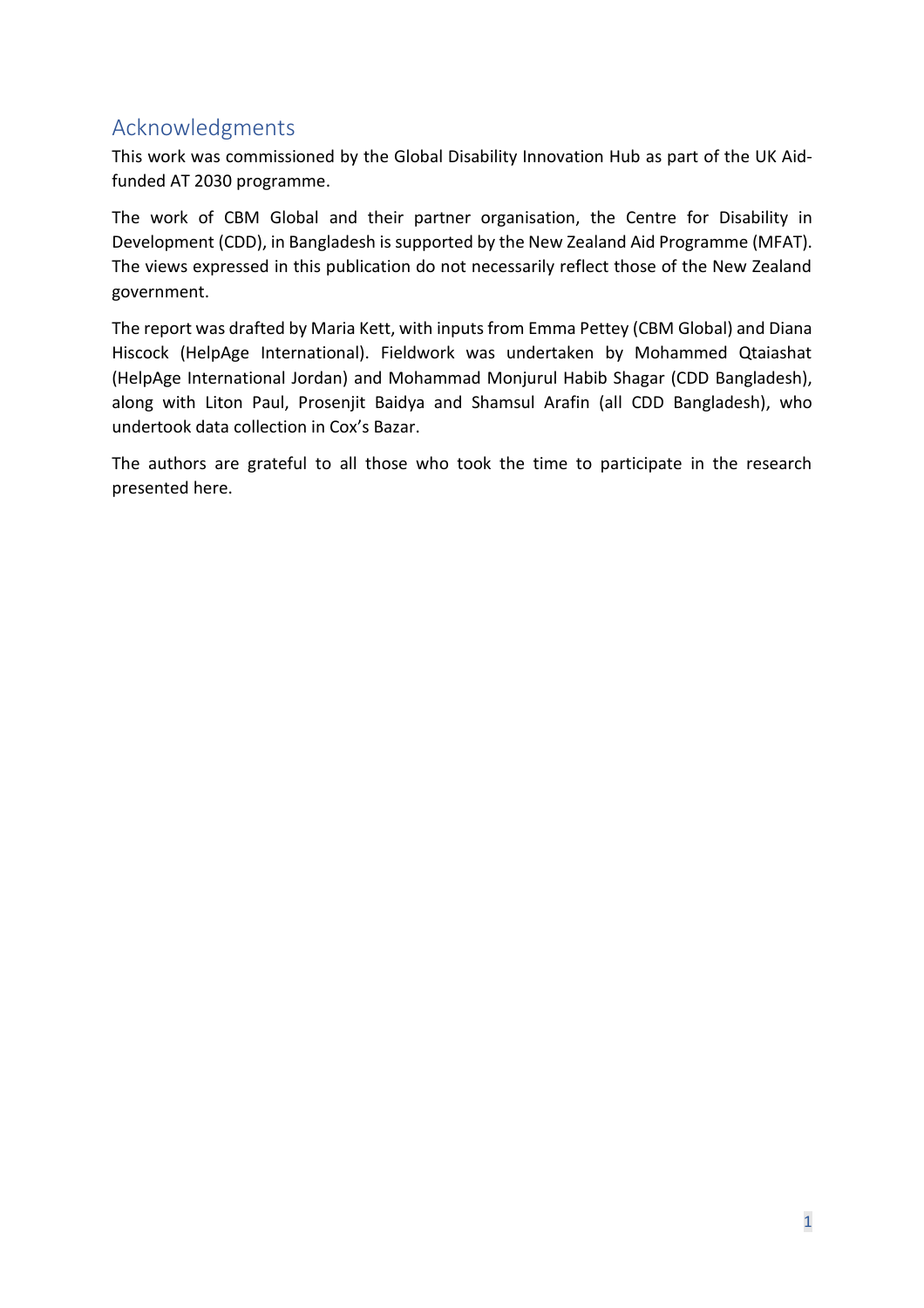## <span id="page-2-0"></span>Abbreviations

- AT Assistive technology
- BDT Bangladeshi Taka
- CBR Community-based rehabilitation
- CDD Centre for Disability in Development (Bangladesh)
- DG ECHO Directorate-General for European Civil Protection and Humanitarian Aid
- EMT Emergency medical team
- GDI Hub Global Disability Innovation Hub
- HAI HelpAge International
- HI Humanity & Inclusion
- HRP Humanitarian response plan
- MFAT Ministry for Foreign Affairs and Trade (New Zealand)
- NGO Non-governmental organisation
- OT Occupational therapist
- PHC Primary healthcare centre
- PT Physiotherapist
- rATA rapid Assistive Technology Assessment
- SLT Speech and language therapist
- UNCRPD United Nations Convention on the Rights of Persons with Disabilities
- UNICEF United Nations Children's Fund
- WGSSQ Washington Group Short Set Questions
- WHO World Health Organization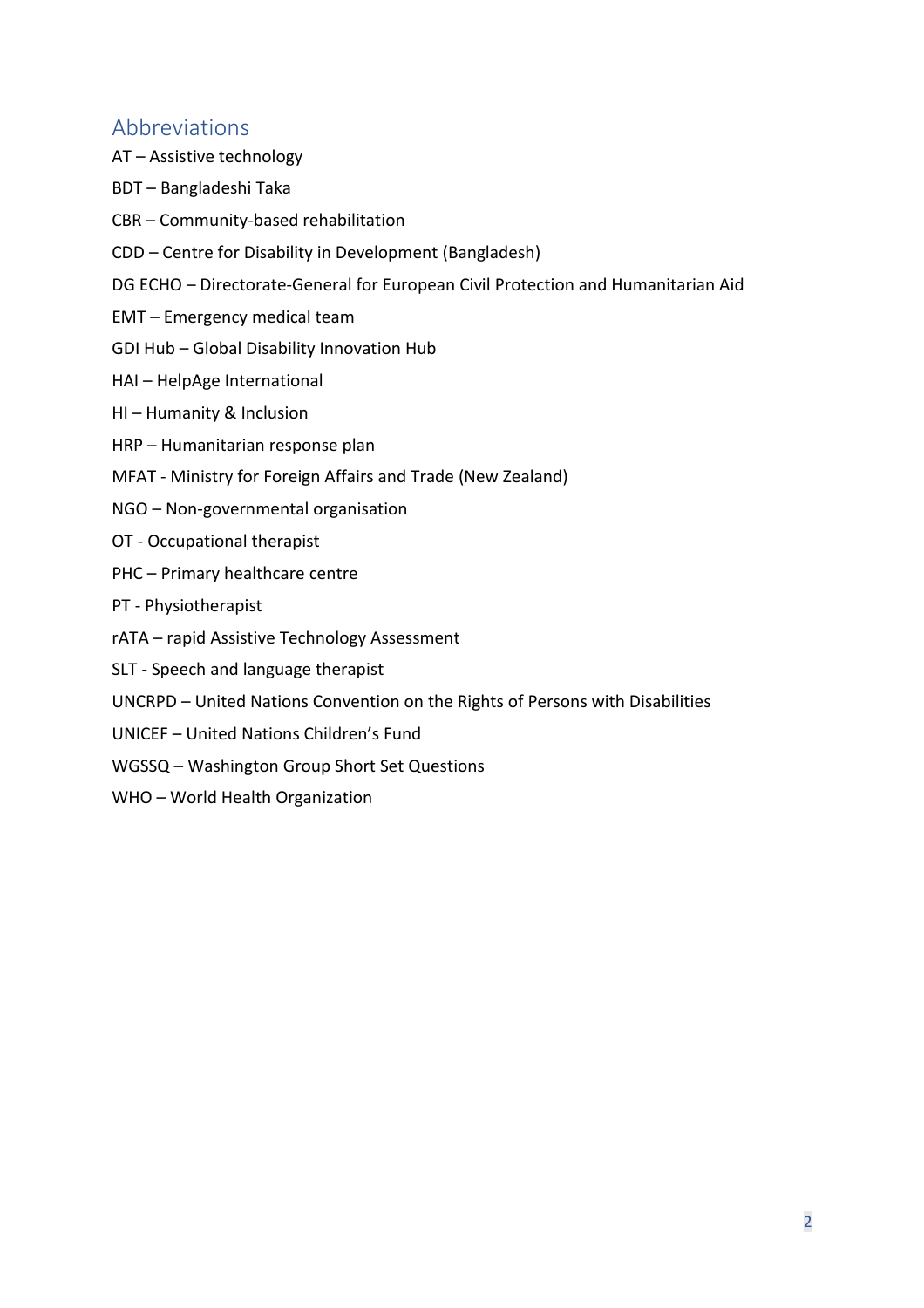# <span id="page-3-0"></span>Executive Summary

Despite increased focus on the need for assistive technology (AT), along with estimates of need and gaps in provision in humanitarian contexts, very little is actually known about how people who need AT are managing in these contexts. In order to address this need, this study explored four main questions:

- What do we currently know about the need for AT in humanitarian contexts?
- How is this need currently met?
- What gaps are there in the evidence about these needs?
- What mechanisms are needed to ensure provision of AT in humanitarian contexts?

It explored these questions through individual interviews with AT users and their families, as well as people working in the sector, in two humanitarian response contexts: Bangladesh and Jordan. A total of 79 interviews were undertaken across the two countries, with both men and women. All were over the age of 18, and most were in contact with services. In Bangladesh, we partnered with CBM Global and their local partner, the Centre for Disability in Development, and in Jordan, all those interviewed were beneficiaries of HelpAge International. The sample presented here is therefore not representative of all users of AT, but rather gives a sense of what and how people are currently managing to access AT across camp and host community settings.

The questions focused on the areas identified as gaps in the initial literature review, and used qualitative methodologies to probe and gain further insight into gaps across the entire AT ecosystem. To reflect this, we have framed the findings around the WHO's 5 Ps framework:

**Products** – What kinds of AT are developed and used in humanitarian settings?

**People** – Who uses and creates AT in humanitarian settings? (This includes personnel.)

**Provision** – How is AT in humanitarian settings currently funded and how sustainable are these models? (This often overlaps with Procurement.)

**Place** – How does place (location) impact on access?

**Policy** – Is AT in humanitarian settings influenced by existing policy frameworks?

**The research found that it is clear that the provision of AT (in this case mainly assistive devices) is ad hoc,** and largely related to the access, availability and focus of NGO-funded projects in camps or communities. This is perhaps unsurprising, given the general level of access to goods and services by refugees in both these settings. When it was available, for many of those interviewed, AT had a positive impact on their lives. **However, devices alone cannot ensure wider inclusion** – for that, there still needs to be attitudinal change, environmental adaptations, better provision of resources (including rehabilitation) and much wider awareness about the policies and legislation that support the rights of persons with disabilities, including those who have crossed an international border to seek safety and security.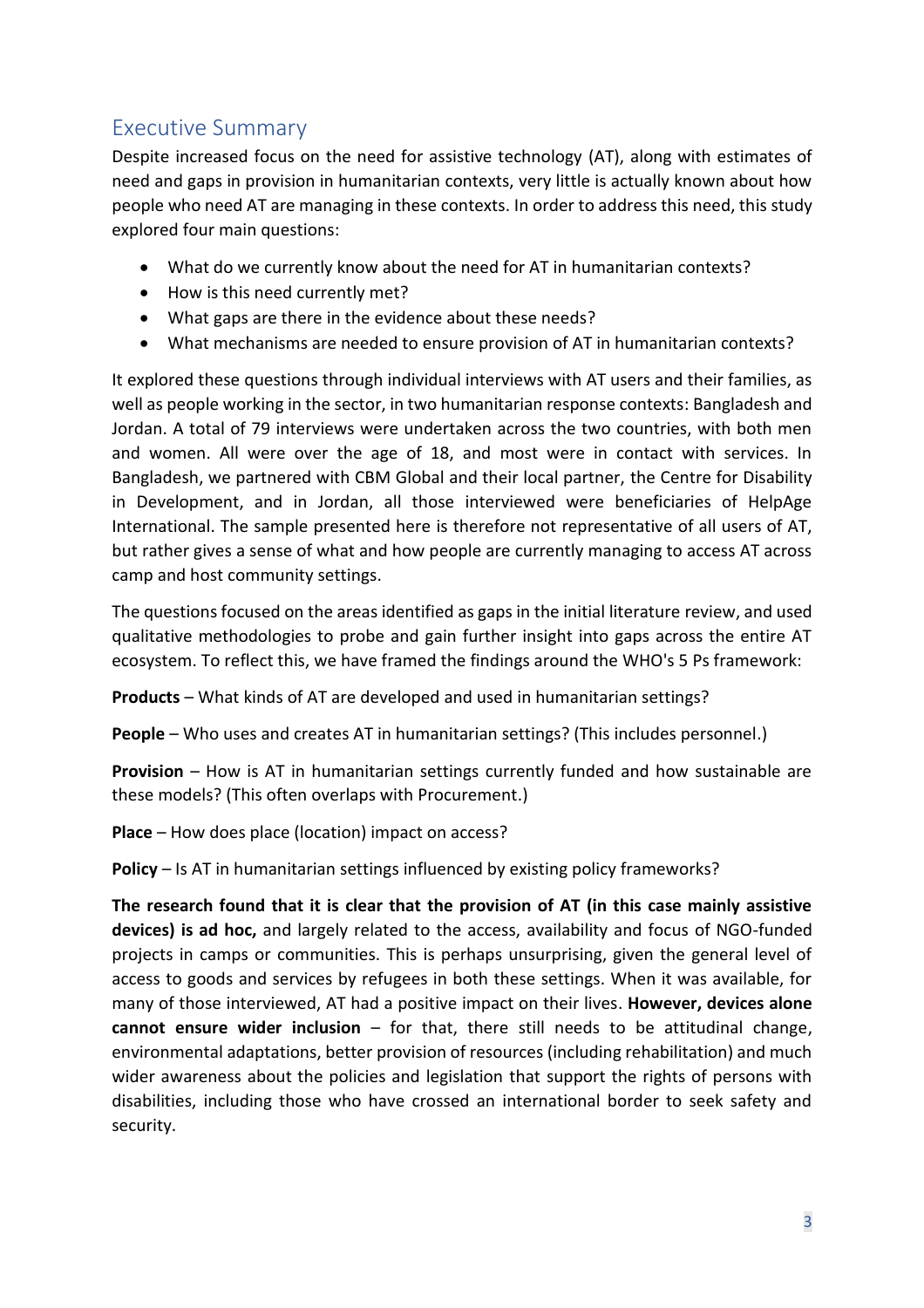However, **there is still very little research around the nexus between social protection and humanitarian responses, particularly for persons with disabilities.** Turning inclusion into action requires more connected thinking on joining up social assistance.

We saw this disconnect in the responses here – **many of those interviewed lacked the necessary support mechanisms to enable them to access their rights to work, education, healthcare,** etc. This perpetuates the idea that these people are 'vulnerable' and waiting to be assisted, rather than capable of being more independent if given the necessary support, including AT.

Provision of AT in humanitarian settings is likely to continue to be largely delivered through agencies and organisations, as often in these contexts formal healthcare structures are overwhelmed and do not have the resources. However, **there needs to be increased investment in, and focus on, strengthening healthcare systems to respond to the growing need for AT.** There has been a lack of focus on AT and allied services such as rehabilitation, and resource-constrained countries have often prioritised other aspects with the healthcare systems.

Finally, **our findings also indicate a need for more 'translational' research,** which takes data – such as prevalence data collected by Washington Group Short Set Questions, age-, sex- and disability-disaggregated data, or more needs-based data such as the rapid Assistive Technology Assessment – to develop and deliver effective, evidence-based health and rehabilitation services. As yet, there is still limited evidence on what works for effective AT, how to deliver it and how much it costs, and while programmes such as AT 2030 are beginning to unpack these, there is much more work needed in specific areas, including humanitarian contexts.

The report also makes a series of recommendations, also structured around the 5 Ps:

#### **Products**

- Provide AT as part of core healthcare provision in emergency settings.
- Where AT cannot be provided and fitted by a healthcare professional, provide users with appropriate guidance on the type of AT required, fitting requirements and safe and effective use.
- Leverage informal networks of AT providers as points of contact and/or resources to support strengthened AT provision within the health system.
- Support and invest in local production, repair and distribution of AT in emergency contexts.
- Identify opportunities for innovation in AT that can be utilised in humanitarian contexts.

**People**

• Include allied health professionals – a vital resource for AT assessment, training and follow-up – in formal healthcare structures and programmes.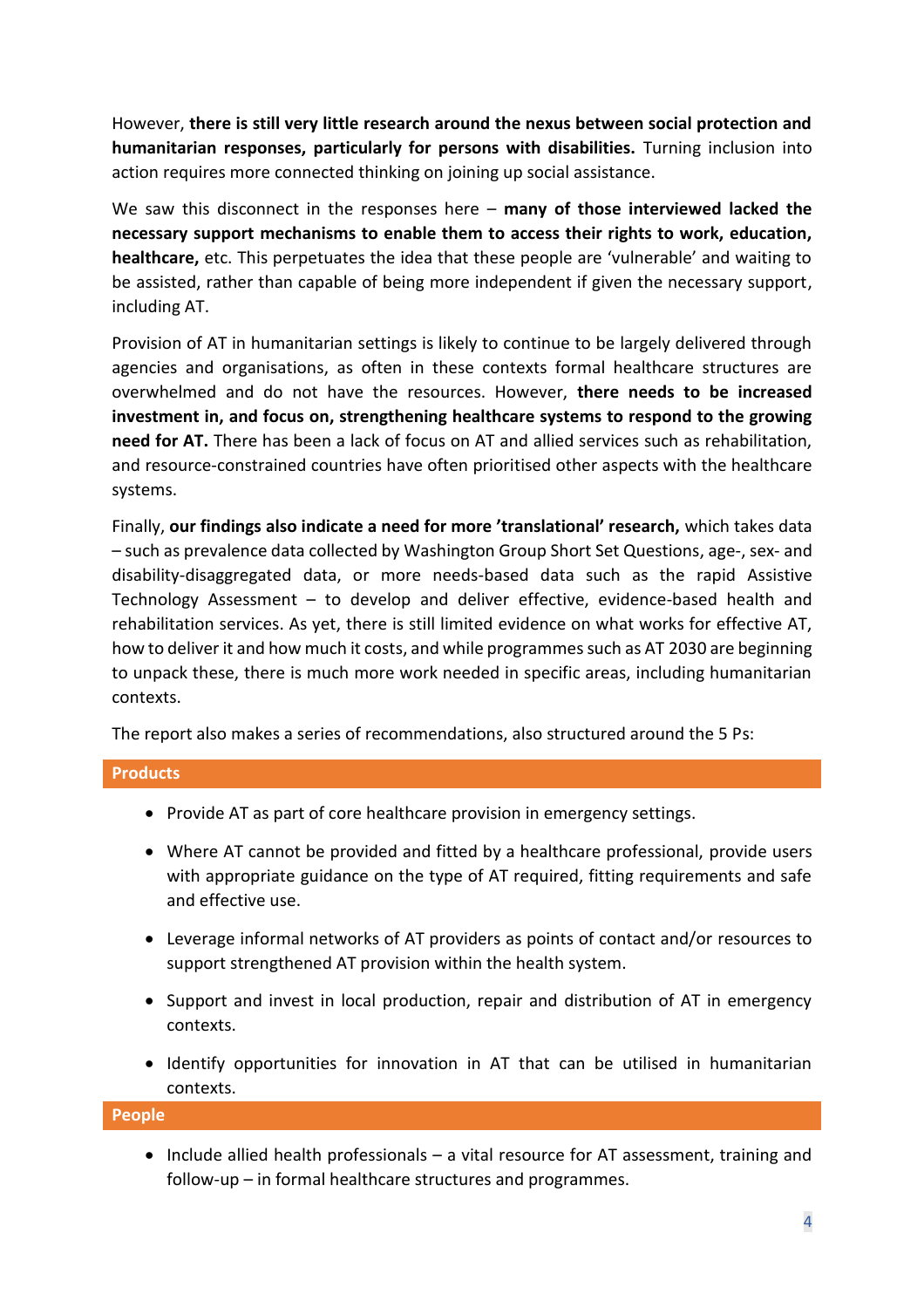- Provide disability-specific social protection and/or injury-related compensation.
- Asides from AT provision, address the challenges of stigma, inaccessible environments and the need for additional support or training to regain independence through efforts to support persons with disabilities in a humanitarian context.

#### **Provision**

- Provide more AT through existing public healthcare mechanisms, as well as ensure provision is more joined up across sectors.
- Focus more on local production and manufacturing.
- Ensure recommendations for guidance on budgeting for AT in HRPs is implemented or budget an additional 3 to 7 per cent in HRPs for specialised non-food items, such as assistive devices and mobility equipment.
- Develop a standardised approach to AT assessment and provision in humanitarian settings.

#### **Place**

- Promote more collaboration and coordination between sectors and [UN clusters](https://www.humanitarianresponse.info/en/coordination/clusters/what-cluster-approach) to ensure the provision of appropriate and joined-up provision of AT for adults and children in humanitarian contexts.
- Ensure inclusive infrastructure guidelines are useful and used for temporary contexts.

#### **Policy**

- Develop specific policy around provision of AT in humanitarian emergencies, in line with recommendation 9 of the Global Report on Assistive Technology (include AT in humanitarian responses).
- Ensure specifically that assistive products are prioritised and available through appropriate procurement routes.
- Develop an *Assistive Products Priority List* specifically for humanitarian contexts.
- Capture AT provision in humanitarian settings through research to inform future policy and practice responses.

These recommendations are intended to improve the understanding of the need for AT in humanitarian settings and provide recommendations for action by key stakeholders, particularly global humanitarian coordination bodies and actors.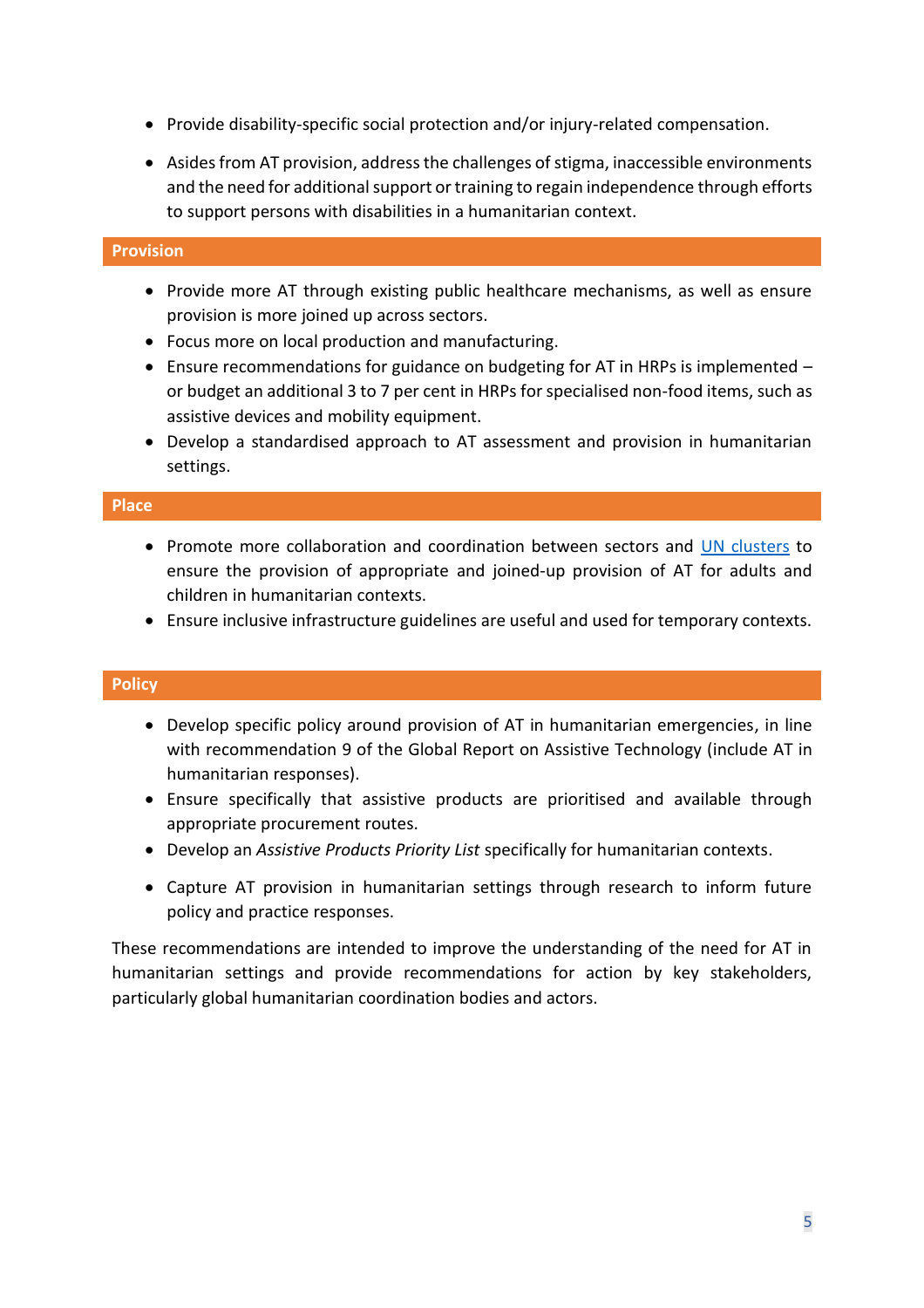# Contents

| 1.  |  |
|-----|--|
| 2.  |  |
| 2.1 |  |
| 2.2 |  |
| 2.3 |  |
| 3.  |  |
| 4.  |  |
| 5.  |  |
| 6.  |  |
| 6.1 |  |
| 6.2 |  |
| 7.  |  |
| 7.1 |  |
| 7.2 |  |
| 7.3 |  |
| 7.4 |  |
| 7.5 |  |
| 7.6 |  |
| 8.  |  |
| 8.1 |  |
| 8.2 |  |
| 8.3 |  |
| 8.4 |  |
| 8.5 |  |
| 9.  |  |
| 10. |  |
| 11. |  |
| 12. |  |
| 13. |  |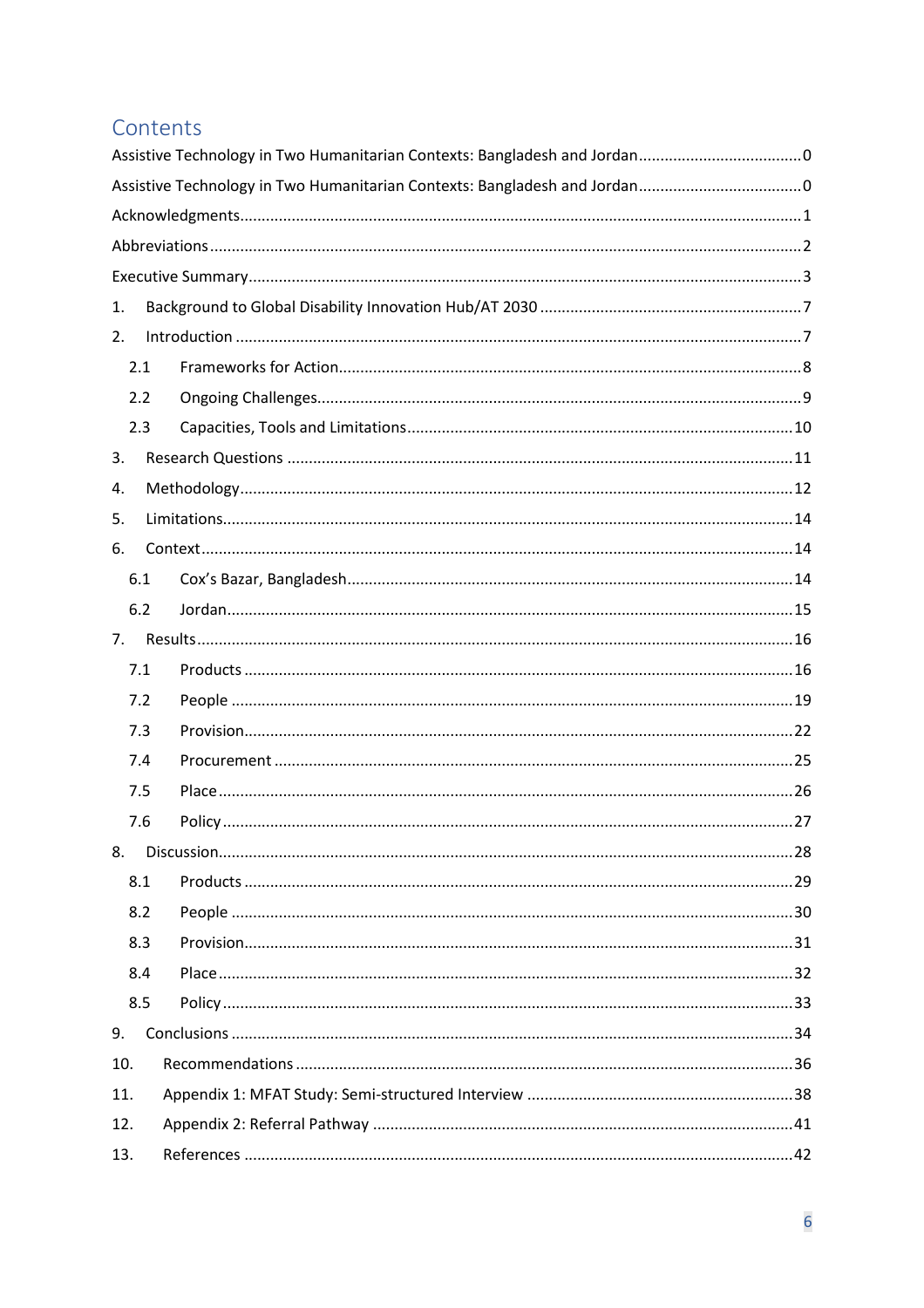# 1. Background to Global Disability Innovation Hub/AT 2030

<span id="page-7-0"></span>Global Disability Innovation Hub (GDI Hub) is a research and practice centre driving disability innovation for a fairer world, which is part of a bigger movement for disability justice to disrupt current ideas and practice to create new possibilities.

Operational in over 35 countries, we work with more than 70 partners, delivering projects across a portfolio of £50 million. GDI Hub has reached 12 million people since its launch in 2016 by developing bold approaches, building innovative partnerships and creating ecosystems to accelerate change.

AT 2030 is our flagship programme, funded by UKAid, which tests 'what works' to improve access to life-changing assistive technology (AT) for all. AT 2030 has invested £40 million through grant and match-funding over five years to support solutions to scale. The programme delivers across four clusters of work: Data and Evidence, Innovation, Country Implementation, and Capacity and Participation. The research in this paper is supported under the Data and Evidence cluster, which aims to improve data and evidence to unlock investment into AT, including examining the need for AT in humanitarian settings.

## <span id="page-7-1"></span>2. Introduction

There is an urgent and growing gap in AT access for people with functional limitations in humanitarian settings. Recent research estimates that access to AT in these contexts is already limited and meets as little as 5–15 per cent of the population that needs it (Whittaker et al. 2021). Article 11 of the *UN Convention on the Rights of Persons with Disabilities* (UNCRPD) makes clear that State parties must ensure that AT is equitably provided to all who require it. In humanitarian crises, accountable agencies for the humanitarian response – including national government and UN agencies – must work together to comply with the requirements of the UNCRPD.<sup>1</sup> In doing so, they must consider three different but related groups of people with AT needs:

- people who newly acquire a disability as a result of the immediate or long-term effects of the crisis, who in some cases may represent only a minority of people with AT needs
- people who have lost or damaged their assistive product in the crisis (again, likely to be a relatively small number given the paucity of product availability in most pre-crisis settings)
- people who have unidentified AT needs that have not yet been met, even before the crisis. This third group is likely to be the biggest (Tataryn & Blanchet 2012, cited in Whittaker et al 2021).

Assistive technology needs also vary according to the specific situation, such as the nature of the humanitarian disaster, which may indicate the nature of injuries sustained and the need for rehabilitation and AT (e.g. bomb-blast injuries in conflict, crush injuries in earthquakes).Of course, the nature of injuries can overlap, and while some are newly acquired impairments,

<sup>1</sup> [www.un.org/development/desa/disabilities/convention-on-the-rights-of-persons-with-disabilities/article-11](https://www.un.org/development/desa/disabilities/convention-on-the-rights-of-persons-with-disabilities/article-11-situations-of-risk-and-humanitarian-emergencies.html) [situations-of-risk-and-humanitarian-emergencies.html.](https://www.un.org/development/desa/disabilities/convention-on-the-rights-of-persons-with-disabilities/article-11-situations-of-risk-and-humanitarian-emergencies.html)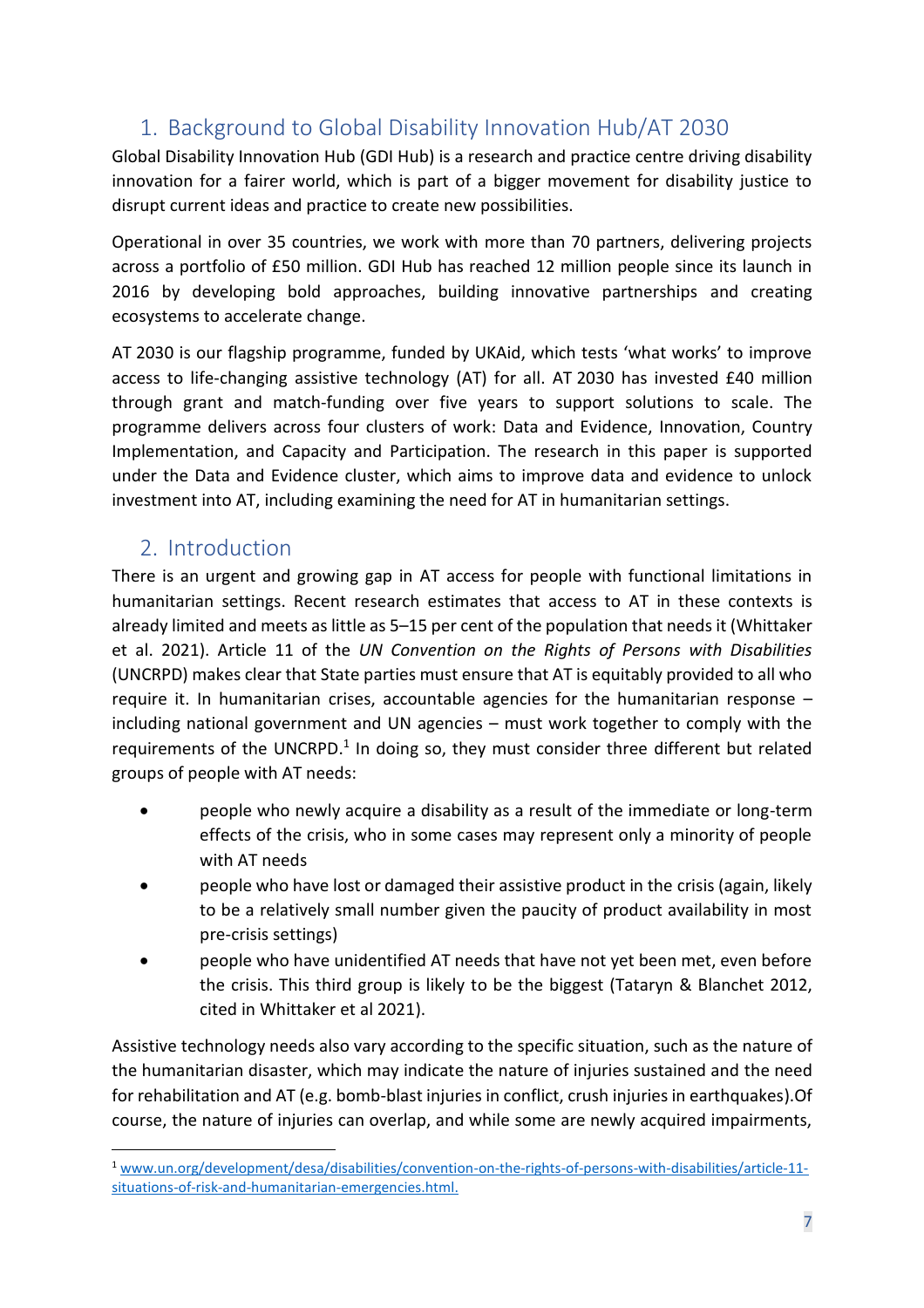others are exacerbations of existing impairments or disabilities. The number of crises and the number of people affected by crises is increasing, and more so in low- and middle-income countries. In addition to increasing disability rates, ageing populations and the higher prevalence of non-communicable diseases worldwide mean that we can expect AT needs in crisis settings to continue to grow. Humanitarian crises worsen the challenges in the environment: people might lose or damage their assistive products or live in inaccessible informal settlements as a result of displacement. In these circumstances, even those with preexisting impairments that were not previously disabling may find that they are unable to function as before (WHO/World Bank 2011).

Humanitarian crises place pressures on existing systems for healthcare provision and are therefore likely to constrain these systems for AT provision (Bar-On et al. 2011, cited in Whittaker et al 2021) given the increased demand. However, there has been a lack of focus on AT and allied services such as rehabilitation, and resource-constrained countries have often prioritised other aspects with healthcare systems. The Director-General of the WHO indicated the need for long-term planning and sustainable systems in order to ensure a reliable supply of assistive devices and their replacement parts (WHO 2017). The Director-General's report also noted the need to plan and prepare better to ensure the access and availability of AT in emergencies, with the aim of facilitating earlier discharge from hospital and preventing excess morbidity. The report goes on to note that these products should be appropriate for the emergency context and setting, with mechanisms for follow-up, maintenance and repairs. It also notes the need for 'robust coordination mechanisms' to ensure appropriate procurement and provision (WHO 2017).

Other challenges include the growing population with AT needs, which may include newly displaced people relying on humanitarian support. This often coincides with an exodus of local professionals and experts with a role in healthcare and rehabilitation because of the deteriorating humanitarian situation. Distribution systems for AT face many practical obstacles in humanitarian contexts, including security restrictions and the prevention of access to areas controlled by different factions. The provision of AT may also be constrained by political issues, such as government policies on eligibility to receive healthcare and AT services in a national system, which may preclude refugees and displaced people, or restrictions on imports such as batteries for hearing aids.

#### *2.1 Frameworks for Action*

<span id="page-8-0"></span>While there has been increased focus and attention on the inclusion of persons with disabilities within humanitarian responses, with a range of general and sector-specific guidelines (e.g. *The Sphere Handbook: Humanitarian Charter and Minimum Standards in Humanitarian Response* (Sphere 2018), the Core Humanitarian Standard for Quality and Accountability, *Humanitarian Inclusion Standards for Older People and People with Disabilities* (CBM, HAI & HI 2018), *Operational Guidance on the Inclusion of Persons with Disabilities in EU-Funded Humanitarian Aid* (DG ECHO 2019), and the *Charter on Inclusion of Persons with Disabilities in Humanitarian Action* (World Humanitarian Summit 2016)), there remains significant gaps in the operationalisation of these policies, standards and guidelines at the field level (Rohwerder 2017). This has led to persons with disabilities continuing to be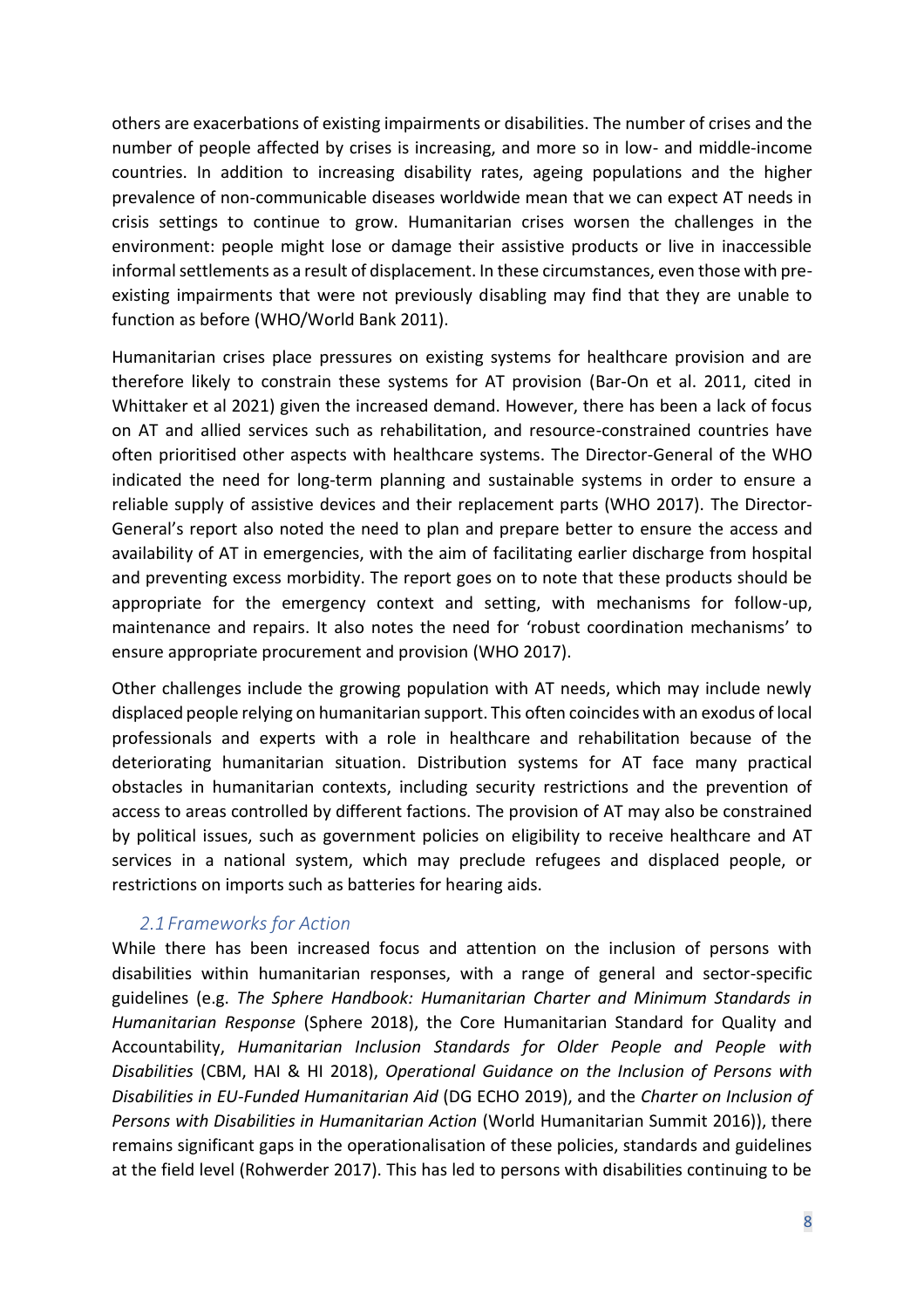excluded from both general humanitarian responses, including access to water, shelter, food or health, as well as more specialised services such as rehabilitation, assistive devices, social workers or interpreters (Holden et al. 2019). The *Charter on Inclusion of Persons with Disabilities in Humanitarian Action*, developed for the first World Humanitarian Summit in 2016, commits to five key principles: non-discrimination, participation, inclusive policy, inclusive response and services, and cooperation. Though all of these are key to achieving inclusion, it is the last two areas in particular that we will focus on in this research.

The charter notes that inclusive response and services must take into account:

*the diverse needs of persons with disabilities … [and] strive to ensure that services and humanitarian assistance are equally available for and accessible to all persons with disabilities, and guarantee the availability, affordability and access to specialized services, including assistive technology in the short, medium and long term.* (World Humanitarian Summit 2016: art. 2.4; emphasis added)

The Inter-Agency Standing Committee's (2019) *Guidelines on Inclusion of Persons with Disabilities in Humanitarian Action* focus on a twin-track approach to inclusion across the key cluster sectors, with ATs being part of a specialist (targeted) support service. The guidelines uses the WHO definition of assistive technology, devices and mobility aids as:

*external products (devices, equipment, instruments, software), specially produced or generally available, that maintain or improve an individual's functioning and independence, participation, or overall well-being. They can also help prevent secondary impairments and health conditions. Examples of assistive devices and technologies include wheelchairs, prostheses, hearing aids, visual aids, and specialized computer software and hardware that improve mobility, hearing, vision, or the capacity to communicate.* (Inter-Agency Standing Committee 2019: 8)

#### *2.2Ongoing Challenges*

<span id="page-9-0"></span>However, as Kirstin Lange (UNICEF) has noted, while there is increasing guidance on what inclusion looks like, there is much less on how to actually do it:

*Humanitarian Needs Overviews (HNOs) and Humanitarian Response Plans (HRPs) for 2020 are evidence of the increasing recognition of the vulnerability of persons with disabilities in humanitarian emergencies, and the need to do more to ensure their inclusion in humanitarian response. However, what those HNOs and HRPs also demonstrate is a gap in understanding of the specific factors that place persons with disabilities at heightened risk, and the concrete actions needed to make humanitarian response more inclusive. Following the launch of the guidelines, there is a need now for attention to shift from global frameworks to operational support at field level, to ensure that humanitarian actors are equipped, not only with the knowledge of 'what' disability inclusion entails, but also the resources to address the 'how'.* (Lange 2020: 4–5; emphasis added).

This is certainly the case for AT, where, beyond mapping availability and ensuring stocks and funding, there is little specific guidance on how products should be assessed, fitted or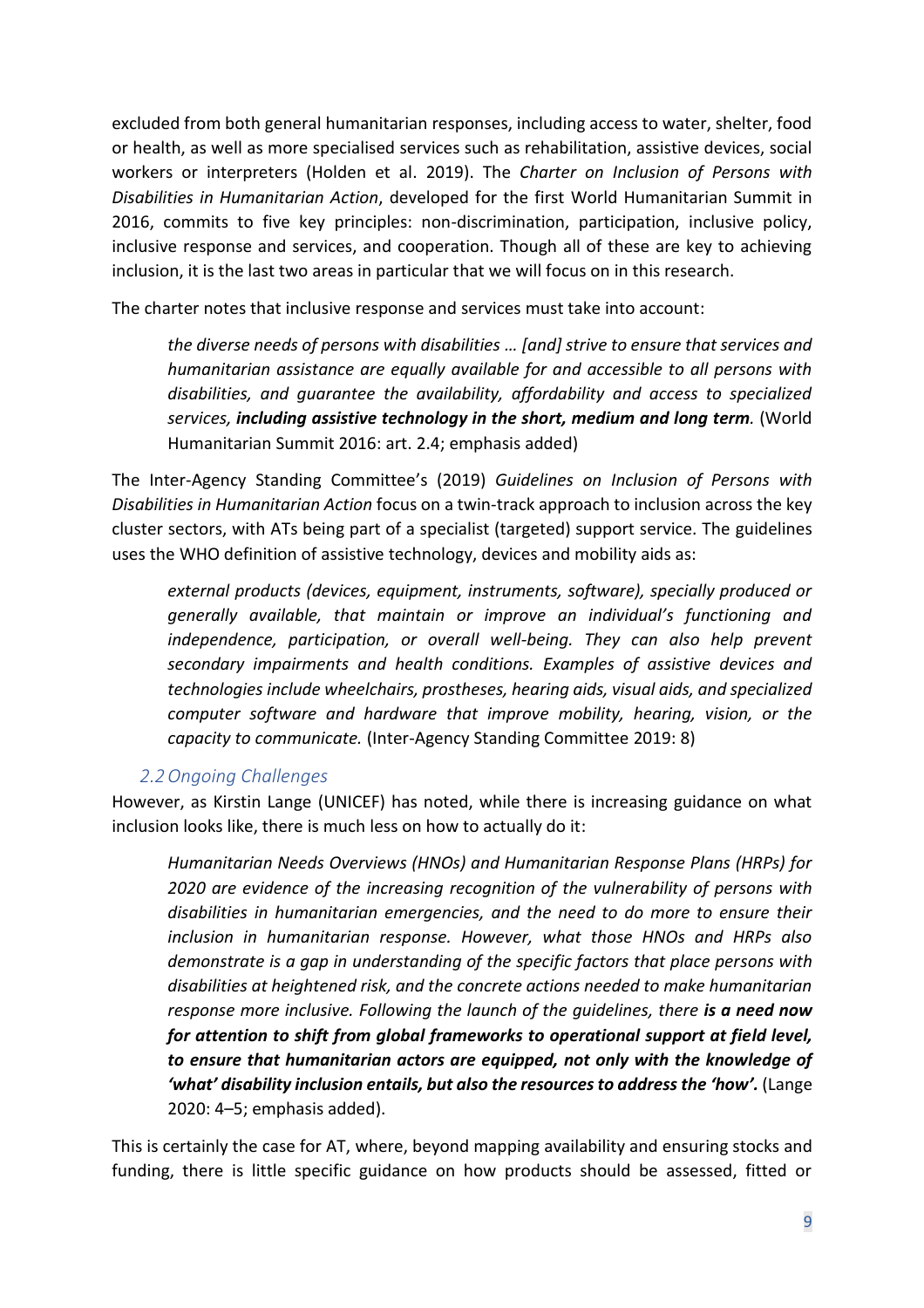distributed, let alone how to identify need. There is also a considerable mismatch between supply and demand, which in turn impacts on the market. If it is available at all, most AT in humanitarian settings is supplied by international organisations or other donor or charity funding. The type of AT provided is often not suitable for the specific context and/or substandard or not even used. It is often provided without appropriate services or support (Rohwerder 2018). Moreover, donations of this kind can absolve governments of taking responsibility for the provision of goods and services (Visagie et al. 2016, cited in Rohwerder 2018).

There is an overall lack of evaluations about 'what works' for person with disabilities humanitarian settings (White et al. 2018), let alone evidence around AT (devices and other products). This shortage of both information about, and access to, specialist services and equipment, leads to an unmet need for devices and services (Holden et al. 2019). To date, there is very little data available on the magnitude of these needs, in part because of issues of identification, assessment and reporting. The few reviews available tend to focus on the provision of physiotherapy (and some limited occupational therapy), and though usually favourable, they often highlight the ad hoc nature of the services and the lack of a comprehensive service model (e.g. Mousavi et al. 2019). They also tend to focus on functional rehabilitation and participation, rather than the provision of AT as a necessary component of the right to inclusion (e.g. to access education).

## *2.3Capacities, Tools and Limitations*

<span id="page-10-0"></span>There is some guidance available for professionals working in rehabilitation in emergencies. These include: the *Guidance Note on Disability and Emergency Risk Management for Health* (WHO 2013); *Rehabilitation in Sudden Onset Disasters* (Skelton and Harvey 2015), developed for rehabilitation professionals (primarily physiotherapists and occupational therapists)and deployed through the UK International Emergency Trauma Register; *Management of Limb Injuries during Disasters and Conflict* (International Committee of the Red Cross 2016); and, specifically for physiotherapists, *The Role of Physical Therapists in Disaster Management* (World Confederation for Physical Therapy 2016). More recently, *Early Rehabilitation in Conflicts and Disasters* (HI 2020) and the WHO's (2021b) *Rehabilitation Competency Framework* were published (though the latter does not mention humanitarian contexts specifically). The WHO's (2010) *CBR Guidelines* also have a specific section on humanitarian action. However, it should be acknowledged that there may be a shortage of locally trained and available staff, services and products in many settings, something that is being addressed by the WHO Rehabilitation 2030 Initiative , which talks specifically of 'strengthening rehabilitation planning and implementation at national and sub-national levels, including within emergency preparedness and response' (Priority Action Area 2).<sup>2</sup>

In 2016, the WHO launched the first of a series of technical guidelines designed to provide minimum standards for emergency medical teams (EMTs) in sudden onset disasters – those who were sent as part of an assistance package. The first was a set of minimum technical standards and recommendations for rehabilitation (WHO 2016a), which outline the minimum

<sup>&</sup>lt;sup>2</sup> See [www.who.int/initiatives/rehabilitation-2030.](https://www.who.int/initiatives/rehabilitation-2030)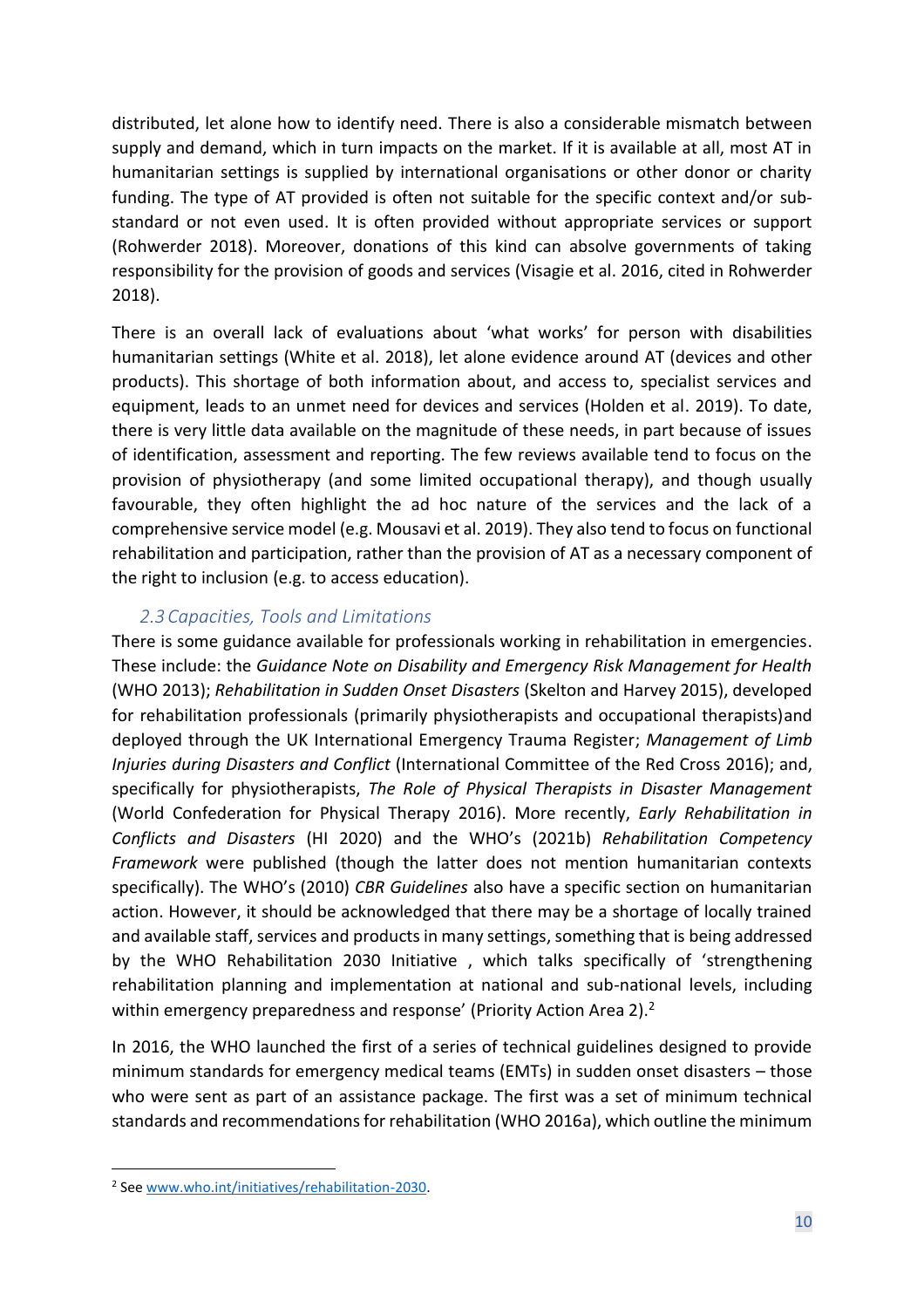standards for EMTs with regards to the workforce, the field hospital environment, rehabilitation equipment and consumables, and information management. These are a comprehensive set of guidelines, including a list of minimum equipment required. However, it is unclear to what extent these are used in the field, and they were only intended for EMTs. This means the recommended equipment is primarily for immediate medical and surgical needs, based on function and participation, and does not cater for longer-term needs (or indeed rights, mental health and psychosocial needs). Though these aspects are not specifically included in the standards, the need is acknowledged, and local procurement is recommended, as is connection with local disabled people's organisations and other support organisations (WHO 2019). Moreover, while there is also some overlap with the WHO's (2016b) *Priority Assistive Products List* (launched in May 2016), there is no cross-referencing between the two. $3$ 

In order to better identify met and unmet need for AT, the Global Cooperation on Assistive Technology<sup>4</sup> developed the population-based rapid Assistive Technology Assessment (rATA) survey tool. The rATA has seven sections, which gather basic data on demographics, needs, demand and supply, user satisfaction, and (optionally) recommendations, and can be administered either to specific groups, or as a specific (or part of another) population-based survey (WHO n.d.). The rATA is part of the WHO Assistive Technology Assessment (ATA) toolkit.<sup>5</sup>

While there have been some previous disability surveys in humanitarian contexts, for example of Syrian refugees in Jordan and Lebanon, and in South Sudan (HI & iMMAP 2018; HI & IOM 2018; Humanitarian Needs Assessment Programme 2019), results are largely based on the Washington Group Short Set Questions (WGSSQ).<sup>6</sup> However, the WGSSQ give a prevalence, not a diagnosis, so it is difficult to link the results of the survey to perceived need. To our knowledge, to date there has only been one rATA undertaken in a humanitarian context (Bangladesh), which is discussed in further detail in Section 6 below. This means that while there are estimates of need, and gaps in provision, there is very little known about how people who do need AT are managing in humanitarian contexts.

# <span id="page-11-0"></span>3. Research Questions

In order to understand the need for, and access to, AT in the humanitarian sector, the study addressed the following overarching research questions:

• What do we currently know about the need for AT in humanitarian contexts?

 $3$  It is also worth highlighting that while much of the guidance provided could be applicable in both disaster and conflict settings. In some complex humanitarian settings, such as Syria and Yemen, there have been incidences of the deliberate targeting of humanitarian agencies, health facilities and health workers, resulting in closure of services, including rehabilitation projects, and increasing the likely of need for services. See: [www.ipinst.org/2019/05/finding-the-road-to-implementing-security-council-resolution-2286#2.](https://www.ipinst.org/2019/05/finding-the-road-to-implementing-security-council-resolution-2286#2)

<sup>4</sup> Established by the WHO in 2014 to improve access to high-quality and affordable AT.

<sup>&</sup>lt;sup>5</sup> See [www.who.int/toolkits/ata-toolkit/.](http://www.who.int/toolkits/ata-toolkit/)

<sup>6</sup> See [www.washingtongroup-disability.com/question-sets/wg-short-set-on-functioning-wg-ss/.](https://www.washingtongroup-disability.com/question-sets/wg-short-set-on-functioning-wg-ss/)

There is also Leonard Cheshire and HI's (2018) report, which focuses on use of the WGSSQ in humanitarian settings.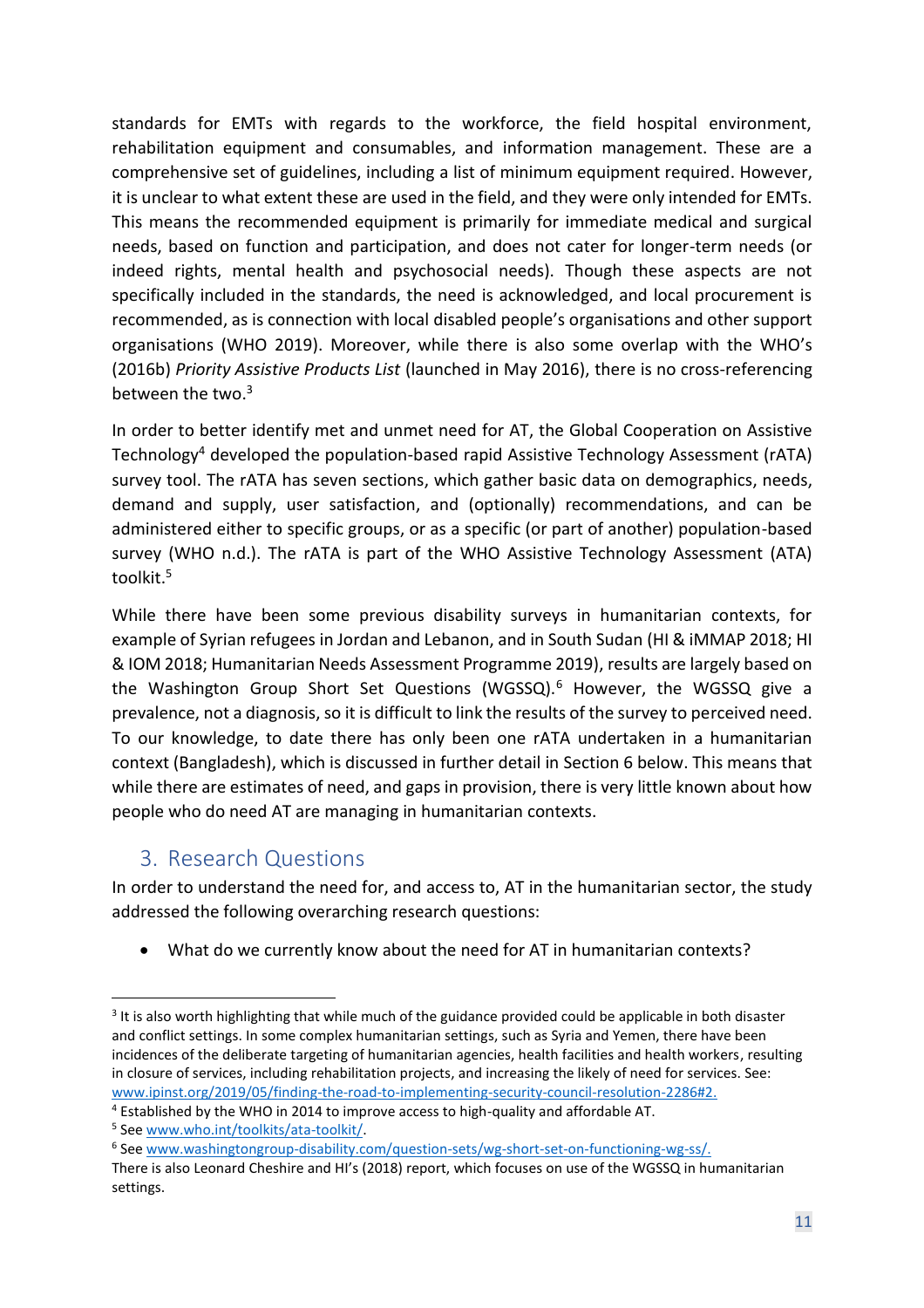- How is this need currently met?
- What gaps are there in the evidence about these needs
- What mechanisms are needed to ensure provision of AT in humanitarian contexts?

This work is intended to improve understanding of the need for AT in humanitarian settings and provide recommendations for action by key stakeholders, particularly global humanitarian coordination bodies and actors.

## <span id="page-12-0"></span>4. Methodology

In order to facilitate the research and access to populations, two international NGOs partnered with GDI Hub for this work: CBM Global Disability Inclusion, with their partner, the Centre for Disability in Development (CDD), in Bangladesh, and HelpAge International (HAI) in Jordan. Both Cox's Bazar in Bangladesh and Jordan can be characterised by protracted crises, compounded by conflict, frequent disasters (such as cyclones and flooding), and most recently coronavirus. In Bangladesh, mainly members of the Rohingya population were interviewed, and in Jordan, those interviewed were mostly (but not exclusively) Syrian refugees. As both contexts have camp-based and host community participants, interviews reflect this. In Bangladesh, most of the host community are Bangladeshi, whereas in Jordan they were Syrians and Yemenis living in the host community. More details about the context are provided in Section 6 below.

Teams were asked to identify around 30 people to be interviewed in each of the two locations, based on the following criteria:

Interviewees should be over 18, ideally equal numbers of men and women, with a reasonable distribution across age cohorts (e.g. 18–30, 31–49, 50–65, 65–80, 80+), as well as across functional domains (e.g. seeing, hearing, walking, remembering, communicating, self-care). Both camp-based and host communities were included.

We also asked, where possible, to include those who were using homemade devices, as well as others who purchased devices, rather than all direct beneficiaries of clinical interventions. It was agreed that between five and ten therapists (e.g. physiotherapists or occupational therapists) would also be interviewed to give a local service-provider perspective.

As we had partnered with HAI in Jordan, all interviewees there were over the age of 50, and most had already received services from HAI. In Bangladesh, in addition to interviewees selected by CBM Global'simplementing partners (CDD) from selected camps that CBM Global were already working in (or planned to work in), a small cohort were also selected from the rATA database using a set of agreed criteria (include sex, age and type of device used). In 2021, CBM Global partnered with REACH to undertake the rATA in all 34 camps.<sup>7</sup> Interviews for the rATA were conducted from 3 to 15 March 2021, and in total 666 people from 401 households were interviewed. Only a small number of these were re-traceable and agreed to

 $7$  These are the camps recognised by the Inter Sector Coordination Group and Refugee Relief and Repatriation Commissioner.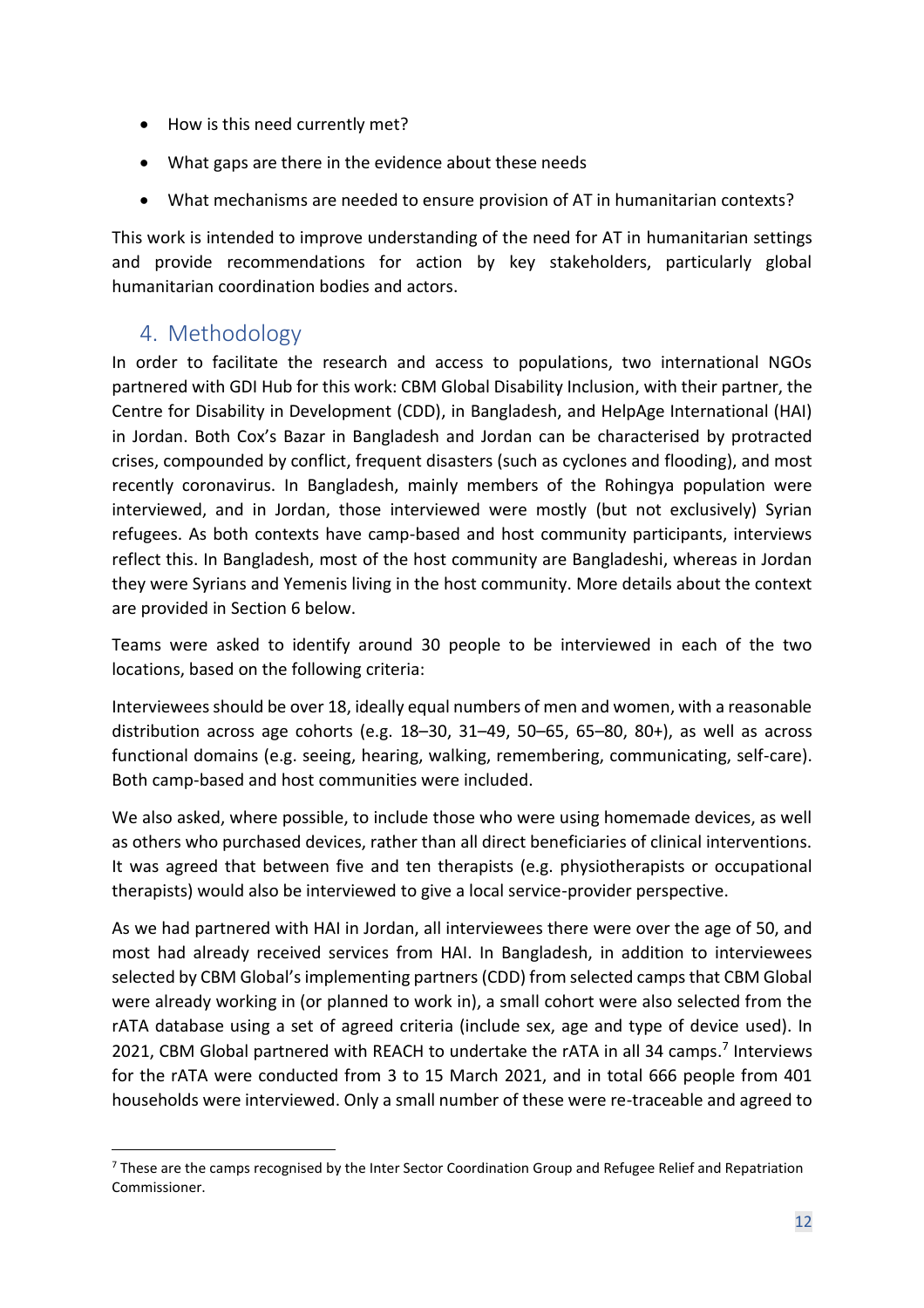be re-interviewed (n = 4). While the majority of those interviewed were already known to the teams, many had not yet received services.

A set of semi-structured interview questions were developed and used with both camp-based and host community participants. It was translated into Arabic for use in Jordan, and translation into Bangla (if needed) was agreed with the CBM team for Rohingya population. The same tool was used, with slightly adapted wording, for local practitioners in both countries (See Appendix 1).

Members of the CDD teams in Bangladesh (four in total) and HAI in Jordan (one) were trained on the interview process and undertook the interviews in the local languages. In Bangladesh, the teams transcribed and translated their own interviews; in Jordan, a translator was employed to facilitate the process.

In Bangladesh at the time of the fieldwork, face-to-face interviews were permitted in camps and host communities; in Jordan, interviews were undertaken online or via telephone, in line with government coronavirus restrictions.

In total, 79 interviews were undertaken. In Bangladesh, 24 interviews with AT users were recorded in camps in Cox's Bazar (11 women and 13 men), and 15 (6 women and 9 men) in host communities. Of the 24 interviews conducted in the camp, 6 were identified through rATA (of which 4 were interviewed), 16 were identified by the CDD but had not yet received services from the CDD and 4 were beneficiaries of CBM-CDD. Also interviewed were 2 programme managers and 4 camp-based therapists. In Jordan, all 30 interviews (15 male and 15 female) were in host communities, and all were beneficiaries of the HAI programme. A total of 5 therapists were also interviewed in Jordan.

The study only included those over 18 years old, so no data is available on what children and families are doing to mitigate need, though some of the respondents have been AT users all their lives, so do give an indication of how they have managed. In Bangladesh, the age range of those interviewed was 20–85 years old, and in Jordan 57–85 years old. The sample presented here is therefore not representative of all users of AT, but rather gives a sense of what and how people are currently managing to access AT across camp-based and host community settings.

The questions focused on the areas identified as gaps in the initial literature review and used qualitative methodologies to probe more deeply than existing tools (e.g. rATA) to gain further insight into gaps across the entire AT ecosystem. To reflect this, we have framed the findings around the WHO 5 Ps framework (Holloway et al. 2018):

**Products** – What kinds of AT are developed and used in humanitarian settings?

**People** – Who uses and creates AT in humanitarian settings? (This includes **personnel**.)

**Provision** – How is AT in humanitarian settings currently funded and how sustainable are these models? (This often overlaps with **Procurement**.)

**Place** – How does place (location) impact on access?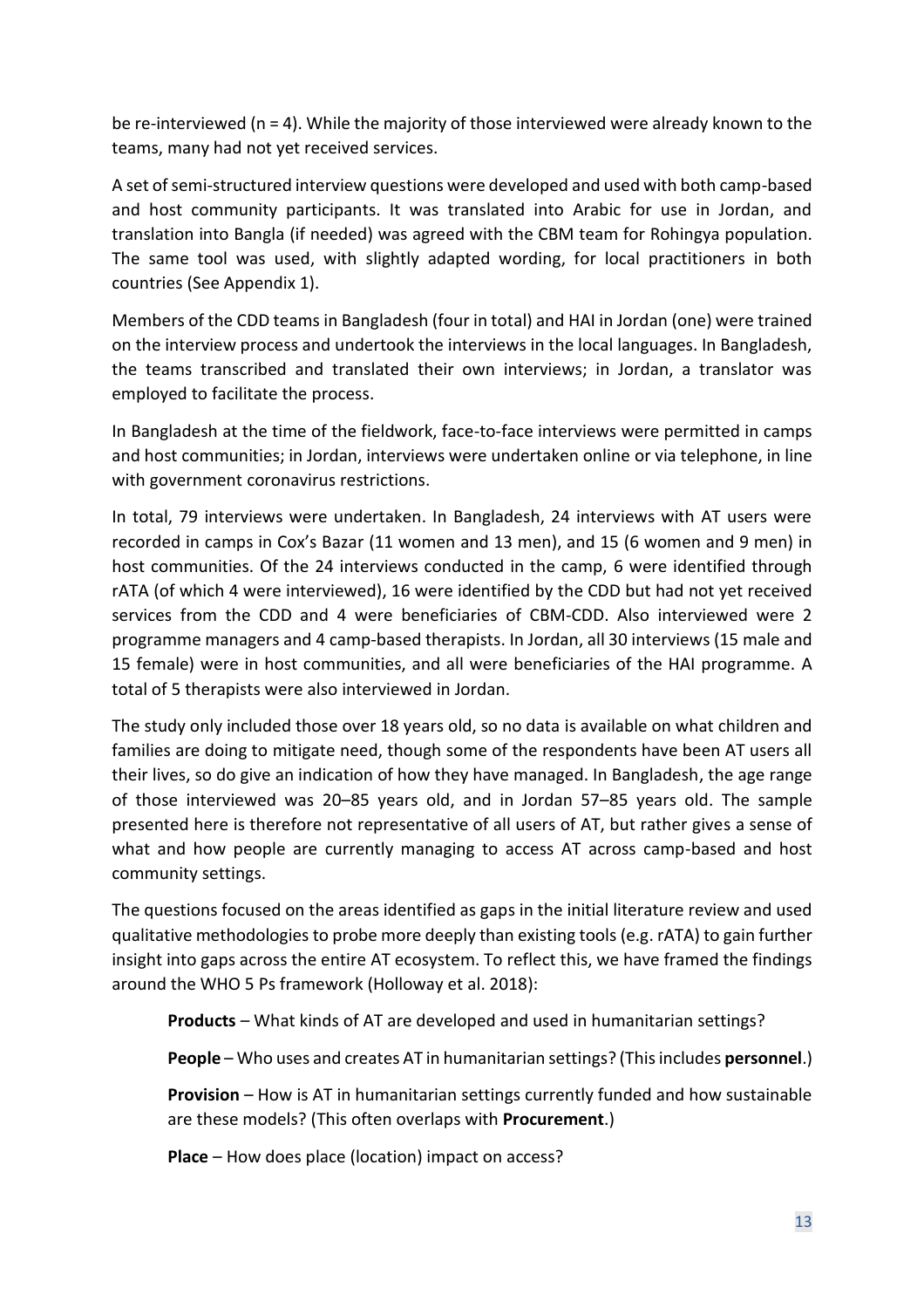**Policy** – Is AT in humanitarian settings influenced by existing policy frameworks?

The research was undertaken as part of the AT 2030 programme (UCL ethics approval number 1106.014).

# <span id="page-14-0"></span>5. Limitations

It is important to note that these responses are not necessarily representative of the entire camp or host communities in both countries. They also represent a small sample size, based on a purposeful sampling of a target group. Nevertheless, they do highlight the challenges of accessing and using AT in protracted humanitarian contexts. It is highly likely that there are many others who would benefit from AT but have yet to be identified.

## <span id="page-14-1"></span>6. Context

## *6.1Cox's Bazar, Bangladesh*

<span id="page-14-2"></span>Since 25 August 2017, extreme violence in Rakhine state in Myanmar has driven Rohingya people across the border into Cox's Bazar in Bangladesh. There are currently more than 860,000 Rohingyas living in 34 government-designated camps and host communities in the Ukhiya and Teknaf *Upazilas* of Cox's Bazar District (REACH 2021a). While conditions are difficult for most of those living in the camps, they are especially difficult for persons with disabilities. Prior to their departure from Myanmar, people with disabilities received limited services, with most never having received any form of rehabilitation or psychosocial support. Many experienced discrimination, stereotyping or ignorance of service providers about their specific requirements.

Within the camps, while there are primary healthcare centres (PHCs), more than half of the camps are not reached by rehabilitation services. Some services, including rehabilitation centres, mobile outreach teams and rehabilitation services within other health clinics, are provided by NGOs, including CBM-CDD, Humanity & Inclusion (HI) and HAI. The type of services offered depends on the provider, but usually includes physiotherapy, occupational therapy, hearing and vision screening, and mental health and psychosocial support. Most have a strong focus on caregiver training, provision of assistive devices, and home and community accessibility modifications. They are also referral points for other centres (CBM and CDD 2021).

In 2019, the REACH consortium undertook two surveys to obtain better data on persons with disabilities among the Rohingya population living in camps in Cox's Bazar. One focused on education, the other on water and sanitation. Embedding the WGSSQ in the Water and Sanitation Household Survey across all households in 33 (out of 34) camps elicited a prevalence of 14 per cent of households that have at least one individual with a disability as a member, and 5 per cent of Rohingya (5+ years old) having a disability. Of these, the most common functional difficulty was mobility (2.8 per cent), followed by vision/sight (1.5 per cent) and self-care (1.2 per cent). According to the survey data, of this group, only 34 per cent reported they could access any support services in Bangladesh (e.g. specialised equipment or rehabilitation services). However, they were unable to explore this data further due to the format of the survey (REACH 2019).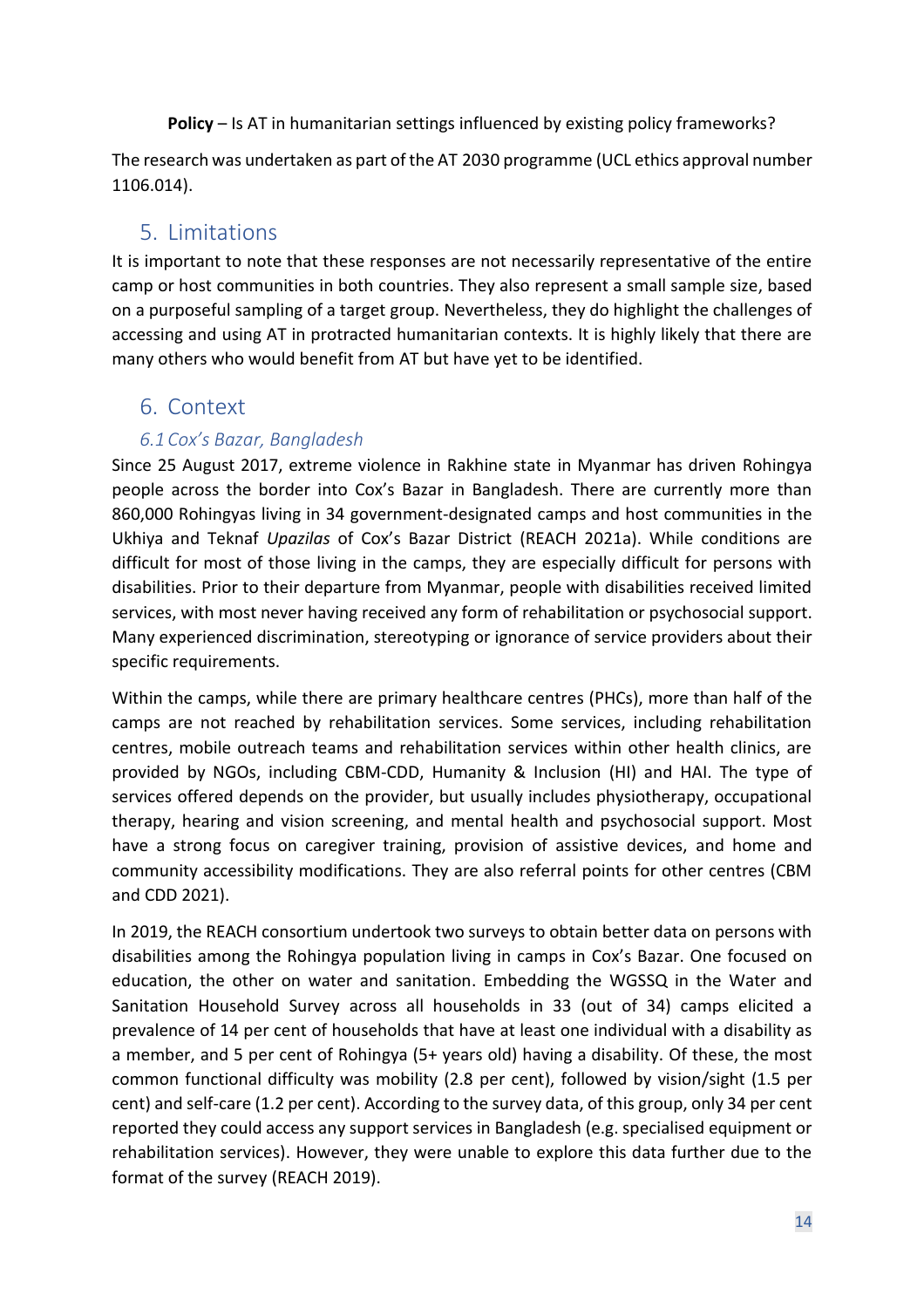Subsequently, Rohingya people experienced severe restrictions due to coronavirus, as well as several fires in the camps. $8$  All of these can impact disproportionately on people with disabilities. An Age and Disability Inclusion Needs Assessment was undertaken in May 2021, with technical support from the Age and Disability Working Group (REACH 2021b).<sup>9</sup> According to this data, 64 per cent of persons with disabilities faced barriers in accessing health services (compared to 39 per cent of persons without disabilities), with the biggest barriers being the distance to health services and the lack of transport to access the facilities. Older persons also experienced barriers to accessing health facilities (64 per cent of female older persons and 49 per cent of male older persons respectively). REACH also partnered with CBM to assess the prevalence and need for AT in the Rohingya populations using the rATA tool, as well as the impacts of COVID-19 on their needs and access to AT (REACH 2021a). According to the rATA data, only 1 per cent of respondents had their AT needs met; 51 per cent reported unmet needs, and these unmet needs increased with age (85 per cent of respondents older than 60 reported unmet needs for AT; CBM & REACH 2021).

Finally, it is worth noting that while cooperation and collaboration between agencies has improved in Cox's Bazar, the Bangladesh government does not recognise the right of the Rohingya to form organised groups in the camps, which includes organisations of persons with disabilities; those living in host communities have not fared much better, as there are limited such organisations in the district and they are not operating in the areas where Rohingya have settled. According to CBM-CDD, there are also some concerns that these organisations largely reflect the concerns of Bangladeshi citizens, which are not necessarily the same as the Rohingya population.

#### *6.2 Jordan*

<span id="page-15-0"></span>The decade-long Syrian conflict has left thousands of people dead or injured.<sup>10</sup> There is limited access to health and rehabilitation services inside Syria, especially in the conflict areas, and those with chronic diseases, injuries and disabilities are particularly vulnerable (Thompson 2017). Millions of people have been displaced to neighbouring countries, including Lebanon, Turkey and Jordan.<sup>11</sup> Even before the conflict, disability data was scarce, with estimates that 3–8 per cent of the Syrian populations had some kind of disability, though it is widely acknowledged the conflict will have increased these figures, given the mental and physical traumas experienced by those in Syria (Thompson 2017). Initial data on prevalence among those fleeing the conflict was patchy, but since 2018 the Humanitarian Needs Assessment Programme has been using the WGSSQ in household surveys to gather prevalence data inside Syria (Humanitarian Needs Assessment Programme 2020). However, there was very little data on prevalence of Syrian refugees in other countries, including Jordan, a major receiving country.

<sup>8</sup> [www.theguardian.com/world/2021/mar/22/bangladesh-fire-rohingya-refugee-camps.](https://www.theguardian.com/world/2021/mar/22/bangladesh-fire-rohingya-refugee-camps)

<sup>9</sup> [www.reach-initiative.org/what-we-do/news/understanding-disability-in-rohingya-refugee-camps/.](https://www.reach-initiative.org/what-we-do/news/understanding-disability-in-rohingya-refugee-camps/)

<sup>10</sup> [www.bbc.co.uk/news/world-middle-east-35806229.](https://www.bbc.co.uk/news/world-middle-east-35806229)

<sup>11</sup> [www.unhcr.org/uk/syria-emergency.html.](http://www.unhcr.org/uk/syria-emergency.html)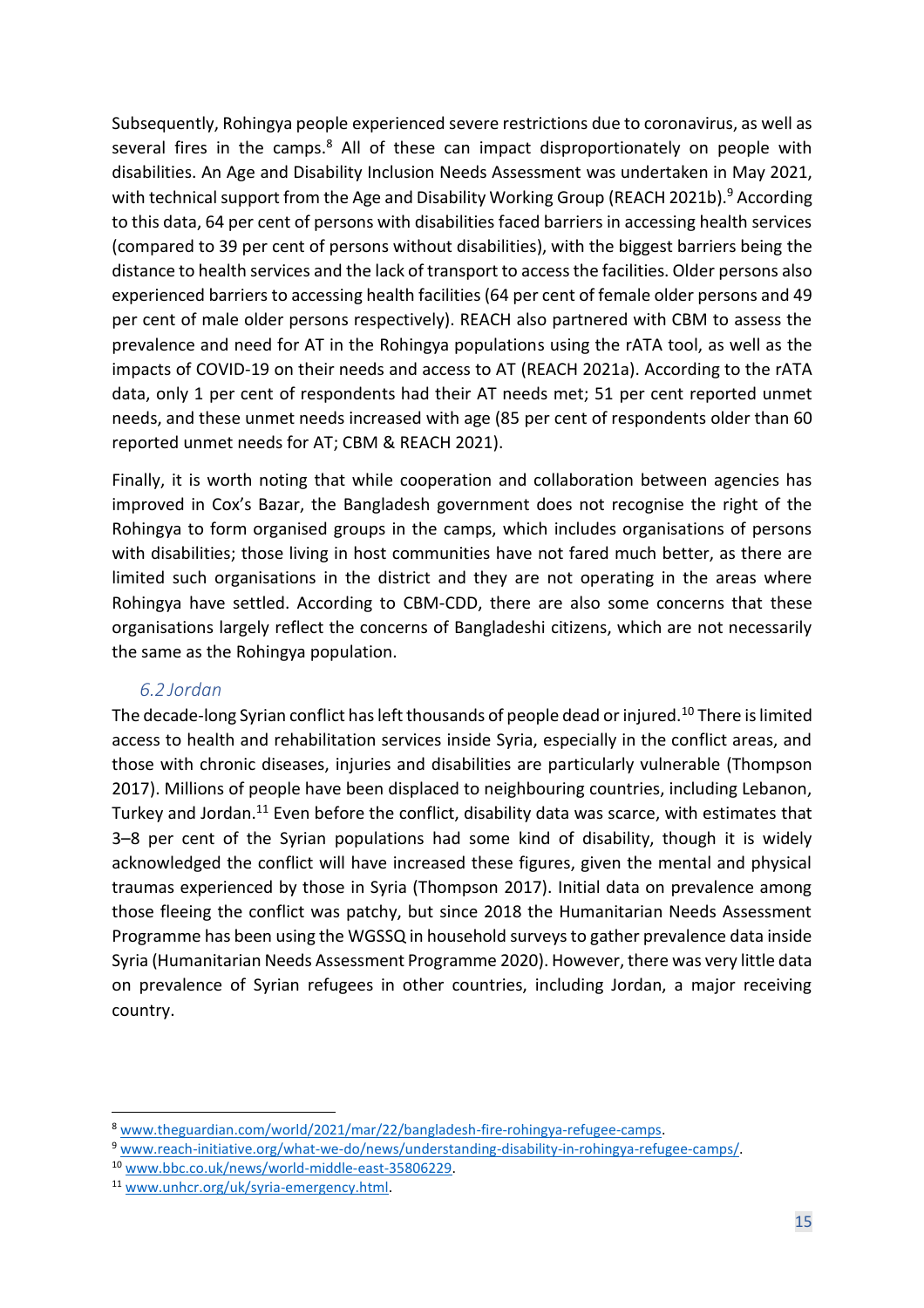In 2018, HI, in collaboration with  $IMMAP<sub>12</sub>$  undertook an assessment of disability prevalence in two refugee camps in Jordan (Azraq and Zaatari) and one host community location (Irbid). Using the WGSSQ (enhanced), the study obtained a prevalence of 22.9 per cent of surveyed Syrian refugees aged two years old or more with a disability (1,374 persons out of 6,003). Of the sampled households, 62 per cent included at least one member with a disability. The survey also asked about causes of disability, and almost a third (29.9 per cent) reported illness or disease as the primary cause of functional difficulties (with walking being the most common activity followed by anxiety, depression, fatigue and seeing), and of these, 24.7 per cent considered the causes were related to the Syrian conflict. More women (34.6 per cent) than men (24.7 per cent) reported disabilities related to illness or disease, and more men reported a disability related to injury (14.7 per cent of men to 7.1 per cent of women), suggesting a relation to the conflict (HI & iMMAP 2018).

According to the data, the most commonly reported functional difficulties by adults aged 18 years old and above were walking (14.4 per cent), anxiety (11.4 per cent) and fatigue (10.9 per cent). Many functional difficulties remained even if the person had access to assistive devices, with 22.6 per cent of those who use glasses, 19 per cent of those who use hearing aids and 71 per cent of those who use mobility aids still reporting difficulties in seeing, hearing and walking respectively (HI & iMMAP 2018). The authors of the report speculate that these difficulties could be related to inappropriate fitting of assistive devices and lack of follow-up or support, including maintenance.

Finally, there is no organised group of older refugees in either context. If there are any groups, they are informal and self-organised. Those included here were mainly from a community project in the south of Jordan.

# <span id="page-16-0"></span>7. Results

## *7.1 Products*

<span id="page-16-1"></span>By far the most common AT in both countries was a walking stick/single crutch. In total, in Bangladesh four people in camps had two devices and one had three (results therefore reflect this overlap); in host communities, two people had three devices and five had two. The remainder had one. In Jordan, nine had two devices, one had three and another had four.

In Bangladesh, six of those interviewed in camps, and one person in the host community, were using homemade devices – these were very basic, usually a walking stick made out of bamboo. While not a device per se, one man had made a pully system using wood and ropes to help develop his upper body strength, as advised by the local therapy team. Half of those in the camp (10), and just over half (9 out of 15) of the host community AT users had purchased their devices in the market or shop. Only four persons in camps, and four in host community, had received them from an NGO. One person in the host community received it from a private hospital (Union Health Complex). Only eight of those interviewed in Jordan had purchased the AT themselves, the majority (15) had received device(s) as donations – though note that this may be an artifact of the selection process (through NGOs). Several respondents

<sup>12</sup> [https://immap.org/.](https://immap.org/)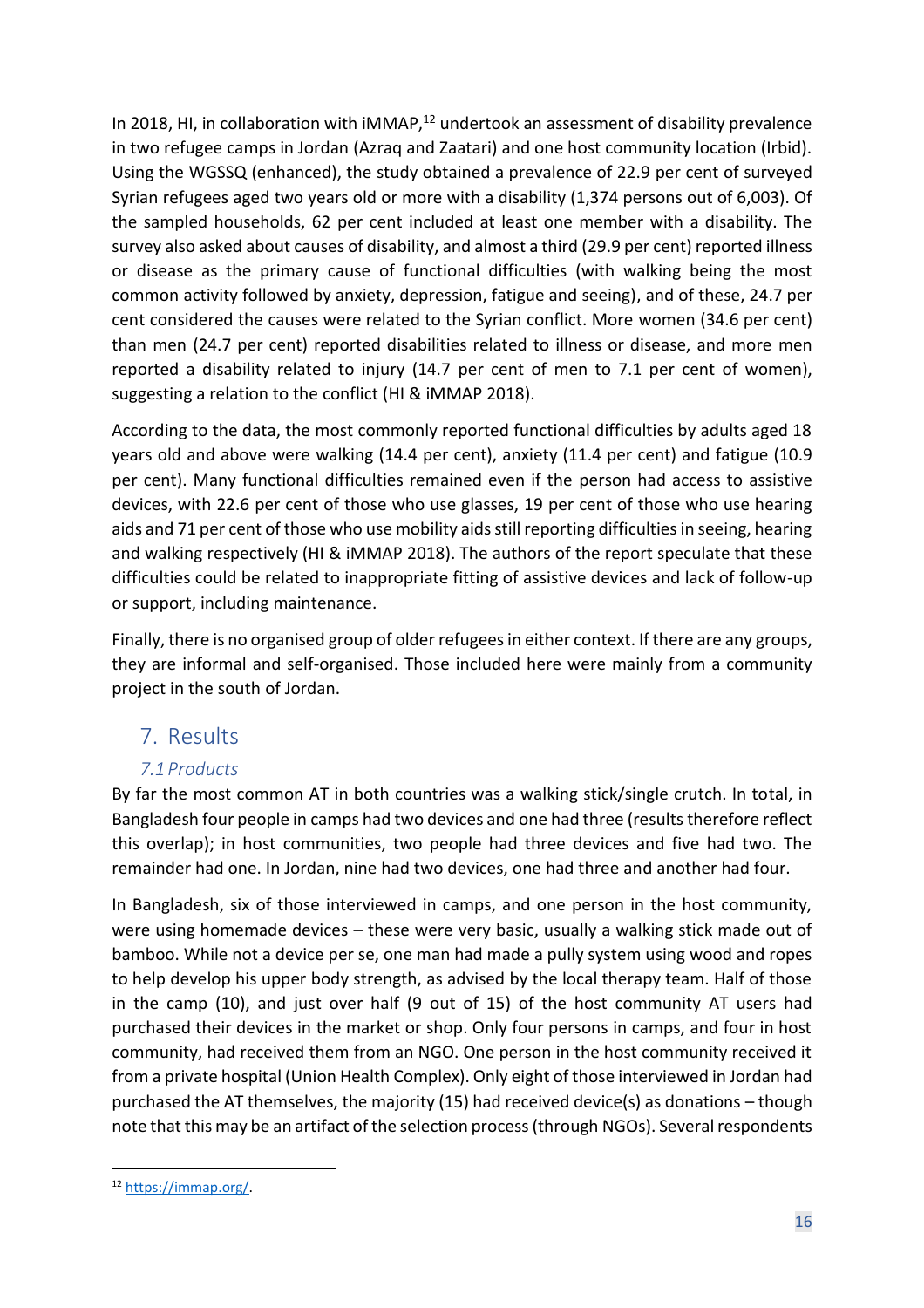had initially been using homemade devices prior to receiving the donations, or a second-hand device:

*I … received the crutch from Médecins Sans Frontiers … Soon after the accident I was admitted there [hospital] for 4 months … I have been using both [an aluminium crutch and toilet seat] since February 2019 … I didn't have to pay any money. Before that I received the wooden crutch from my neighbour free of cost … I don't use it now due to its weight. However, I have kept it in my store*. *I didn't pay any money for the products I am using. Only the potty seat, I had to purchase from the local market. The seat is made of plastic. I cannot remember exactly the price is. It may be BDT 150–200.<sup>13</sup> I didn't have to borrow money*. (Saffar, 70-year-old male, host community, Cox's Bazar)

But most had bought their AT from the local market or shops:

*I got the wheelchair from one of the donors, but the rest of the mobility aids [a crutch and toilet chair] were purchased from the shop for about 200 Jordanian Dinars. 14 (*Ahmed, 85-year-old male, Jordanian living in Juneid)

*I have been using a wheelchair since 2016 … I received [a wheelchair] from an NGO in 2019. I forgot the name. Before that I used another wheelchair which I bought from the market [at] Cox's Bazar at the cost of BDT 8000.* (Shomoda, 57-year-old female, host community, Cox's Bazar)

With regard to where people heard about the availability or types of products, often it was from family, friends or neighbours:

*I* went to visit one of my relatives living in another block when I saw this device [a metal *walking stick] in his shelter and wanted to know about this. My relative explained about this device and its benefits. Then, he suggested [I could] use it and I collected it.* (Noor, 57-year-old female, camp-based, Cox's Bazar)

The point about where people acquired their devices was reiterated by a physiotherapist in Jordan, who noted:

*The main source to get this kind of products [is] the private sector. You need to go to, let's say there are many shops here, but really when [there are] very high prices, there are not really, let's say suitable or easy to get them, so poor people try to borrow them … or try to get them from the charity … organisation or something like that.*  (Physiotherapist, Jordan)

Some respondents had quite specific ideas about what they needed, rather than what they actually had:

*I need one stable walking stick (4-point stick) for walking and a toilet chair for toileting. Now I have less balance and low sitting difficulties.* (Hafeza, 58-year-old female, campbased, Cox's Bazar)

 $13$  BDT 100 = USD 1.20.

 $14$  JOD 200 = USD 282.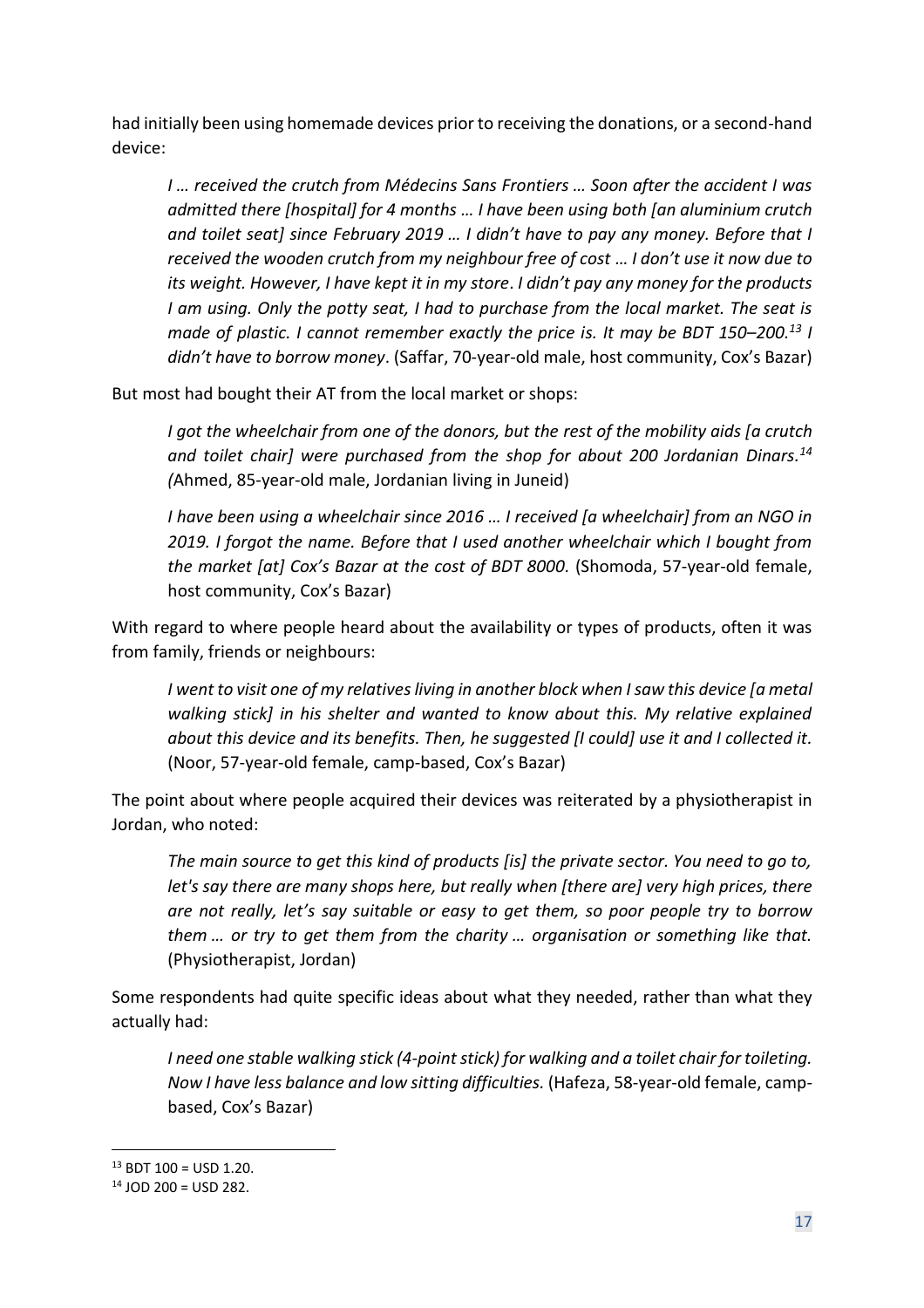Others had very pragmatic suggestions as to how the devices could be adapted:

*My wooden stick is a bit heavy; the weight can be reduced for better handling [then] I can easily transport it with me*. (Probin, 76-year-old male, host community, Cox's Bazar)

*I wish the quality of the product could be improved by adding legs to the crutch to facilitate my movement and adapt to the surrounding environment. I need the crutch daily to get around. I carry it with me in the car wherever I go, because I can't do without it as it keeps me from asking for help.* (Muna, 74-year-old female, Syrian living in Al-Dulayl)

Some respondents also noted the need to adapt the surroundings, as well as the AT:

*I transport it by car and face many difficulties and challenges while loading and unloading it from the car.* (Huriah, 74-year-old female, Jordanian living in Al-Dulayl)

Despite what is often said anecdotally, it was mainly those working in the sector who reported that some people had more than one AT (that they did not need):

*Sometimes it happens that some organisations give some assistive devices like sticks, toilet chairs from some 'Age Friendly Spaces' centre to elderly beneficiaries. Some beneficiaries have a tendency to hide the information and try to get another from anywhere and sell this in the local market. But we assess our beneficiaries very carefully and ask firstly 'do you have any kind of device or products like that?'. We also make several visits to beneficiary houses to provide therapeutic intervention and follow-up. If they already have one device, then we don't provide them with a similar device*. (Rehabilitation Officer, Camp 11, Cox's Bazar)

However, as another staff member explained, some people need more than one device, or their existing devices needed replacement:

*Sometime[s] … there's a need more than one device. For example, he needs a wheelchair, as well as a toilet chair. So he will get for sure two because he needs for this two. And sometimes adults get one, and after, for example, one year, it's totally damaged, and this is not [used] anymore … So, to replace this item is highly needed and highly requested so he sure will get more than one in this case.* (Technical Officer, Jordan)

However, it is possible that users are unhappy with their existing device so seek to get a better one. One therapist suggested a way round this might be to give the funding directly to the client so they can procure whatever AT they chose:

*[Client has a prosthesis], but this is what he says is low quality in comparison to another prosthesis. So [he got] another prosthesis, also from another [NGO] … then he liked another prosthesis … So [if] we pay [them] directly … the processes are smarter … the clients know where to go to get those products – hospital, NGO, etc*. (Physiotherapist, Jordan)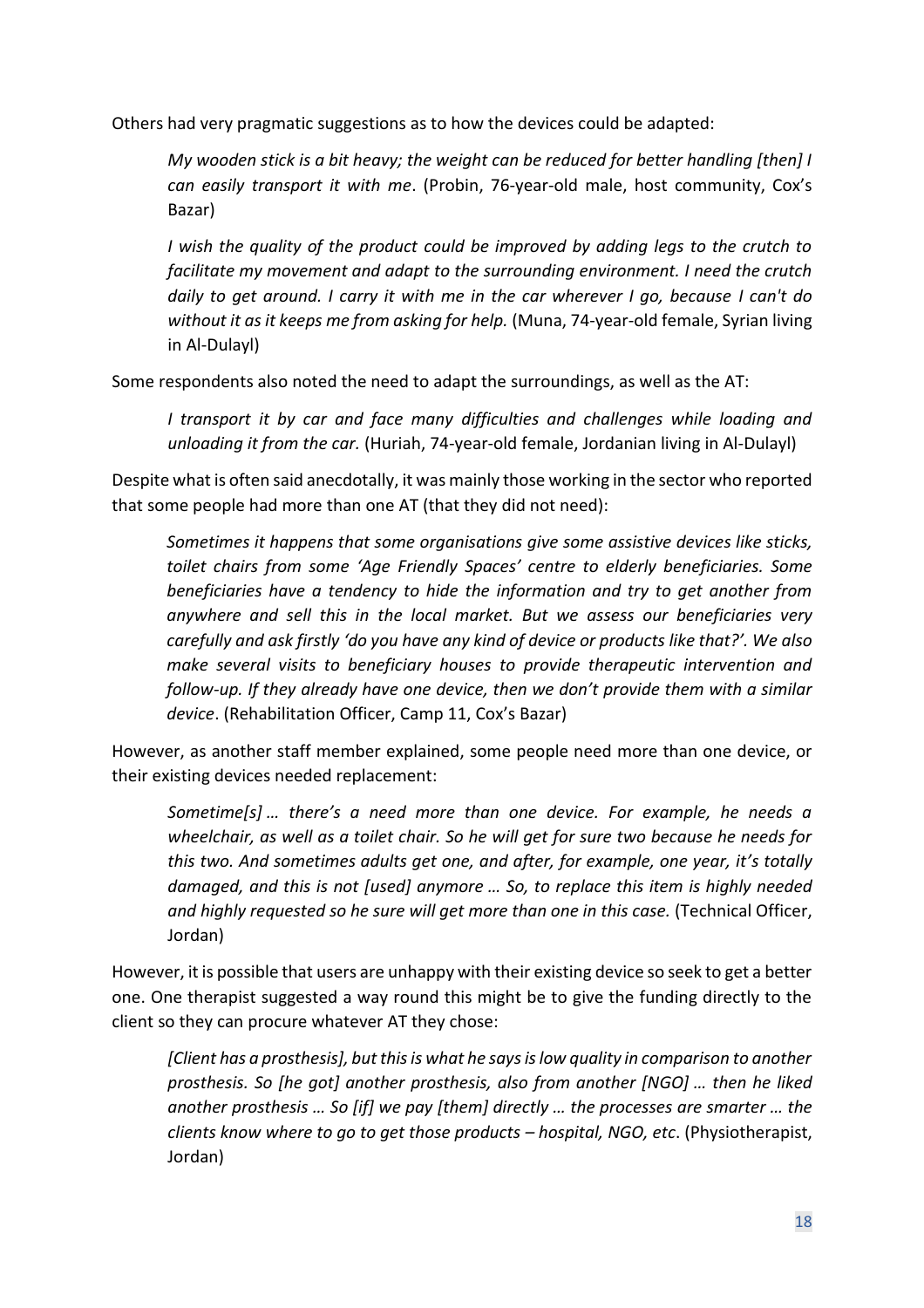This point about quality was also reflected by some of the staff working in the camps and surrounding areas, in particular reflecting how devices need to be able to withstand different climatic conditions over a long period of time:

*Maybe it's not … for just one to two months, sometimes six months in a good situation, and also taking into consideration the winter situation and condition, which also make things worse. So, the quality of assistive device capability is key and fundamental* (Technical Advisor, Jordan)

One person mentioned a variety of AT he had heard about, but which were not available in Bangladesh:

*I have heard about some specific programmes on assistive devices on social media that [are] happening in other countries which focus on custom-made prosthesis, 3D printed device technology, wheelchair donation, etc*. (Rehabilitation Operational Manager, Ukhia Office, Cox's Bazar)

#### *7.2 People*

<span id="page-19-0"></span>In this section, we present findings from people who need AT, as well as those who provide them. Inevitably, in both contexts, there were many who acquired their injury as a result of conflict:

*Most of them [refugees] are war injuries and they have very complicated cases, and they need support. [Some] come direct from the border to the camps, to the hospitals, and we go there to visit them and do an assessment for them and provide them with different kinds of assistive devices for example. The most common things we give them are wheelchairs. We have different kinds of wheelchairs … We give them some mobility devices … like auxiliary crutches, elbow crutches, canes, and also we give them some orthoses and also special splint for the hands for legs. There is a lot of kinds of devices we provide for the clients.* (Physiotherapist, Jordan)

Others had work-acquired injuries, such as Shamsu, who had been injured 10 years before, and had not worked subsequently. He has no source of income, and is dependent on others:

*Due to my injuries, the doctor told me that I would never be able to walk again … the doctor suggested me to use axilla crutch, since then I have had to move with the crutch. There is no other way for me to move without this crutch. I was a construction worker and after I got injured, I couldn't go back to my previous work. I haven't had any income-generating work for the last 10 years* … *I feel sad most of the time and face difficulties in using the washroom and going outside. I need caregiver support, but when I get a pair of crutches and spectacles, I hope I will be able to walk independently.* (Shamsu 68-year-old male, camp-based, Cox's Bazar)

Another woman told the story of her mother-in-law, highlighting how she herself had thought that only 'old' people needed or used AT, but subsequently her mother-in-law needed to use AT after her stroke, which made her rethink her views:

*She had a stroke in … 2016. She is using a toilet chair and a wheelchair since 2018. My husband bought [the] toilet chair from the market. We have received the wheelchair*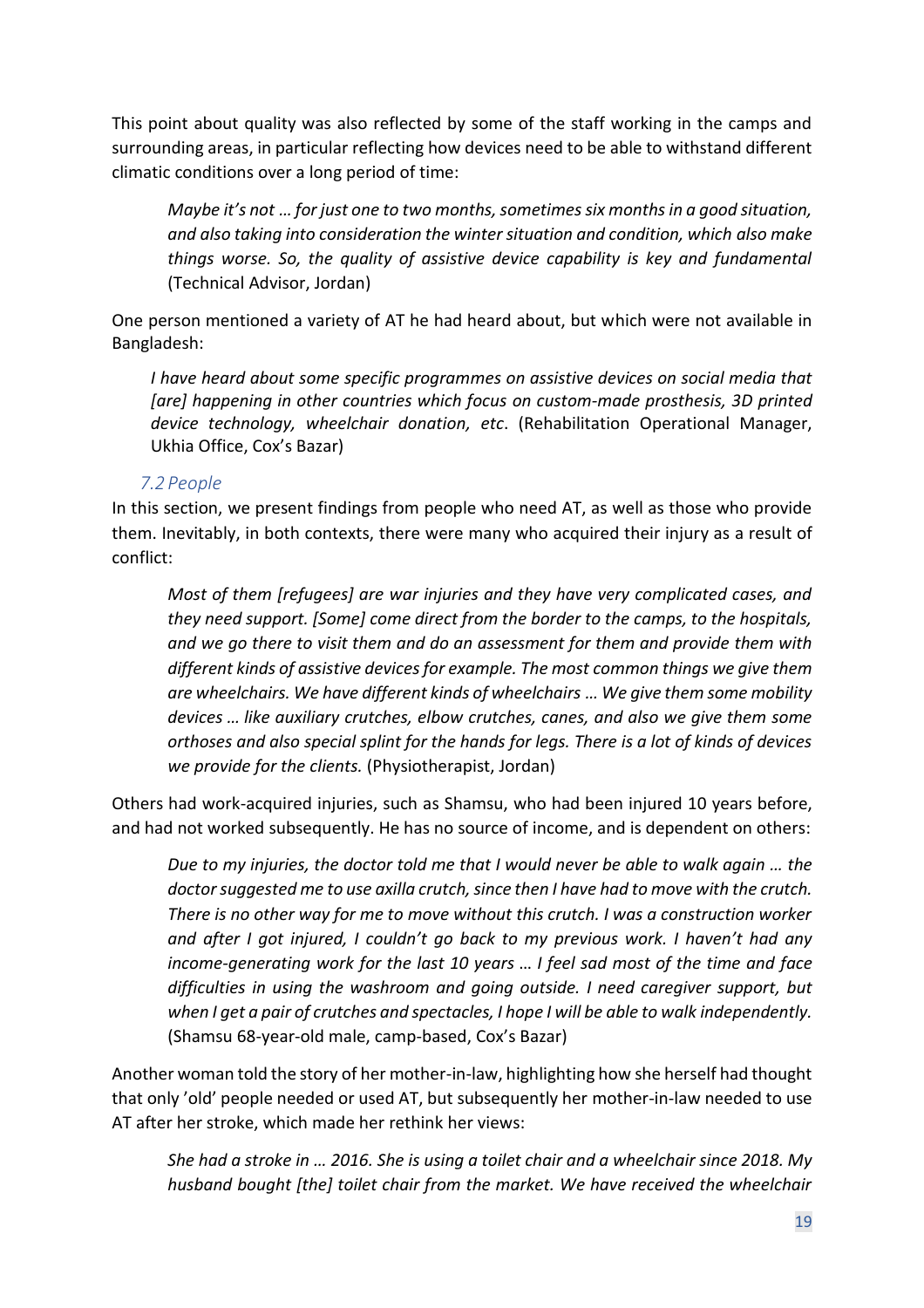*from my relative after her death … her [mother-in-law] physical condition has not been improved but with the support of these devices it becomes easy for us to take care of her. Our neighbours are very caring … They don't show any negative or curiosity … I was very sad at her [mother-in-law] conditions. Sometimes I cried at her grief. After all, she is my mother-in-law. I have seen many people to use such products at their old age. I thought these are only for them.* (Daughter-in-law speaking on behalf of Momtaz, 70-year-old female, host community, Cox's Bazar)

Several respondents mentioned that they had received their AT from someone else, who either changed/upgraded as it became less useful for them, or a family member no longer needed it (e.g. they had passed away):

*I am using a toilet chair which is good for me. I use it regularly. I had a tricycle which was very useful for me to move around but unfortunately I lost it. My friend gave it to me. I had a wheelchair as well which I received from the Government Department of Social Welfare. It was not user friendly to me. I gave it away to one of my friends who was in need.* (Aziz, 65-year-old male, host community, Cox's Bazar)

For many, access to AT did enable a shift in what they could do in their daily lives, as these examples indicate:

*[My] lifestyle changed … [I] can visit neighbours and relatives, go to the toilet without assistance and walk short distances.* (Mahmoud, 83-year-old male, Syrian living in Jerash)

*Really, assistive devices can change life. I feel very happy that I can do activities independently. First few days I was feeling uneasy; after then I realised its[the walking stick] benefits … People want to know about its benefits and information on where to buy it and how to collect this type of device. I think community awareness and training [is] needed on assistive device.* (Noor, 57-year-old female, camp-based, Cox's Bazar)

Others spoke about the wider health benefits, and in particular highlighted the reduction in dependency on others:

*I go out now, so I no longer feel bored, which helps maintain my mental health and peace of mind, but I only go out for very short distances … I felt a little happy and hopeful, especially when I was able to walk outside the house. In terms of what I think about people who have mobility aids, I think of them as being like me, always needing help and that an assistive device is their lifeline, without which they can do nothing. I feel normal now with some hope because I am able to leave the house for a short period of time.* (Aminah, 65-year-old female, Syrian living in Juneid, using a crutch donated by a friend)

*I used to lean against the wall or on a family member*, *then used a cane before I got the crutch, but when I got it, I was so excited because I knew I would be able to stand on my own and that we would become inseparable. I used to look at people with mobility aids with pity, but when I started using the crutch, my opinion changed; I now see it as a source of independence … [before I got it in 2020] I had a wooden cane that*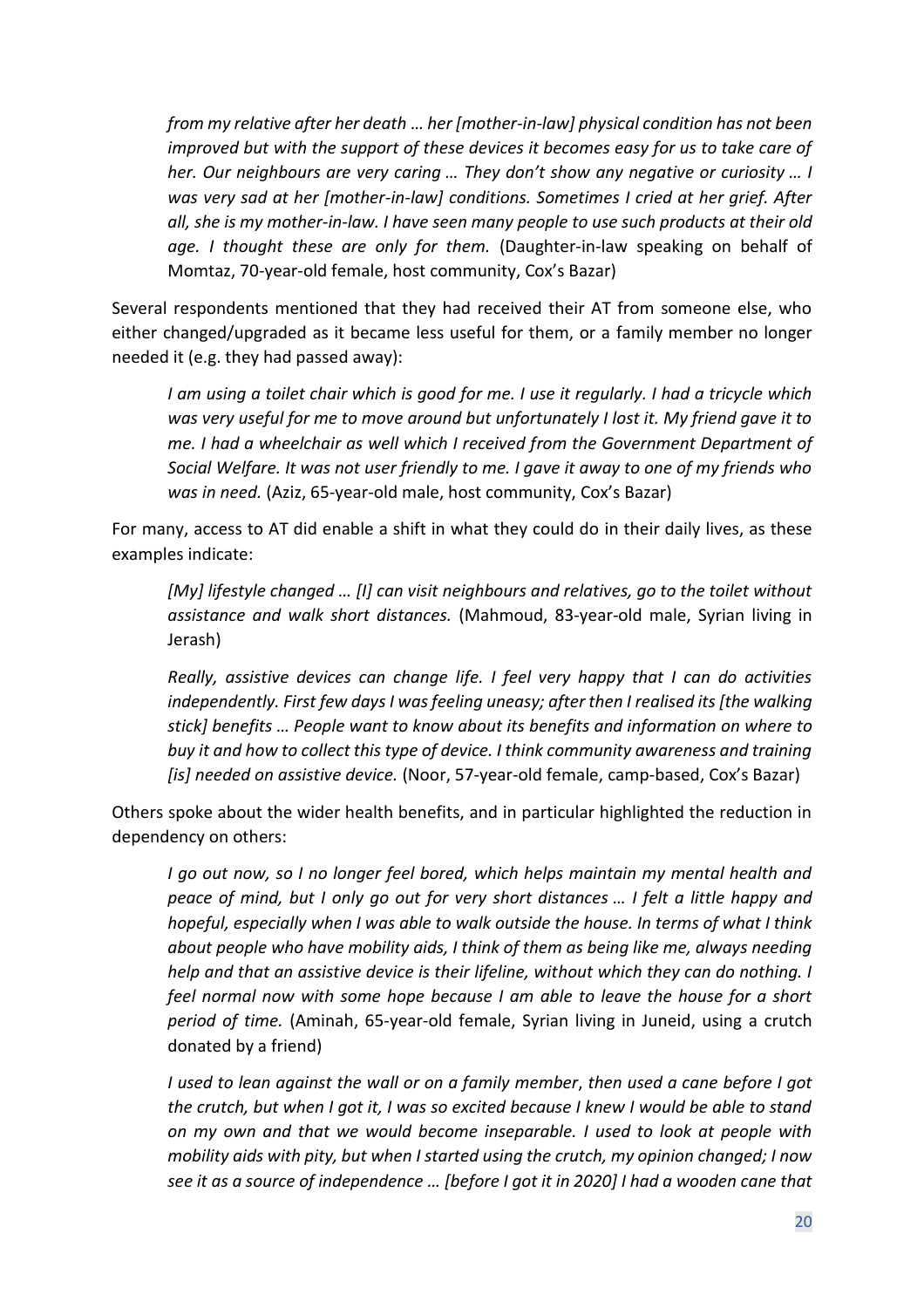*used to be for a neighbour who had passed away and the crutch was donated to me, but it broke and became unsafe*. *I don't know where to get it or where it is sold. I was visited by one of the organisations where they promised to provide me with a crutch, but I waited 10 for months in vain, until I was visited by the HelpAge team who provided the crutch within a week.* (Roja, 81-year-old female, Syrian in Manshiyah and Zaatari)

Some younger AT users highlighted how they wanted to be able to regain their functionality and independence with a view to returning to work:

*I am using a four-point stick since last month …It helps me to balance. I use it at home. I don't use it when I go out due to the uneven pathways. [I] felt shy while using the walking frame and then the stick. Before that, I thought only the old-aged people need these devices … I don't need any devices. I believe I will get cured soon. I was injured in December 2020. I was in a coma for three months. When I got my sense back [regained consciousness], I returned to my native village … Soon after my treatment and medical check-up I received the stick from Handicap International … I [would] like to get cured because I am only 30 years of age. I want to work.* (Jahirul, 30-year-old male, host community, Cox's Bazar)

Nevertheless, despite some expectations to the contrary, access to AT did not always convert to fulfilment:

*I still can't leave the house, but I move around the house. I use the crutch [donated by an NGO] and lean on the wall to get around and get to the places I want … I wish you could provide me with a wheelchair*. (Saeedah, 85-year old female, Syrian living in Sahab)

*My mobility improved after using the crutch [obtained for free from physiotherapy centre] and I didn't have to lean against the wall as much while walking. However, I wasn't able to go out of the house, because I never leave the house in the first place.*  (Mufida, 70-year-old female, Syrian living in Juneid)

For some, it is difficult to tell if they do not go out in general, or due to socially expected norms and roles (note the above quotes are both female) or because of (age-related) difficulties:

*At the age of 70 I don't need to go out frequently … I didn't find any barriers in terms of people attitudes which may hurt me. People are very friendly and respect me as senior citizen*. (Md Saffar Ali; 70-year-old male, host community, Cox's Bazar, uses walking stick and toilet seat)

Many reported having to rely on family members for care and support, as there were no other services available to them where they were living:

*I am using wheelchair and mattress, which was bought by my son from Kutupalong. As our home is very small area, that is why I am using my wheelchair less than the mattress. It helps me to move from one room to another and to sit down on the wheelchair by help of my daughter, otherwise it was difficult for my daughter to move*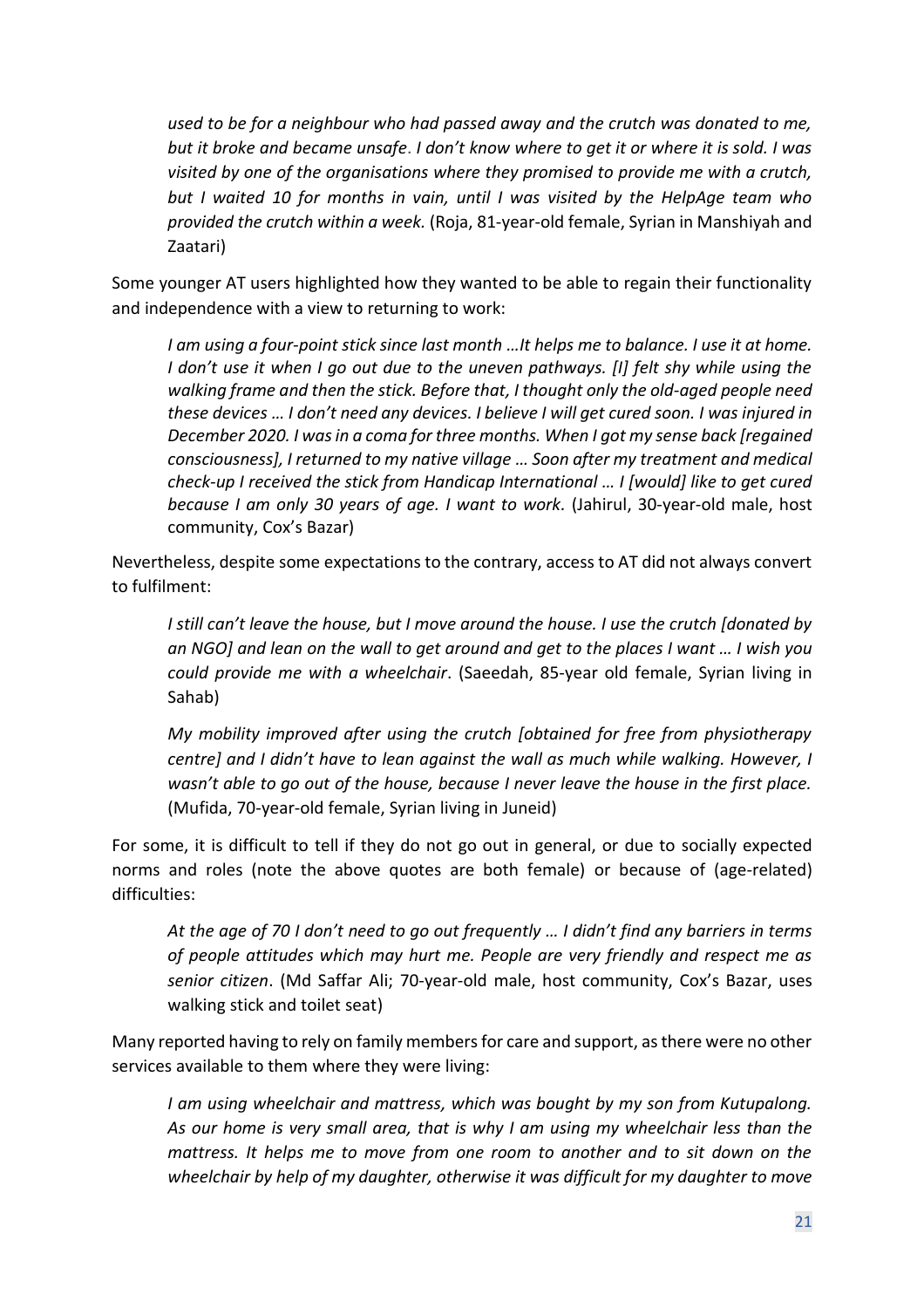*me and also the mattress help me to sleep properly, which also helps my daughter to clean my bed easily. Before those things, my daughter had to take more difficulties to help me in my movement and other activitie*s. (Julekha, 64-year-old female, campbased, Cox's Bazar)

*Not much has changed for me. I was anxious and sad because my children had to carry me from one place to another sometimes, and that makes me sad and stressed out*. (Ghamandar, 75-year-old female, Syrian living in Sahab, uses crutches and toilet chair)

With regard to how other people react to those using AT, attitudes vary from curiosity to more stigmatising behaviour**:**

*People show curiosity [when] I use this device [metal walking frame, self-purchased] [as it] showed I cannot walk independently. If I fully recover, then they do not show this kind of behaviour.* (Kolima, 32-year-old female, camp-based, Cox's Bazar)

*At first, I tried to get used to it [wheelchair] and I don't deny that I felt nervous and annoyed by it because it felt like a burden in the beginning, as it stayed with me everywhere I went … I don't like to use the wheelchair much because it makes me embarrassed by people's looks.* (Khalil, 67-year-old male, Syrian living in Sahab)

However, one older man saw the attention in a more positive light, in that it highlighted his need for support and assistance:

*Yes, it [the crutch] attracts people's attention but I'm fine with that … because I still need assistance just as I did before having the products. (*Ahmed, 85-year-old male, Jordanian living in Juneid)

#### *7.3 Provision*

<span id="page-22-0"></span>As price, rather than availability, was often cited as the biggest barrier to AT in both settings, many of those we interviewed had made their own device at home, reducing the cost considerably:

*It cost me a little just to buy a bamboo [for walking stick] at the cost of BDT 100 … [and] took me an hour to make*. (Kala, age unknown, camp-based, Cox's Bazar)

Others got their devices second hand, or had the devices purchased for them by their family:

*I don't like to use the wheelchair much because it makes me embarrassed by people's looks … [I got it] From some friends as my family can't afford to buy such products*. (Khalil, 67-year-old male, Syrian living in Sahab)

*I got it [a crutch] from the market, particularly from one of the shops that sold different types of mobility aids for older people, and it is widely available. I got it years ago. I bought several ones that got broken. Four or five Jordanian Dinars [was what] my children paid. It took seven days until my son got a job and was able to buy it for me. I used a tree branch before that*. (Hazaa, 67-year-old female, Syrian living in Juneid)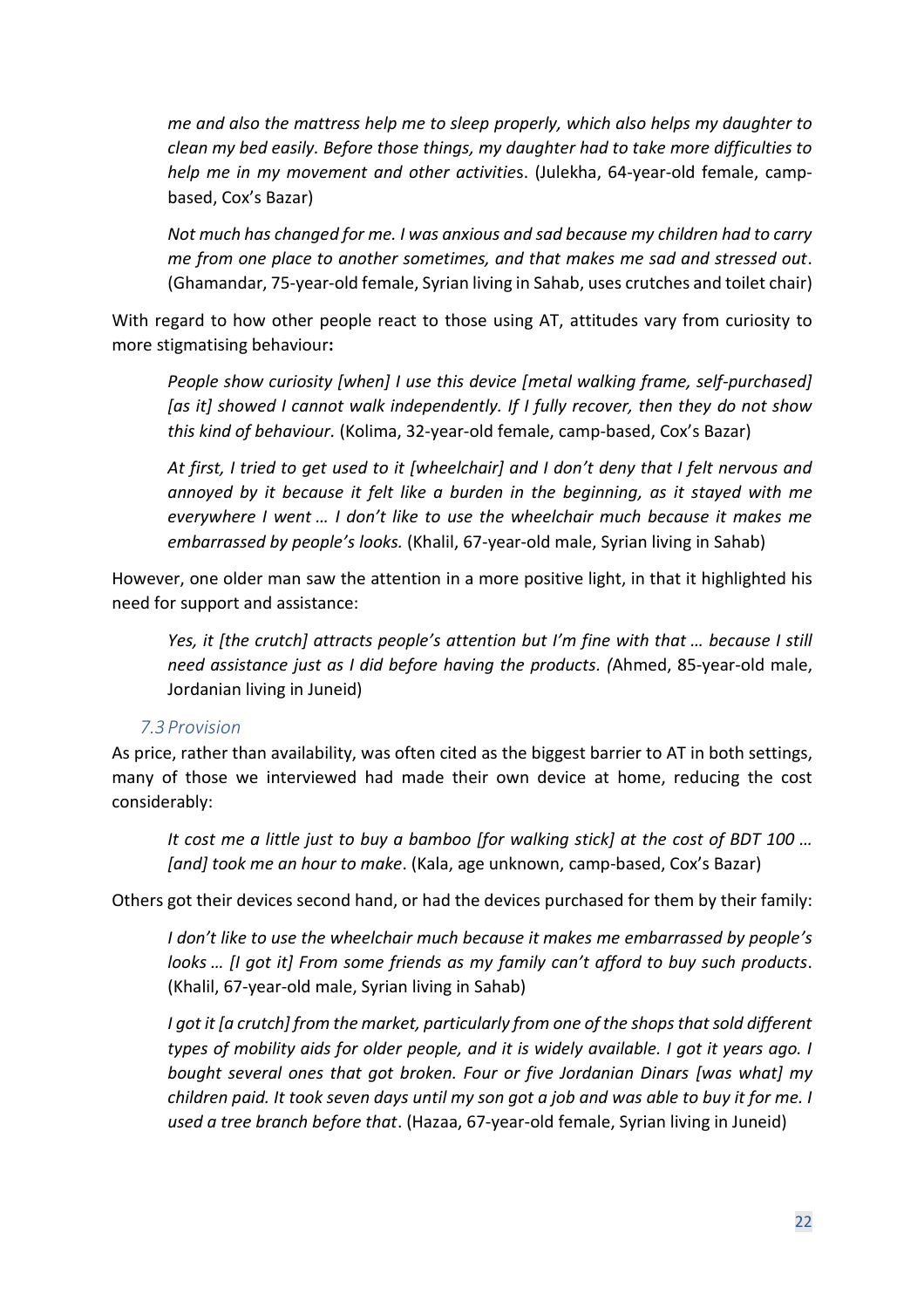However, while acknowledging the benefits that AT can bring to their lives, many people interviewed in Jordan spoke of having to make a choice between buying AT, or prioritising other key household items, including rent and food:

*There are some shops and pharmacies that provide this type of product [a crutch], but I can't afford to buy it. Feeding my children is my priority*. (Mohamed, 67-year-old male, Jordanian living in Manshiyah and Zaatari)

*It [a crutch] was given to me for free (twice) by HelpAge, and if they hadn't given them to me, I wouldn't have been able to buy them until now due to my bad financial situation and lack of a breadwinner. I have monthly obligations, house rent, overdue utility bills and debts to the greengrocer and other shops, so these priorities are more important than the walker. (*Etaf, 57-year-old female, Syrian living in Jerash)

Though it was rarely mentioned outright by any of the respondents, there were some suggestions by therapists that gender did play a factor in decision making about what meagre resources people have area used for:

*From my experience … as a physiotherapist, I dealt a lot with so many beneficiaries or clients, and the men that have the say.* (Physiotherapist, Jordan)

Some highlighted the challenges of needing to replace broken or damaged AT:

*I bought it [a crutch] with my own money, and it was locally manufactured. However, I can't buy a new one every time as I don't have a fixed income. I got one [crutch] four years ago, but it broke more than once, so I got a replacement out of my own pocket … It cost me 25 dinars. Of course, my son helped me pay for it, as I do not have any source of income. It took a few months [before receiving it] … So I used a tree branch, but it was so difficult to walk around with it; it would break while I was using it. Yes, the crutch I use is of poor quality and breaks all the time and I can't get a better one because it would cost a lot.* (Badiyah, 80-year-old female, Syrian living in Mahis)

Many of the interviews highlight the role that family members and friends play in providing support, both in terms of assistance and financial support:

*My son bought it [crutches] until I could work and afford to buy one. At first, things were difficult at home and I had to depend on my wife for suppor*t. (Mustafa, 65-yearold male, Syrian living in Al-Dulayl)

For many respondents, their need to use a specific type of AT was often suggested by medical professionals (usually doctors) after an illness or for a specific medical/health need:

*Doctor from Health Complex suggested me to use a stick [which I received from Union Health Complex] and a toilet chair. The toilet chair cost me BDT 400 from the market.*<sup>15</sup> (Dilbahar; 63-year-old female, host community, Cox's Bazar)

 $15$  USD 1.00 = BDT 86 (approximately).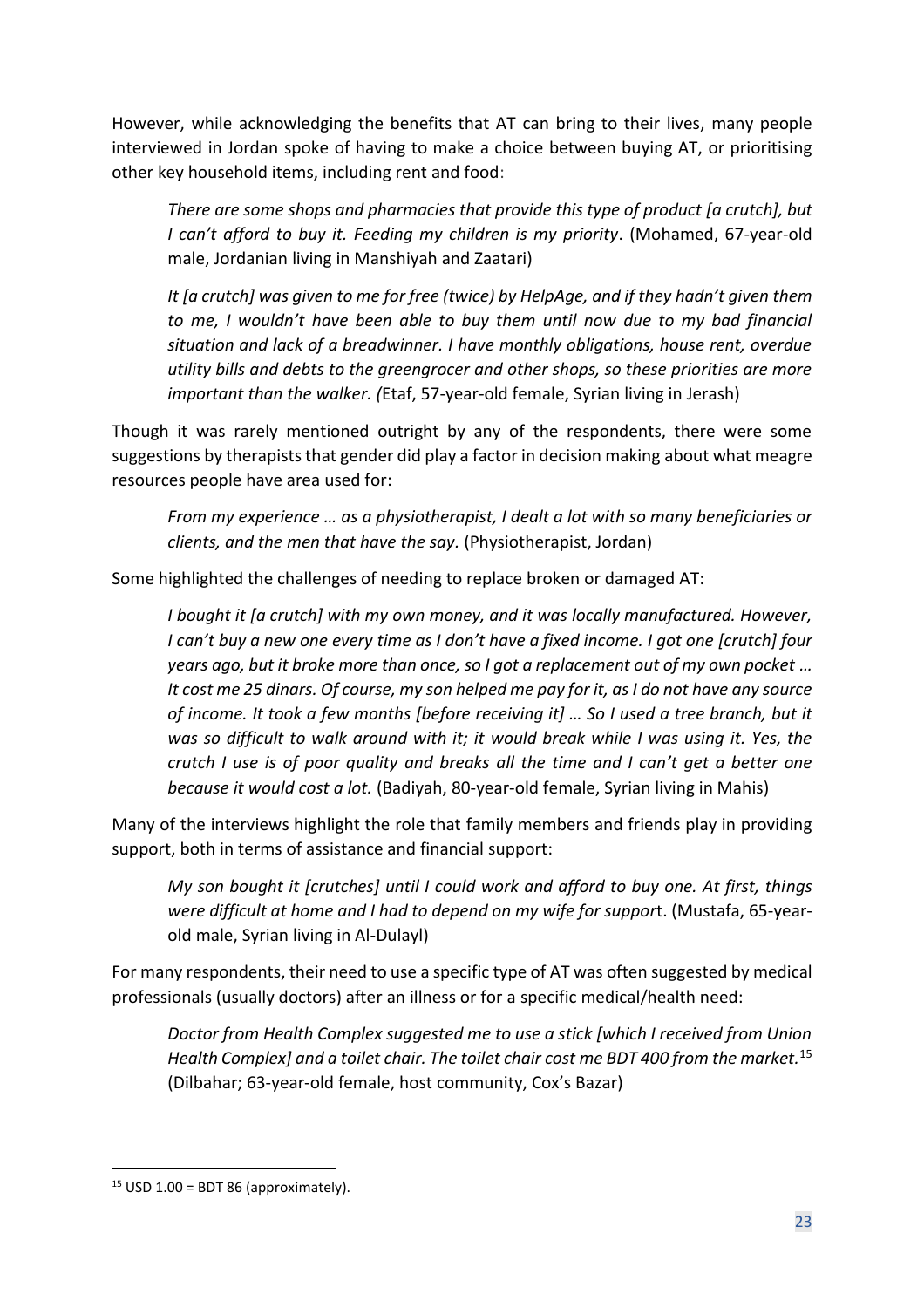However, for the people interviewed here, although medical professionals often suggested the need for some kind of AT, it was rare that devices were actually provided by any formal healthcare institutions, and if they were it was at a cost. Most were advised of the need by the healthcare professionals, then the individual (or more commonly, their family) purchased them elsewhere:

*I have been using wheelchair from the beginning since 2010 and walking frame from 2012. My elder son bought the devices from a shop in Chittagong. My doctor advised me on the devices with available locations … It was very difficult for me. My family support me with my daily needs.* (Alam; 85-year-old male, host community, Cox's Bazar)

*I bought the shoes [in Cox's Bazar] and [got them] modified … by a cobbler according to doctor's advice. These shoes are available here but little expensive for me … In total it was BDT 2500. I bought it from my own money … [the] doctor assessed and took specific measurement of both legs for appropriate shoe modification.* (Fariza, 20-yearold female, host community, Cox's Bazar)

However, despite being advised of the need, several respondents reported feeling that they were not given enough information by their doctors about what they needed, which led to them not only knowing little about the advised device, but also what else might be available:

*Before getting this product [toilet chair, self-purchased], I went to the doctor, but no one told me about this device. I don't know why he didn't advise me about the chair.* (Arifa, 52-year-old female, host community, Cox's Bazar)

Possibly due to where and how they obtained their devices, very few respondents claimed that they had had any training on use and maintenance of their AT. However, rehabilitation professionals were at pains to state that they did provide training, depending on the type of device:

*The rehab professional demonstrates the use of product during the therapy sessions. It is done at the client's shelter, which takes approximately 30 minutes. For other devices like artificial limbs, it takes several sessions combining 5–10 hours … We provide instruction but currently we are not providing any instruction material. But we have a plan to prepare one for distribution. Another reason is the wide variety of devices, so we will have to prepare a lot of instruction guidelines*. (Rehabilitation Operational Manager, Ukhia Office, Cox's Bazar)

In terms of assessment for AT, some organisations (particularly those with a mandate to provide healthcare and support) trained staff to assess client need, taking measurements at their home, and recording the details on an assessment form specifically designed for this purpose. However, as many people had not acquired their AT through these organisations, some respondents had not been adequately assessed, creating further problems for them:

*It [a crutch self-purchased from medical equipment centre] did not change my lifestyle and it causes embarrassment because of people's looks and their lack of understanding of my need for the product … It is not suitable, because I fell while using it. I also rely*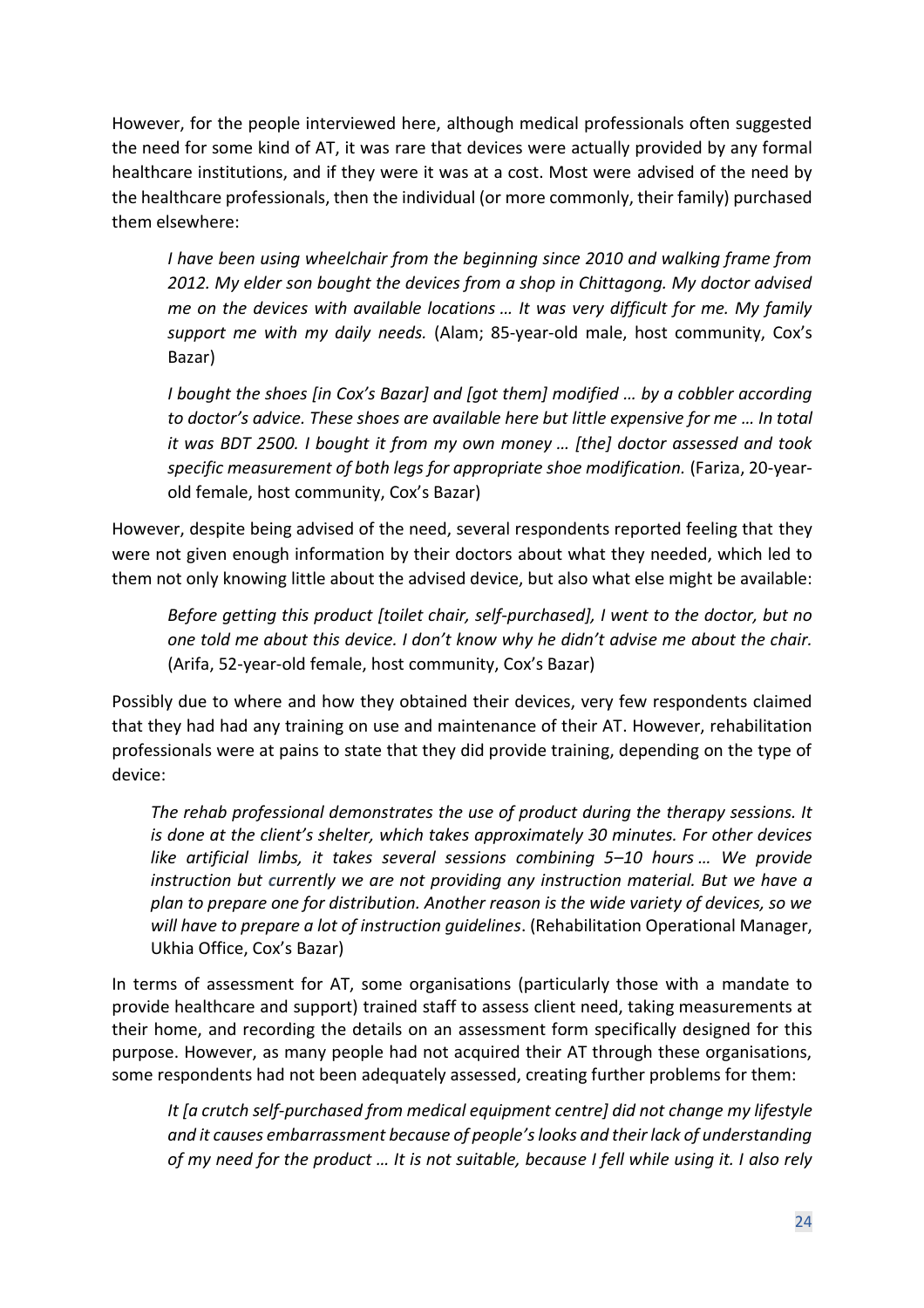*on my son instead of using an unstable toilet chair, which embarrasses me.* (Badiyah, 80-year-old female, Syrian living in Mahis)

Many of those interviewed in both countries had received little or no assessment for the size and suitability of the device; little or no training on how to use it, and very little information on maintenance/repair or replacements:

*The doctor just taught me how to use this crutch, that was not enough for me. I couldn't walk at first, later I got used to using it. It would be better [to have] a practical session that would help me get used to the device*. (Shamsu, 68-year-old male, campbased, Cox's Bazar)

Some had minimal training on use of specific devices, but nothing on how to maintain or care for the AT. This led some respondents to think quite creatively about where they would go if they needed to get a repair:

*I tried the walker when they brought it to me [at their home] … those who brought it advised me to always check the rubber ferrules of the walker in order to avoid any slipping, and not to move my feet before making sure that the walker is stabilised. It was an excellent training … I've been trained on how to use it and take care of it, but not how to maintain/repair it. If it breaks, I can take it to a blacksmith near the house. I haven't been given any spare parts for the walker, but I suppose the blacksmith will have them*. (Fawzia, 73-year-old female, Syrian refugee in Jerash).

In addition to thinking they might take items to a blacksmith to repair, one enterprising person in Bangladesh mentioned a bike mechanic could be an option for wheelchair repairs. No one mentioned returning them to the shop where they were purchased, or to the clinic or hospital where they were first told they needed one.

Given that the research was conducted during the COVID-19 pandemic, respondents were asked whether they had been given any additional information around hygiene or other precautions, though largely these were done via telephone:

*I wasn't given any leaflets [about maintenance of crutches, self-purchased from medical equipment centre]. There are no maintenance places in the area, and I do the cleaning. Things have become more challenging with the COVID-19 pandemic.* (Mustafa, 65-year-old male, Syrian living in Al-Dulayl)

*I did not receive any leaflets on the maintenance of the product [a crutch], but I received support from HelpAge volunteers, who trained me on how to clean the crutch during their regular home visits. However, we communicated over the phone during the COVID-19 pandemic lockdown*. (Muna, 74-year-old female, Syrian living in Al-Dulayl)

#### *7.4 Procurement*

<span id="page-25-0"></span>Here we examine procurement processes of the organisations themselves. Obviously, these vary according to the agency or organisational policies and practices. Here rehabilitation professionals talk specifically about the processes to procure AT in Bangladesh: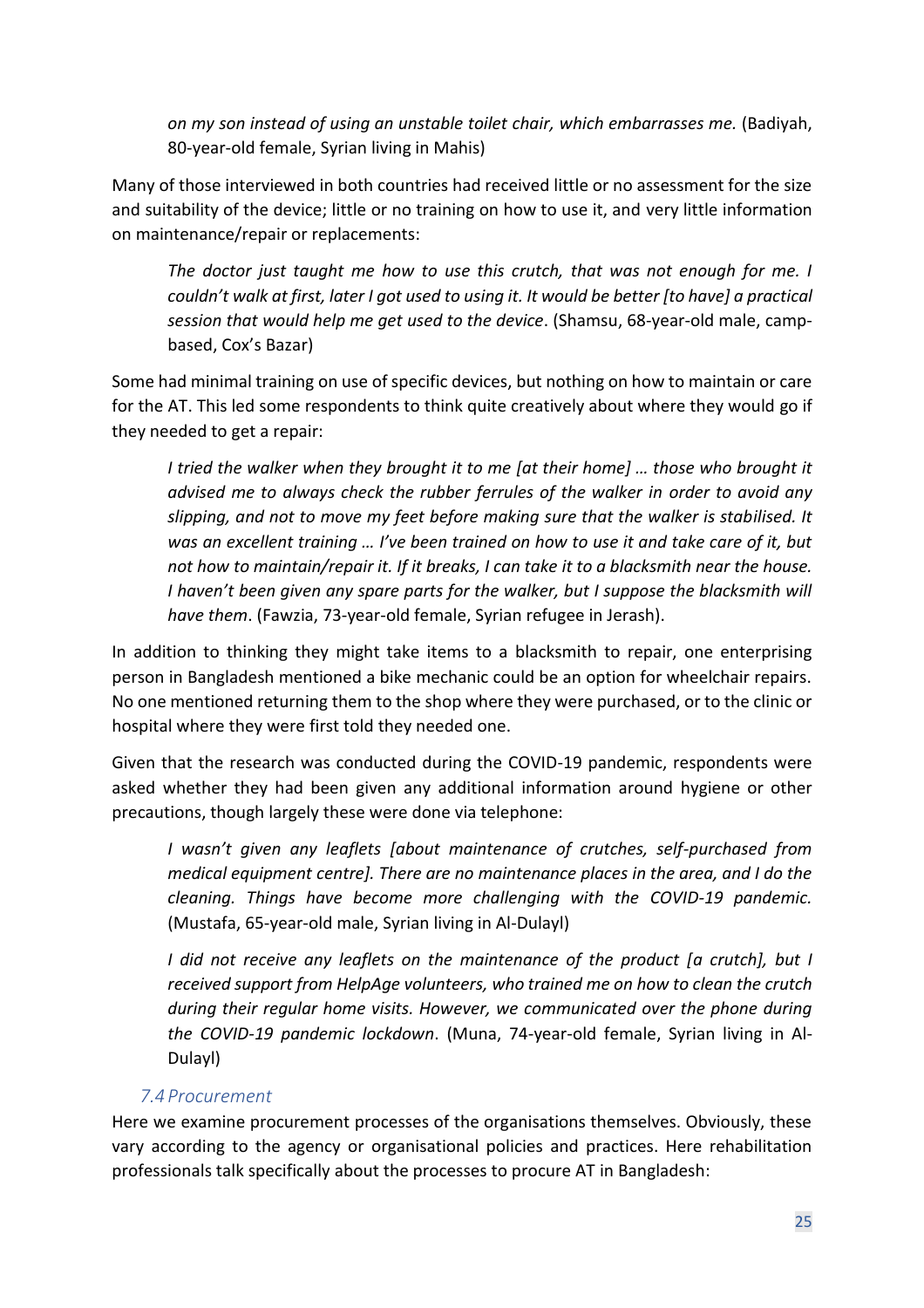*The need for a device is identified by our Rehab Officer during their clinical assessment. After that the Rehab officer (PT, OT or SLT) conducts an in-depth device assessment to determine the required Assistive Device with measurements, using our assessment form … Our rehab team then submit a Procurement Requestion to our Procurement department. The Procurement Department issues a work order to the vendor … For ready-made devices, it takes 6 to 10 days to deliver to the client but in case of customized devices (like P&O devices, wheelchair, special chair & others), we need two to three weeks to deliver to the client.* (Rehabilitation Manager, Ukhia Office, Cox's Bazar)

Therefore, while the vendors are often local, it is less clear if the AT is made locally or sourced elsewhere:

*We procure some adjustable devices like a walking stick, walker, punch ball, spirometer, corset from local vendors, which can be provided as soon as the identification, probably within one week. For some custom-made devices like a special chair, wheelchair or artificial limbs, we need to send the measurement to Dhaka as these are not available locally. For these devices it takes approximately two to three weeks. In the meantime, the clients wait or use caregivers support.* (Rehabilitation Manager, Ukhia Office, Cox's Bazar)

#### *7.5 Place*

<span id="page-26-0"></span>Location, particularly where the devices are used, is central to the beneficial impacts of AT. For many persons with disabilities, especially those living in camp settings, physical accessibility is key, both in terms of getting around, but also in terms of independence:

*I cannot walk independently because of muscle weakness … my family members help me [to do] all activities. The doctor just taught me how to use this walking frame and the benefits of using the device. I think it's enough for me. I don't know actually if there are any other better solutions … I faced difficulty while using it outside of my house. The outside environment is not accessible*. (Kolima, 32-year-old female, camp-based, Cox's Bazar)

Several mentioned the particularly difficult terrain of the camps in Cox's Bazar:

*I cannot use this device [a wheelchair] due to inaccessibility … Most of the time I feel very upset. I want to go outside … My home and environment are not accessible [for a wheelchair user]. The door is not wide enough for a wheelchair and needs a ramp rather the stairs in front of my house. And the pathway is also not accessible. I think the device may be perfect for me but I need to change the environment to ensure accessibility. I was excited because I was home-bound, and when I got this device, I was able to move outside with the support of my wife. When I see another person who uses assistive devices, I feel very happy that they can do activities independently. [But using] the wheelchair, I feel nervous sometimes and need caregiver support for sitting in the wheelchair. I wish to walk independently without any assistive device.* (Ali, 68 year-old male, camp-based, Cox's Bazar)

Many of the respondents highlighted the poor accessibility and infrastructure of the locations they were living in, as well as the challenges in accessing devices and services: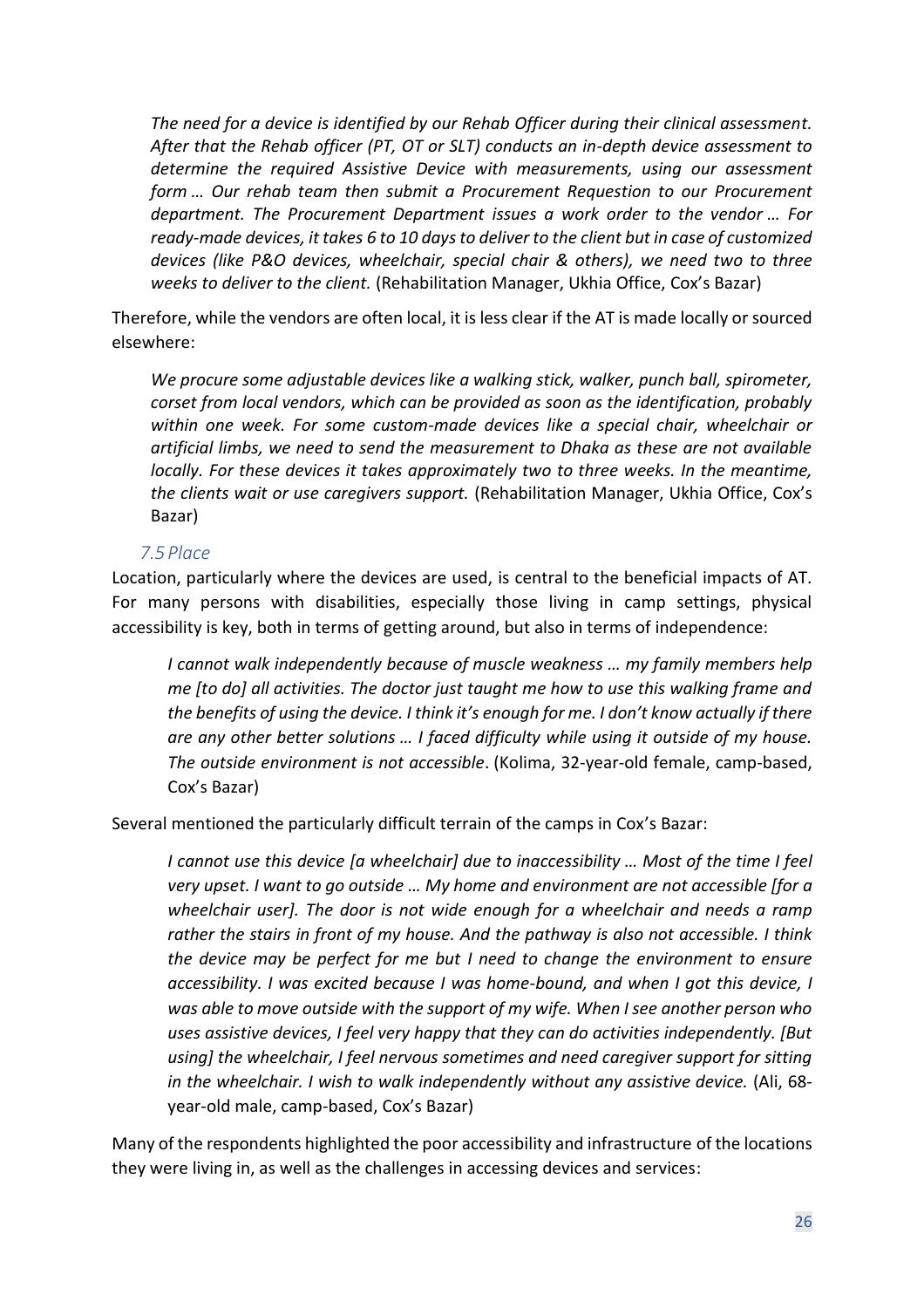*I only use it [a wheelchair, donated by HAI] around the house. I can't take it outside because the streets are inaccessible and I could trip over anything, which could lead to bigger problems. It only helps me to sit with the family, but I can't go anywhere else … there is no nearby transportation or any maintenance shops to repair the product at if it breaks. Due to the difficult financial situation, I cannot venture outside because I can't replace or repair the product. There are no means of transportation for people with disabilities in the area, which makes it difficult for us to get around. There's no place for repairing such equipment, and it's also difficult to get them for free. I need an electric wheelchair … I have submitted a request to the Ministry of Social Development and have not received any response from them until this moment … I live in a remote area that lacks health and financial services or support and any other type of assistance, and no one cares about older people there, especially those with disabilities.* (Yusef, 63-year-old male, Syrian living in Jerash)

#### *7.6 Policy*

<span id="page-27-0"></span>Despite a strong focus on inclusion in humanitarian settings, most of the staff interviewed only spoke about specific organisational policies regarding AT. For example:

*I have heard about some policies related to the Assistive Devices. For our program we have developed and are using one Standard Operating Procedure … on Assistive Devices.*  (Rehabilitation Manager, Ukhia Office, Cox's Bazar)

However, one respondent in Jordan was keenly aware about policies in place, though perhaps less sure about their implementation:

*We have Jordan government [policy] for disabilities under this specific part of this law, talking about assistive devices, and assistive technology, and talking about access to information and different information and education and communication format[s] … There is also guidelines and WHO [guidelines] … about wheelchair assistive technology … so we follow all of these four policy guidelines, and we try our best in order to update the Commission, also getting any training [and] capacity building in this regard, but also you know that assistive technology is something that is [updating] continuously.* (Technical Advisor, Jordan)

Very few staff mentioned wider humanitarian inclusion initiatives that focus on AT, though one therapist in Bangladesh spoke about some international guidelines:

*I heard about Minimum standards of EMT guidelines from WHO, WHO guidelines for the Assistive device provision and CBR [community-based rehabilitation] guidelines for the rehabilitation and UNCRPD guidelines, etc. We … follow the standard guidelines for ensuring product quality and arrange advanced training on [the] products manual.* (Rehabilitation Officer-Occupational Therapist, Cox's Bazar).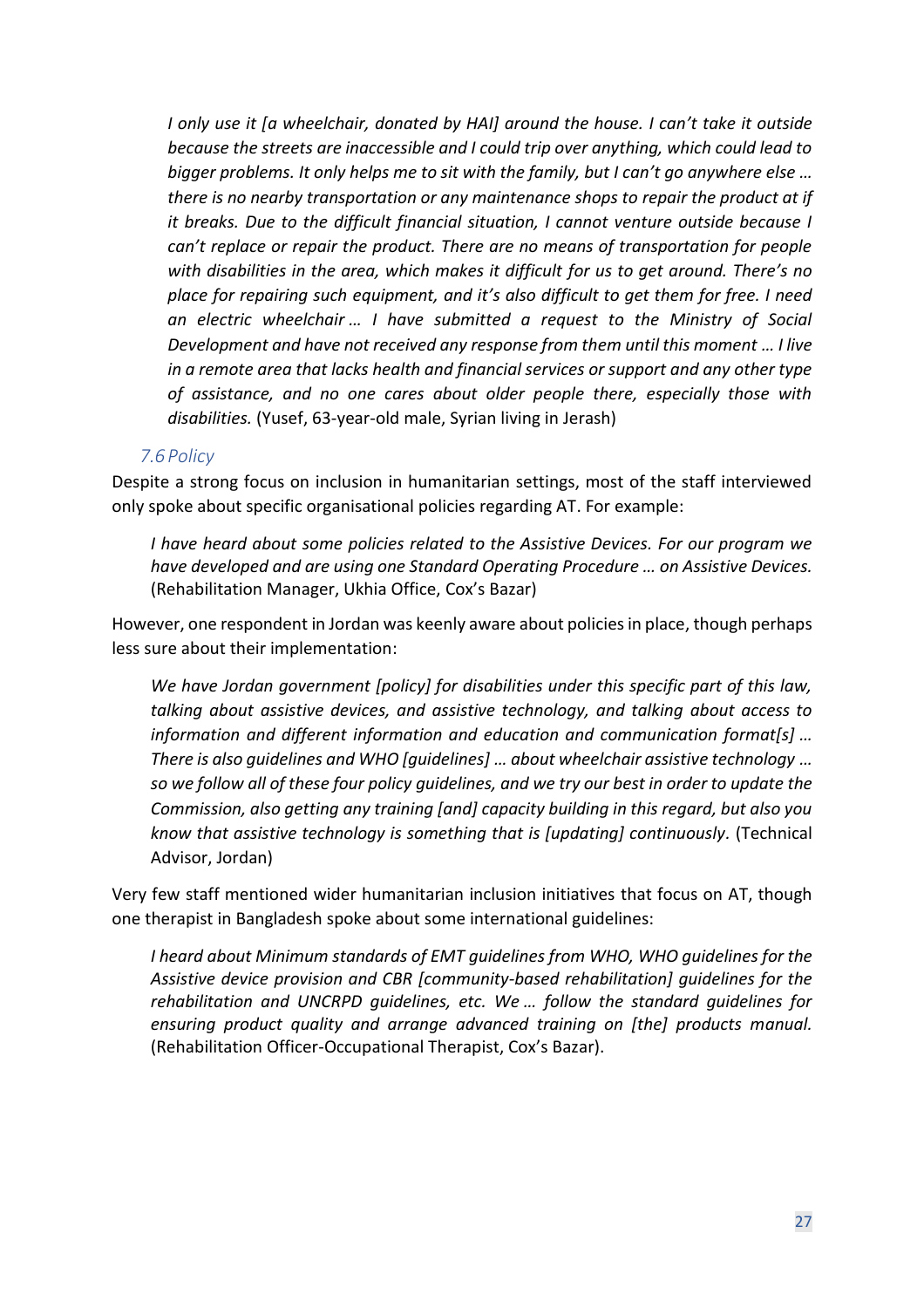## <span id="page-28-0"></span>8. Discussion

**Our findings indicate that respondents who have accessed AT in the two countries do share some commonalities**, such as reliance on formal and informal markets and family rather than health or social care sector provision for AT, **but there are also some significant differences.** While the refugees had come from very different sets of circumstances and backgrounds, and while they often did face some similar challenges, respondents living in Jordan (especially those from Syria) tended to have more awareness about the range of AT possibilities compared to those in Bangladesh, in particular around medical aids (e.g. blood-glucose machines or blood-pressure monitors), rather than, or in addition to, AT. This may be because many of the Rohingya population had been living in precarious circumstances even before they fled to Bangladesh, whereas many of those now living in Jordan were from more affluent and/or well-connected backgrounds (in Syria particularly) and may have had more exposure prior to the conflict. Nevertheless, the duration of displacement and political circumstances mean that both groups lack financial or other capital. For example, the Bangladesh government does not allow cash transfer programming and restricts employment activities (including cash-for-work schemes and volunteering) for the Rohingya population. 16

**Despite the acknowledged benefits, AT is rarely seen as a priority.** Many of those interviewed portrayed a reality of having to choose between buying AT or spending money on other more essential household items such as rent and food. This indicates that while many would have liked the opportunity to access AT, their meagre living expenses did not enable them to. It was not clear from our research here that there was a specific gendered element to this decision-making process, as although while women are more likely to be carers, it is often men that made decisions about household spending. This may be mediated by age, dependency and other factors. However, in other project-focused research undertaken in Bangladesh, the findings indicated that initially **more men than women accessed rehabilitation services in the camps, although this shifted over time:**

*Homebased rehabilitation … delivers a positive impact on both the person receiving the services and the wellbeing of their family. Rehabilitation can empower women and girls, who are often primary caregivers, as improved health of their dependant family member may result in more time for caregivers to engage in livelihood or other meaningful activities … Modifications to the shelter and provision of assistive devices also help improve client independence with ADLs and decrease reliance on a caregiver*. (CBM 2021: 23)

It is clear that **family members and friends play a vital role** in providing support to many AT users, as well as those who do not have access to AT but still need assistance. This does call into question **how those without any family to support them manage on a day-to-day basis**, given the very limited availability of any kind of home-based support outside of the family in the camps or host community.

<sup>16</sup> [www.thenewhumanitarian.org/news/2019/12/17/Rohingya-cash-World-Vision-livelihoods-education](https://www.thenewhumanitarian.org/news/2019/12/17/Rohingya-cash-World-Vision-livelihoods-education-refugees-WFP)[refugees-WFP.](https://www.thenewhumanitarian.org/news/2019/12/17/Rohingya-cash-World-Vision-livelihoods-education-refugees-WFP)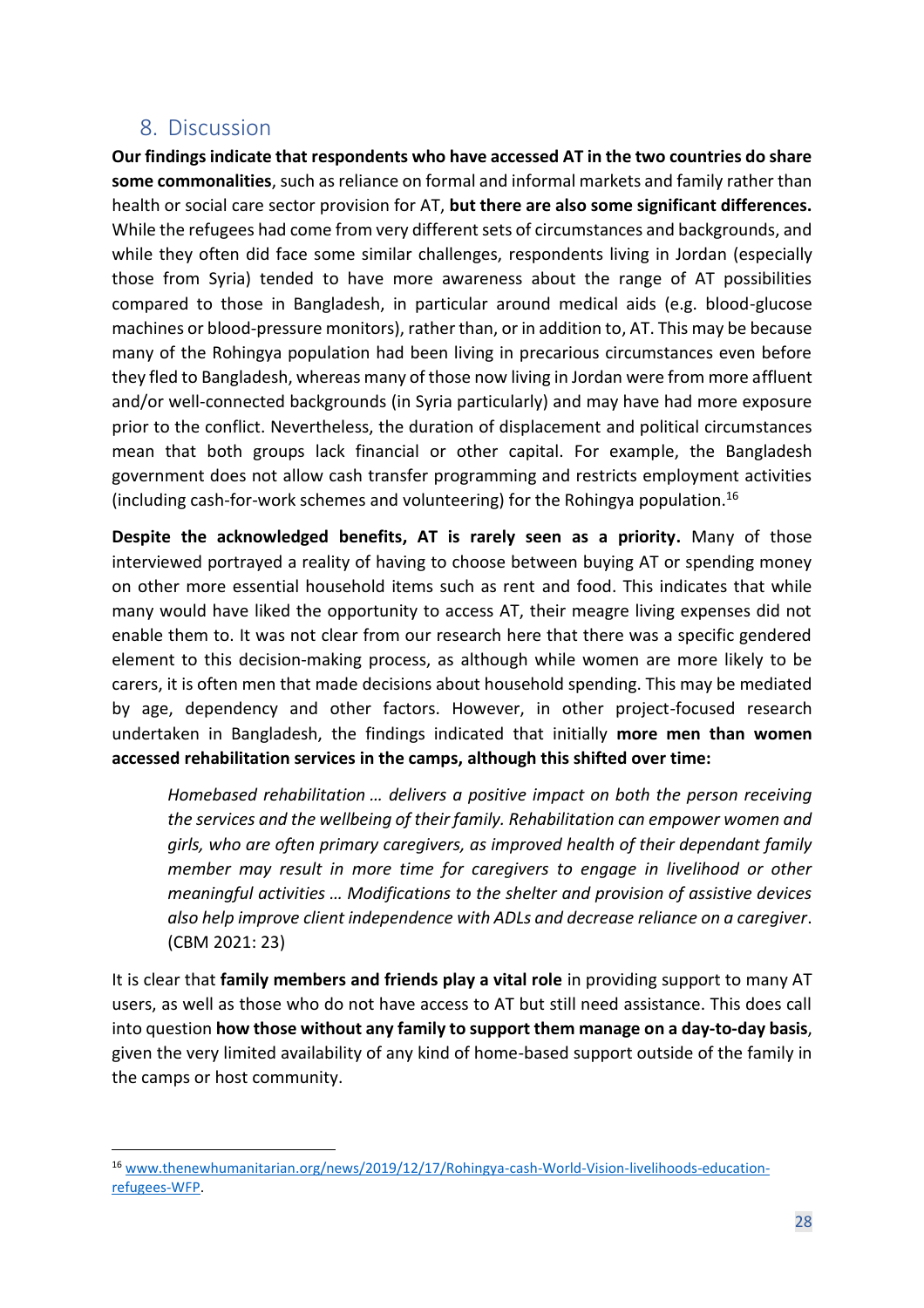We now turn to discuss the issues arising under each of the 5 Ps more specifically in turn.

#### *8.1 Products*

<span id="page-29-0"></span>From the results of the interviews, most of the focus is on mobility aids (e.g. walking stick, crutches, etc.). However, it should be cautioned that this may be a result of the use of the term 'products' in the interview (translated). No one mentioned other technology such as mobile phones. This may be because of their ubiquity, or rather because they are not seen as 'assistive' in the same way other more 'traditional' devices such as wheelchairs are, by therapists and respondents. It is also worth noting that most NGOs primarily distribute mobility aids.

While most of the AT users interviewed had been told they need some kind of AT by a healthcare professional, **most were not actually provided with these through the formal healthcare setting**. Rather, patients were advised **to procure their AT from a shop or market**. Some were given guidance by healthcare professionals on the type, and even the specification (such as sizing or make required), but most were not. There is also a likelihood that **many who are told they need AT do not go on to purchase it** in the first place, given the financial restrictions noted above (this group were also less likely to have been included in our sample in the first place as they are not currently using AT). Such an approach may also **increase the risk of the use of inappropriate or incorrectly fitted AT**, which may in turn exacerbate users' conditions. Assistive technology needs to be more widely available through formal healthcare settings to ensure adequate provision, safe and effective use and avoid further deterioration of users, **making AT provision a formal part of health system**.

Many respondents had purchased their AT from local shops or (informal) markets. Again, without proper assessment and fitting, these devices may be an incorrect fit, or the wrong device entirely, leading to (further) complications and a deterioration of conditions. But if, in addition to strengthening AT provision within the health system, these informal networks could be leveraged as points of contact and/or resources(e.g. for fittings and advice by visiting professionals), then **they have the potential to become useful points of access and/or information**. Traders themselves could even have training on tasks like correct measuring and fitting, as well as be made aware of existing standards and guidelines, where they exist. This approach could also increase employment opportunities in the longer term. Over and above employment, it would also offer points of contact for AT users and professionals to monitor and assess progress, any changes to need, as well as general advice and aftercare.

However, while such an approach supports local distribution, it does not address production. Assistive technology is often costly because it is imported, with most of the current AT products used sourced by local and international NGOs, hospitals and wholesale shops/markets from the same manufacturing bases in countries like China. There is **growing evidence around the ability to leverage local production and distribution in emergency**  contexts (see, for example, the work of COVIDaction in Nepal<sup>17</sup>) but as yet there is limited evidence of this happening in the humanitarian-affected areas in either Jordan or Bangladesh.

<sup>17</sup> [https://medium.com/covidaction/rising-from-an-earthquake-to-fight-the-pandemic-in-nepal-](https://medium.com/covidaction/rising-from-an-earthquake-to-fight-the-pandemic-in-nepal-3752b88e4314)[3752b88e4314.](https://medium.com/covidaction/rising-from-an-earthquake-to-fight-the-pandemic-in-nepal-3752b88e4314)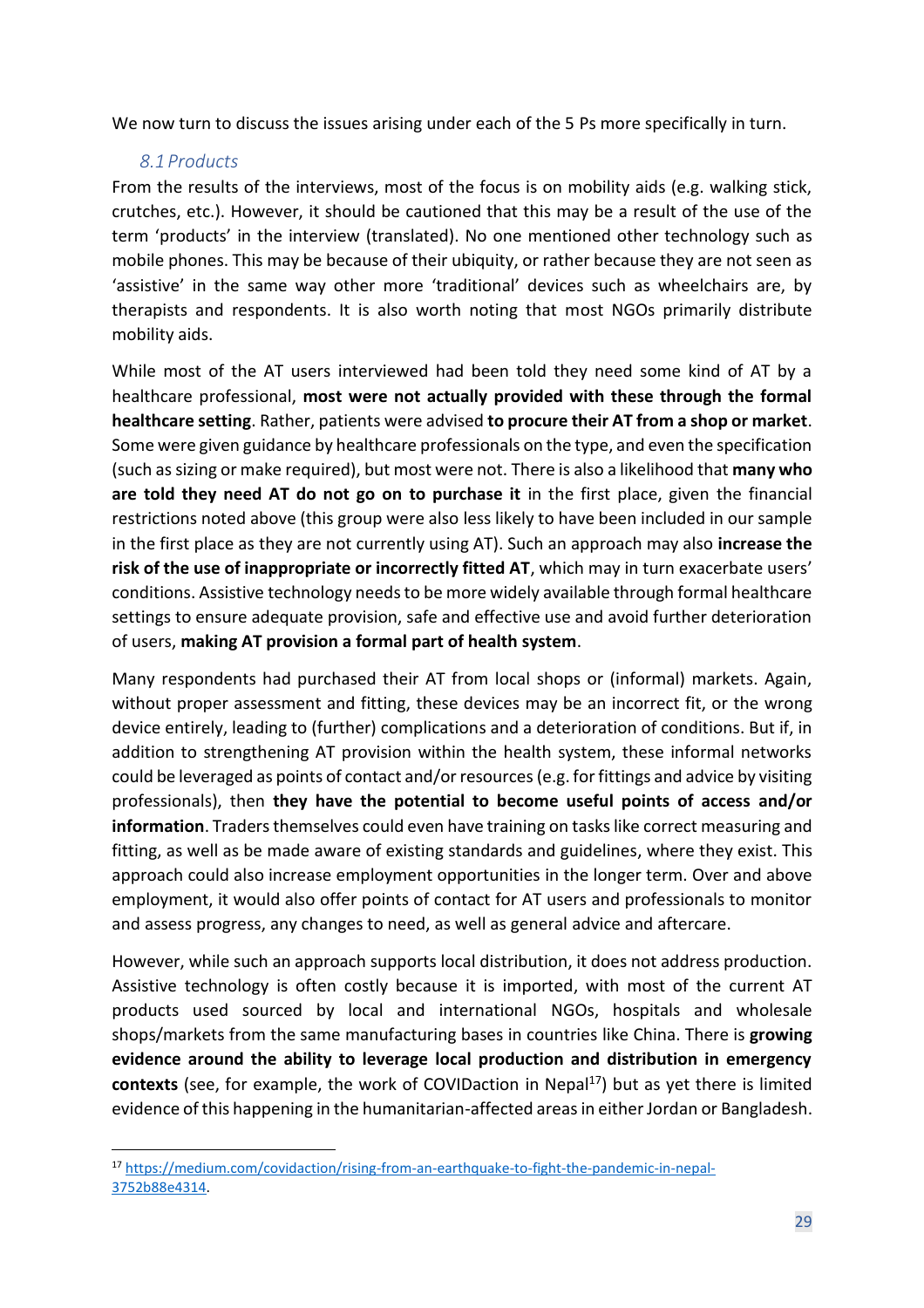Given that most AT was either self-purchased, provided by NGOs, self-made or second hand or provided by other well-meaning family and friends, there is a strong possibility they will need alteration or repair at some point. Very few people had actually had their AT repaired, though some had abandoned broken or damaged items and got a replacement. While several respondents speculated where they might take items to be repaired – such as a blacksmith or bike mechanic – no one mentioned returning them to the shop where they were purchased, or to the clinic or hospital where they were first told they needed one. Again, this may be a missed opportunity for follow-up, and limits the likelihood of repair, resulting in disposal of the AT (or continued use of damaged and potentially dangerous AT), rather than sustainably of the AT economy. Finally, it is also another missed opportunity for employment potential.

#### *8.2 People*

<span id="page-30-0"></span>As noted above, while some respondents had been advised to go and purchase AT from a private supplier, such as shops or markets, many felt they were not given enough information about either the device or how to use it or maintain it by their doctors or other healthcare workers. This led to a lack of knowledge around the current product, but also what else might be available, suitable and/or necessary for them. This lack also highlights **the need for more ancillary healthcare workers,** such as physiotherapists, occupational therapists, and speech and language therapists, to assist with assessment, training and follow-up, as well as highlighting a **lack of holistic care or multi-disciplinary teams within the formal healthcare structures**. Users whose AT had been provided by NGOs had often been assessed by a physiotherapist or occupational therapist, who also often provided some follow-up, but outside of the formal healthcare structure. It is clear that there is an overall lack of assessment mechanisms for AT in humanitarian contexts. This increases the likelihood of future problems for users and emphasises the need for better fit and support for existing users.

A separate, but related issue is that of the profile of AT users. In both countries, many of those who were accessing AT were considered to be 'old', despite a fairly broad age range (although note that all respondents in Jordan were HAI beneficiaries over the age of 50). What was striking was how ill health was inevitably correlated with ageing, so those who experienced an episode of ill health (e.g. a stroke) were considered 'old', even if not within the age range typically considered 'old'. This is in part because once someone experiences an episode of ill health that stops them working, **there is no income support available, as there is very little in the way of disability-specific social protection in either context, or pension support**. Few people had received any injury-related compensation or pension. **All of these factors reduce independence and create conditions of dependency**.

A key point highlighted by many of those interviewed is this need to rely on other people – usually family members – for care and support, as there were no other services available to them. This was particularly the case for older adults. Not only does this **raise the question of how those without any family manage**, but it also highlights how, despite some expectations to the contrary, access to AT did not always convert to functionality, independence, autonomy or fulfilment. Some reported that even if they have devices, they were still not able to do everything they wanted to do because of stigma, inaccessible environments and other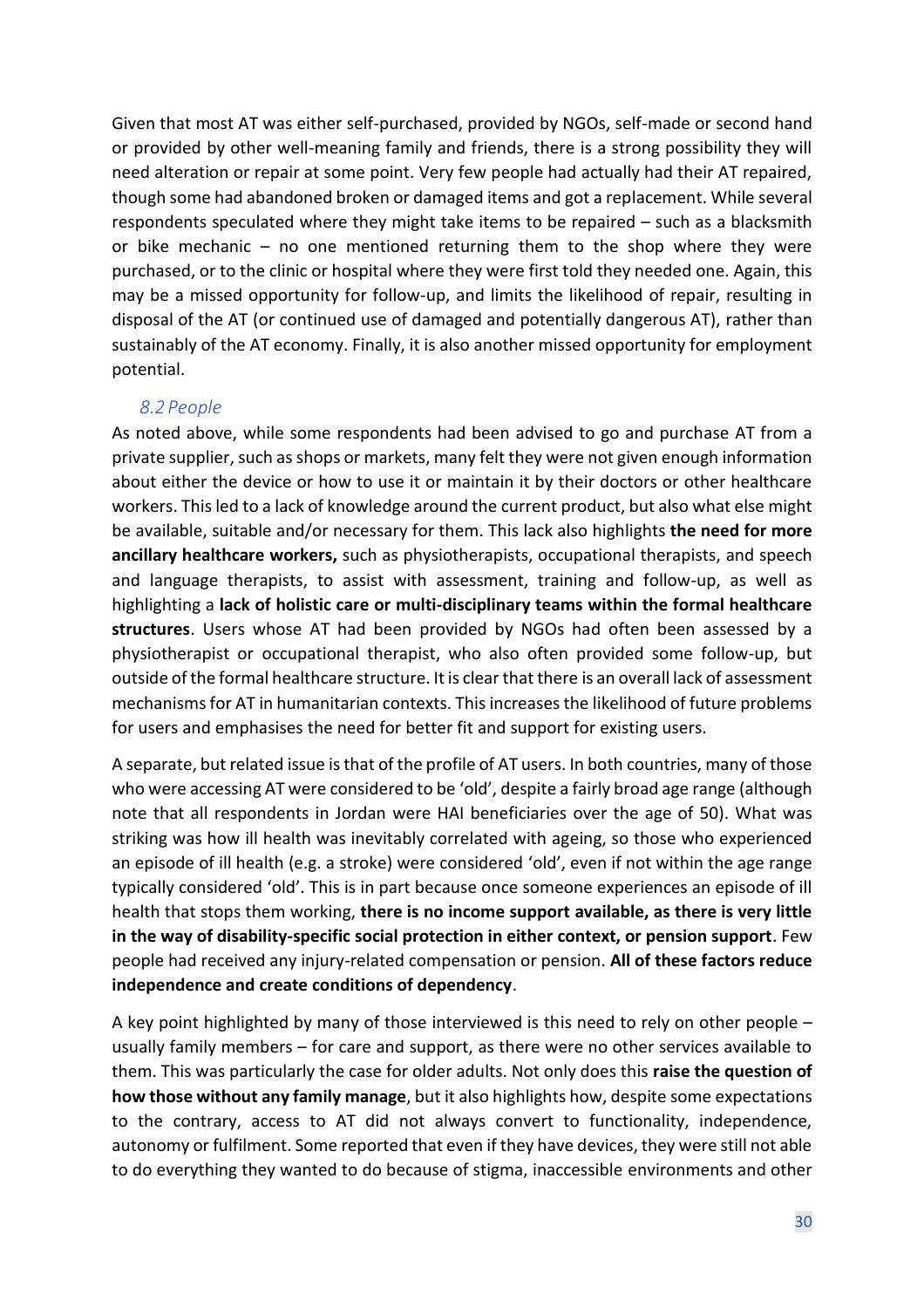barriers. However, in these long-term humanitarian contexts, there is little opportunity for work overall, so while there is an intention to be self-reliant, many are unable to regain their independence and return to work, particularly those with disabilities and older adults. Others may need additional support or training to regain independence. Again, there is very limited provision for this in either context, and again, older adults and those with significant impairments are more likely to be excluded from any existing provision.

#### *8.3 Provision*

<span id="page-31-0"></span>As noted above, many of the AT products discussed here were either self-purchased or second hand, so how AT should be funded and provided in humanitarian settings remains a question. **Many devices are just too costly for many refugees or displaced people to buy, as they have limited resources and must prioritise how they spend them**. In some contexts, having refugee status does not allow people to access formal (government) healthcare provision, though this does depend on their (health) condition, for example if it is very serious and there is no provision to address it in the camps. In practice, in both Bangladesh and Jordan, people largely access healthcare through NGOs or private healthcare providers, not the government.

The WHO *Minimum technical standards and recommendations for rehabilitation in emergency medical teams* (2016a), aimed at national and international response teams, contains specifications for EMT kits, but these are for immediate needsrather than the longer term. The guidance indicates that wheelchairs, orthotics and prosthetics for longer-term use should be obtained from a local supplier where one is available; otherwise, the EMT should seek guidance from the host ministry of health or coordination mechanism. This means that there is a **risk that AT users end up continuing to use AT that is inappropriate for longer term use, or they abandon them**.

Sphere's (2018) handbook lists AT provision under 'medical devices', with specific guidance. $^{18}$ It also suggests supporting MoH facilities with medical and assistive devices, among other aspects. Similarly, the Inter-Agency Standing Committee's (2019) guidelines indicate the need for AT across the emergency cycle, from preparedness to response and recovery and across all sectors, but do not provide more detailed specifications. UNICEF's *Guidance on Including Children with Disability in Humanitarian Action* states that in the absence of pre-existing data, agencies and actors should estimate that 3 per cent of the population needs assistive devices (but not what type or specification) (UNICEF 2017: 28). <sup>19</sup> More recent work led by the UK Foreign, Commonwealth and Development Office (2019) recommended **that HRPs budgeted an additional 3 to 7 per cent for specialised non-food items, such as assistive devices and mobility equipment**.

These recommendations are aimed at agencies and actors in the field, with the implication that the AT will be procured and distributed to people in need. Evidence here suggests that

<sup>&</sup>lt;sup>18</sup> The guidance states: 'Ensure safe use of devices, including regular maintenance and spare parts supply, preferably locally. Decommission devices safely. Distribute or replace lost assistive devices and provide clear information on use and maintenance. Refer to rehabilitation services for appropriate size, fitting, use and maintenance. Avoid one-off distribution.'

<sup>&</sup>lt;sup>19</sup> Although the WHO/UNICEF catalogue addresses some of these issues.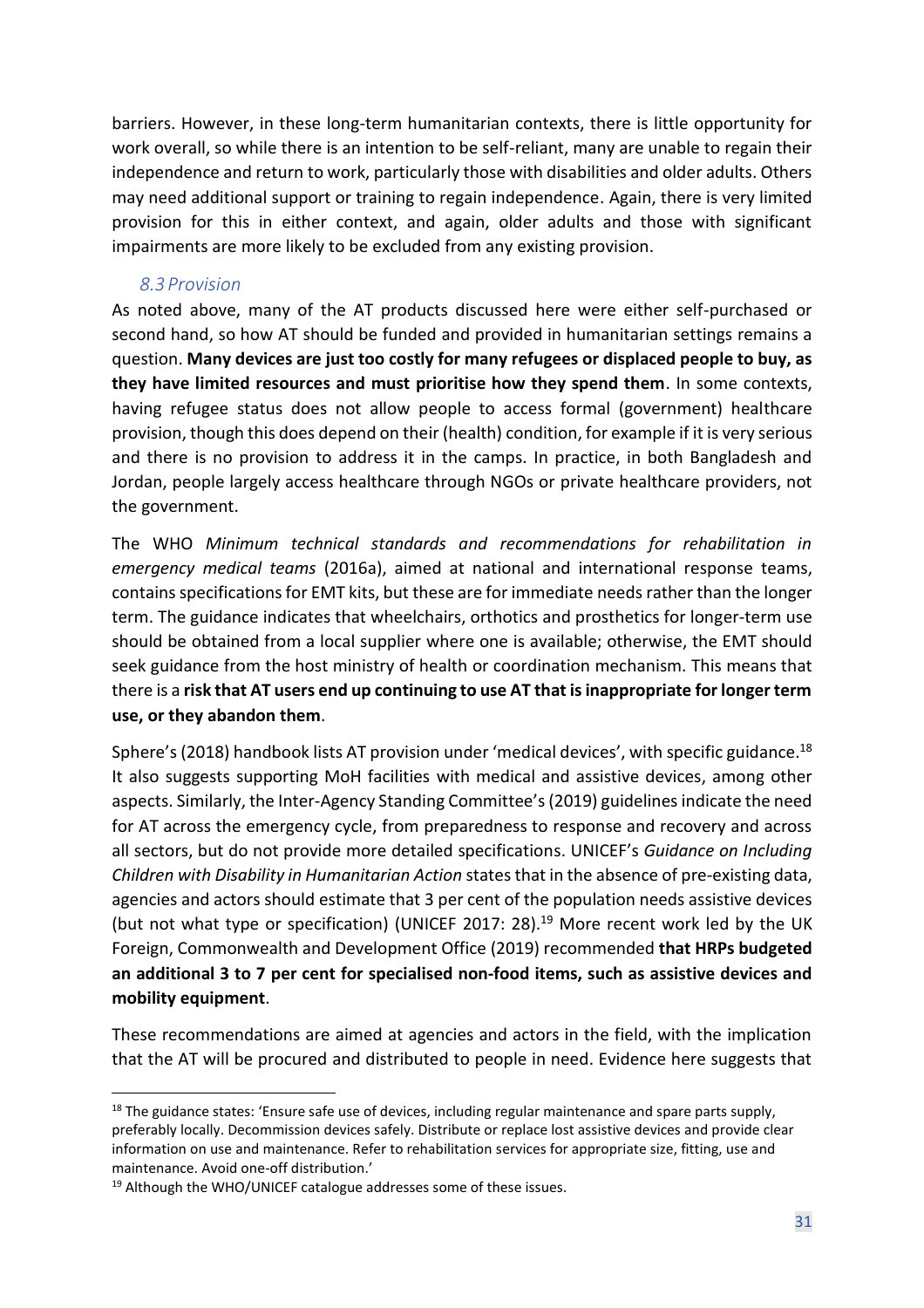to date, this is unlikely to be how many people access AT. As yet, there are no mechanisms in place for cash transfers specifically for AT; and though cash transfers are an increasingly popular modality in humanitarian settings (Lind et al. 2022), this is unlikely to be a popular option for AT provision for a number of reasons. The first is that there are just too many variables (e.g. cost of devices, how and where to access to appropriate device, etc.). There is also the risk that recipients might prioritise other expenses (if not a conditional cash transfer). Moreover, **this mechanism puts the onus on potential AT users, rather than the state (or other providers) to access AT**. In addition to affordability, users also need to consider availability, suitability and quality.

Another oft-cited concern by staff working in humanitarian contexts is that people have more than one device, which they may then sell. While some AT users no doubt accept whatever they are offered (without necessarily indicating they already have AT), our research suggests that overall, those who have 'stockpiled' several devices are more likely to be replacing broken or otherwise unused devices (e.g. replacing a stick with a wheelchair), or are not happy with the existing one (e.g. its functionality, suitability to the environment, etc.). Another issue was the (lack of) awareness about the type of AT – some were told about 'better' AT available (though not necessarily where it was available) and were keen to get an upgrade. This was more apparent in refugees in Jordan, especially those from Syria, where AT provision prior to the war had been to a higher standard. Many AT users in Jordan had previously accessed specialised (medical) services or were treated by healthcare professionals during the conflict. However, for many of those who had received medical treatment but were transferred elsewhere for longer-term rehabilitation, neither the treatment nor the AT were available. Many had either purchased their AT from a private source or received it second-hand from family or friends, so were unlikely to be able to engage with any professionals. Again, this is a missed opportunity for engagement, education and training.

There is clearly **a need for a more standardised approach to AT assessment and provision in humanitarian settings**. There are already the WHO *Wheelchair Service Training Packages* (basic to advanced level), $^{20}$  and more recently the WHO has developed free online training packages for rehabilitation workers, specifically focused on COVID-19.<sup>21</sup> The WHO and UNICEF have worked together to produce a manual for the 'public procurement of assistive products, accessories, spare parts', though not specifically focused on emergencies (WHO 2021). There has also been some discussion around developing **an** *Assistive Products Priority List* **specifically for humanitarian contexts,** though as yet this has not been implemented.

## *8.4 Place*

<span id="page-32-0"></span>Negotiating location of, and access to, shelter settlements for refugees and displaced people is hugely challenging and is often dictated by political as much as geographic decisions. While the humanitarian sector has seen a decline away from large camp-based settlements to more

<sup>&</sup>lt;sup>20</sup> Se[e www.who.int/publications/i/item/9789241503471.](http://www.who.int/publications/i/item/9789241503471)

<sup>&</sup>lt;sup>21</sup> Se[e www.who.int/news/item/05-02-2021-who-launches-free-openwho.org-training-on-rehabilitation-for](http://www.who.int/news/item/05-02-2021-who-launches-free-openwho.org-training-on-rehabilitation-for-covid-19)[covid-19.](http://www.who.int/news/item/05-02-2021-who-launches-free-openwho.org-training-on-rehabilitation-for-covid-19)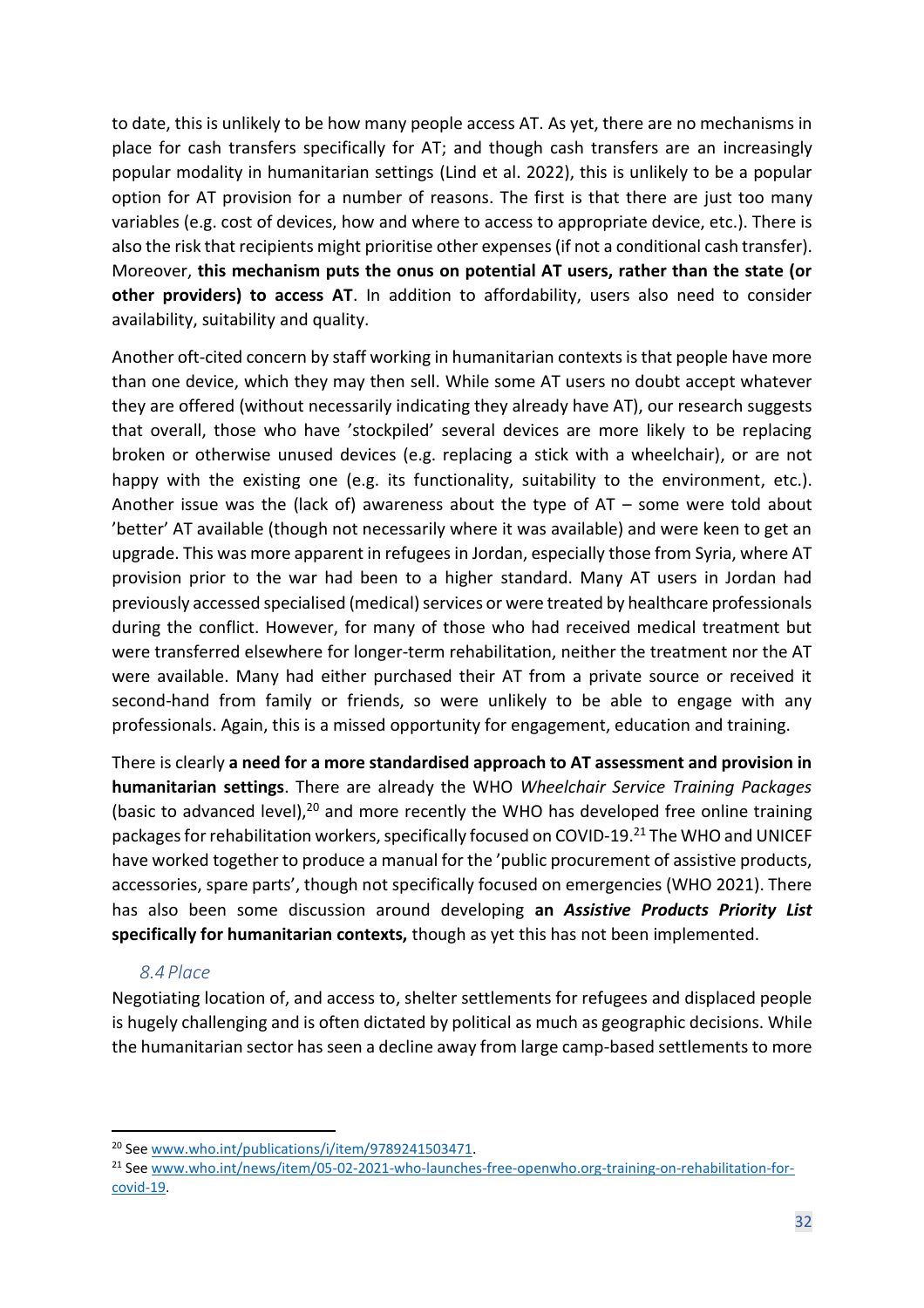self-settlement (e.g. in host communities), the camp-based (or settlement) model is still operational in these two contexts.

There is now increasing focus on inclusion in shelter, including the Global Shelter Clusters Inclusion of Persons with Disabilities in Shelter Programming Working Group,<sup>22</sup> and guidance on how to build accessible and inclusive shelter: *All Under One Roof: Disability-Inclusive Shelter and Settlements in Emergencies Guidelines* (International Federation of the Red Cross 2015). However, there is much less on inclusion in camp coordination and camp management. The *Minimum Standards for Camp Management* does have a 'Disability Inclusion Monitoring Checklist' in the annex (CCCM Cluster 2021: 59).

Many of those interviewed were using devices to assist with mobility, particularly walking sticks, crutches or wheelchairs. While for many persons with disabilities, especially those living in camp settings, physical accessibility is key, both in terms of getting around, but also in terms of independence, the terrain in camps (especially Cox's Bazar, which is built on muddy hills) was not at all conducive to mobility (or independent navigation). For some, even having AT did not enable them to be independent outside the home as the environment was not accessible or inclusive, and they still faced a number of barriers. Moreover, the inhospitable terrain and lack of any accessible transport meant that some people were too afraid to use the AT outside in case they damaged it or could not get around. **More joined-up thinking between clusters or sectors is needed to ensure that such challenges are reduced**.

## *8.5 Policy*

<span id="page-33-0"></span>Despite an increased strong focus on inclusion in humanitarian settings (e.g. Inter-Agency Standing Committee 2019), most of the staff interviewed only spoke about their specific organisational policies regarding AT; however, this may have been related to the wording of the question, and it is unclear if they are unaware of these wider policies or just did not mention them. There was very little mention of wider policy initiatives to support AT.

Moreover, while both Bangladesh and Jordan have supportive policies towards refugees, they are not always entitled to the same benefits as those living in host communities (e.g. applying for devices through social services). However, it is also possible that in some cases, refugees have better access to resources than the host communities, due to the NGOs operating there. This can be a source of friction, and also highlights the importance of offering support to host communities, particularly when they are also poor (which is anyway a requirement of the Bangladesh government for NGOs to operate in the area).

In Bangladesh, there is no centre where quality AT can be accessed in Cox's Bazar City. The Centre for the Rehabilitation of the Paralysed has a rehabilitation centre with a multidisciplinary team in Chittagong, but this is 162 km far from Ukhia (the location of most of those interviewed here). Rohingya people are unable to independently seek services from health facilities outside of the camp. They can be referred to the government hospital outside of the camp, but only with special permission from the camp and health authorities, usually a PHC. This is usually for specific medical services, and the referral process is complicated. At

<sup>&</sup>lt;sup>22</sup> Se[e https://sheltercluster.org/working-group/inclusion-persons-disabilities-shelter-programming-working](https://sheltercluster.org/working-group/inclusion-persons-disabilities-shelter-programming-working-group)[group.](https://sheltercluster.org/working-group/inclusion-persons-disabilities-shelter-programming-working-group)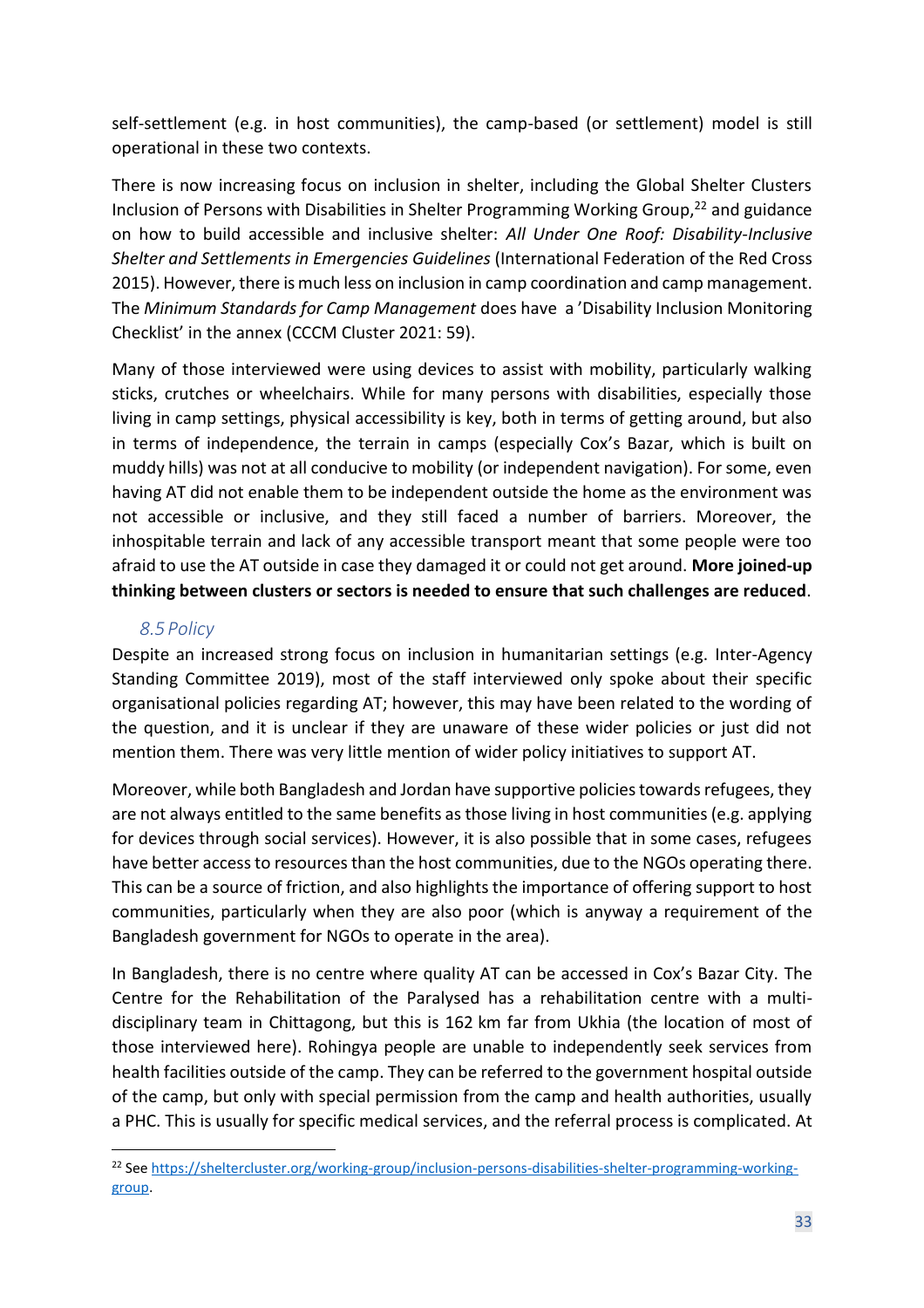first, the health service provider/organisation needs to prove or justify that required services are not available in the camp. They then have to submit an application to the health focal point and Camp in Charge person, giving all the relevant information, reason for referral, where they are referring and the date of referral. If this is approved, the Camp in Charge person refers them to a local government hospital (in this case the government hospital of Ukhia and Teknaf). If those in charge at the hospital agree that the client needs referral, they then refer the person to the Cox's Bazar Government Hospital. The only organisation that has special permission to refer Rohingya people with disabilities directly to Chittagong (Centre for the Rehabilitation of the Paralysed) for prosthetic devices is the International Committee of the Red Cross. This process is illustrated on a referral pathway flow chart (See Appendix 2).<sup>23</sup>

Similarly, In Jordan, there is no specific policy with regard to refugees and AT. Given that there is a long waiting list for Jordanians to receive AT, which can take several years, then most people who need AT consider they have better chance of accessing it from NGOs.

# <span id="page-34-0"></span>9. Conclusions

This research set out to build on what we currently know about the need for AT in humanitarian contexts to gain a more nuanced picture of how these needs are currently met. We also wanted to identify the gaps in the evidence about these needs; and what mechanisms are needed to ensure provision of AT in humanitarian contexts.

**It is clear that the provision of AT (in this case mainly assistive devices) is ad hoc,** and largely related to the access, availability and focus of NGO-funded projects in camps or communities. This is perhaps unsurprising, given the general level of access to goods and services by refugees in both these settings. When it was available, for many of those interviewed, AT had a positive impact on their lives; **however, devices alone cannot ensure wider inclusion** – for that, there still needs to be attitudinal change; environmental adaptations, better provision of resources (including rehabilitation) and much wider awareness about the policies and legislation that support the rights of persons with disabilities, including those who have crossed an international border to seek safety and security.

However, **there is still very little research around the nexus between social protection and humanitarian responses, particularly for persons with disabilities,** as a recent review notes (Idris 2019). Turning inclusion into action requires more connected thinking on joining up social assistance, something the Better Assistance in Crises research programme, funded by the UK's Foreign, Commonwealth and Development Office, is addressing. As reported in a blog post, this programme is asking questions such as whether

*the most vulnerable people in crisis situations benefit from these [digitalised] systems? This involves shifting the focus from 'inclusion errors' (those who are included/benefit by mistake) to those experiencing 'exclusion errors' (those who are excluded from benefits by system failings/errors); either because of the design of the system of* 

<sup>23</sup> Personal communication, CDD.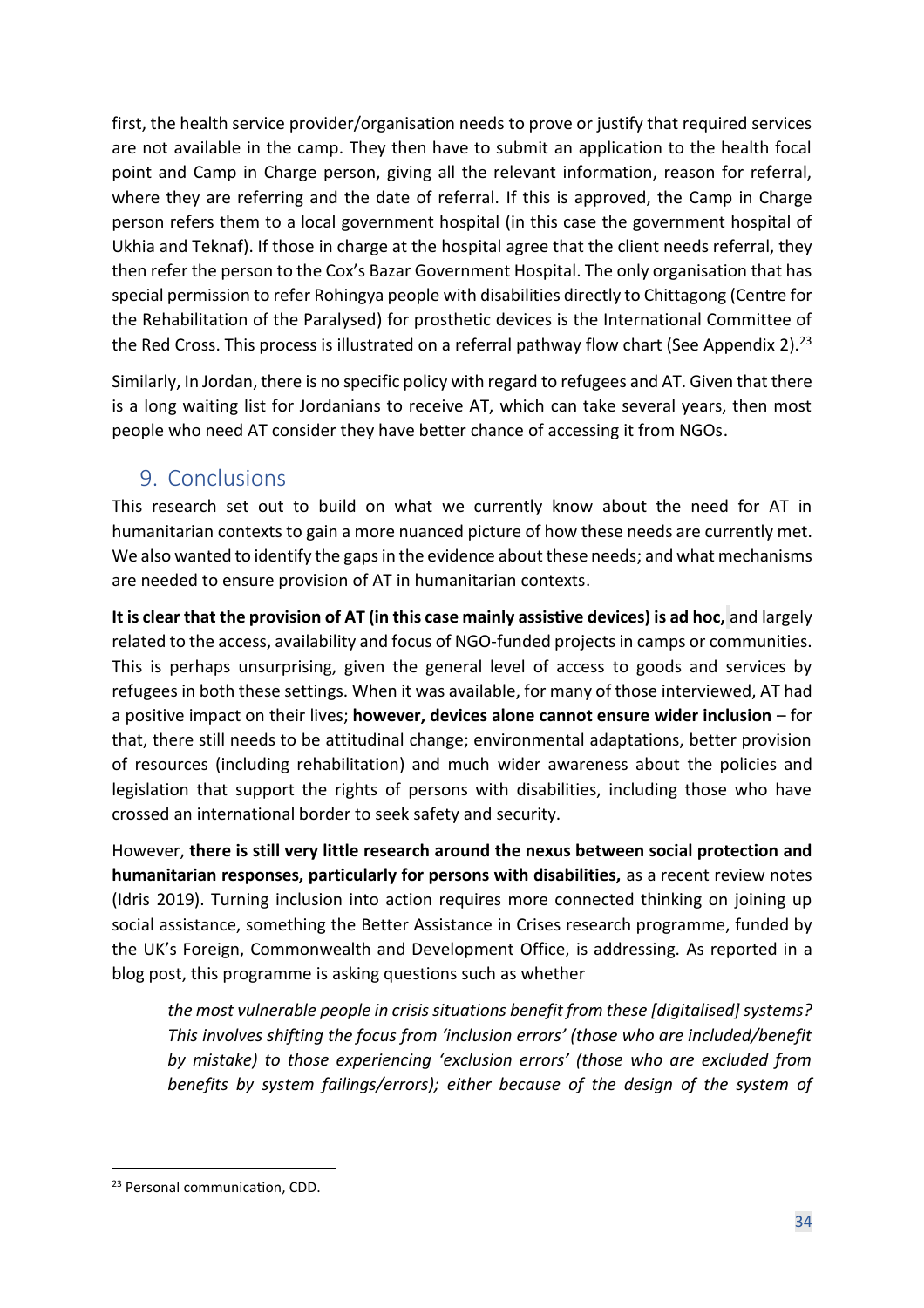*because of structural inequalities in access to and use of digital technologies*. (Sabates-Wheeler et al. 2021)

In the same blog, the authors go on to note that 'transformative approaches to social protection that focus not just on assistance but on areas such as the right to work, freedom of movement and protection from violence are therefore especially needed, precisely when they are most difficult to put into place' (Sabates-Wheeler et al. 2021).

We see this in the responses here – **many of those interviewed lacked the necessary support mechanisms to enable them to access rights such as their rights to work, education and healthcare**. This perpetuates the idea that these people are 'vulnerable' and waiting to be assisted, rather than capable of being more independent if given the necessary support – including AT.

Provision of AT in humanitarian settings is likely to continue to be largely delivered through agencies and organisations, as often in these contexts formal healthcare structures are overwhelmed and do not have the resources. However, **there needs to be increased investment in, and focus on, strengthening healthcare systems to respond to the growing need for AT.** There has been a lack of focus on AT and allied services such as rehabilitation, and resource-constrained countries have often prioritised other aspects with the healthcare systems. The Director-General of the WHO has indicated the need for long-term planning and sustainable systems in order to ensure a reliable supply of assistive devices and their replacement parts (WHO 2017). The Director-General's report also noted the need to plan and prepare better to ensure access to and availability of AT in emergencies, with the aim of facilitating earlier discharge from hospital and the prevention of excess morbidity. The report goes on to note that these products should be appropriate for the emergency context and setting, with mechanisms for follow-up, maintenance and repairs, and 'robust coordination mechanisms' to ensure appropriate procurement and provision (WHO 2017). Recent efforts are starting to move in this direction, including the WHO Rehabilitation 2030 Initiative, which talks specifically of 'strengthening rehabilitation planning and implementation at national and sub-national levels, including within emergency preparedness and response' (Priority Action Area  $2$ ). $24$ 

Finally, **our findings also indicate a need for more 'translational' research,** which takes data – such as prevalence data collected by WGSSQ, age, sex and disability-disaggregated data, or more needs-based data such as the rATA – to develop and deliver effective, evidence-based health and rehabilitation services. As yet, there is still limited evidence on what works for effective AT, how to deliver it and how much it costs – and while programmes such as AT 2030 are beginning to unpack these, there is much more work needed in specific areas, including humanitarian contexts.

<sup>24</sup> Se[e www.who.int/initiatives/rehabilitation-2030.](https://www.who.int/initiatives/rehabilitation-2030)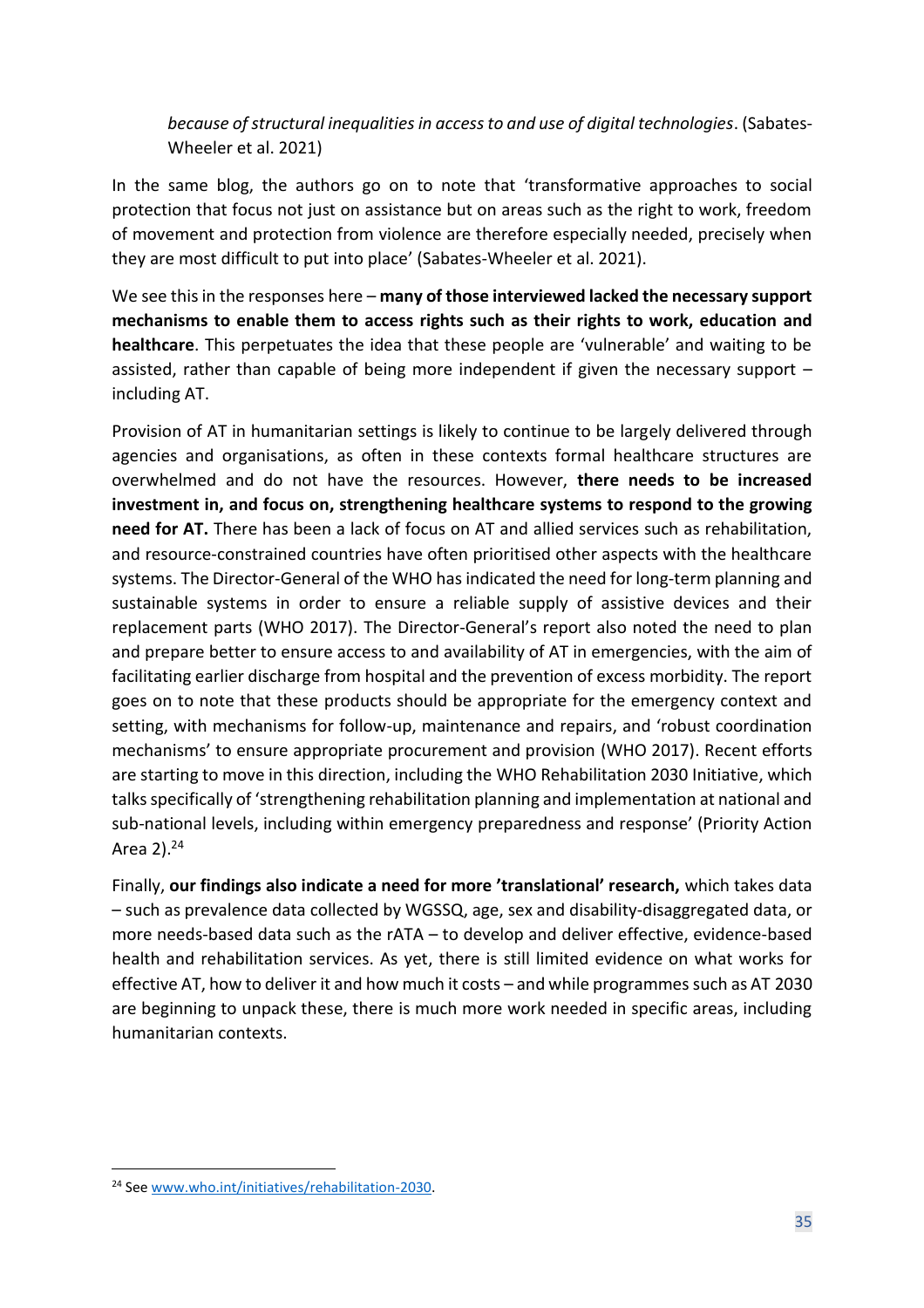# <span id="page-36-0"></span>10. Recommendations

For ease of reference, we structure our recommendations according to the 5 Ps, as outlined above.

#### **Products**

- Provide AT as part of core healthcare provision in emergency settings.
- Where AT cannot be provided and fitted by a healthcare professional, provide users with appropriate guidance on the type of AT required, fitting requirements and safe and effective use.
- Leverage informal networks of AT providers as points of contact and/or resources to support strengthened AT provision within the health system.
- Support and invest in local production, repair and distribution of AT in emergency contexts.
- Identify opportunities for innovation in AT that can be utilised in humanitarian contexts.

#### **People**

- Include allied health professionals a vital resource for AT assessment, training and follow-up – in formal healthcare structures and programmes.
- Provide disability-specific social protection and/or injury-related compensation.
- Asides from AT provision, address the challenges of stigma, inaccessible environments and the need for additional support or training to regain independence through efforts to support persons with disabilities in a humanitarian context.

#### **Provision**

- Provide more AT through existing public healthcare mechanisms, as well as ensure provision is more joined up across sectors.
- Focus more on local production and manufacturing.
- Ensure recommendations for guidance on budgeting for AT in HRPs is implemented or budget an additional 3 to 7 per cent in HRPs for specialised non-food items, such as assistive devices and mobility equipment.
- Develop a standardised approach to AT assessment and provision in humanitarian settings.

#### **Place**

- Promote more collaboration and coordination between sectors and [UN clusters](https://www.humanitarianresponse.info/en/coordination/clusters/what-cluster-approach) to ensure the provision of appropriate and joined-up provision of AT for adults and children in humanitarian contexts.
- Ensure inclusive infrastructure guidelines are useful and used for temporary contexts.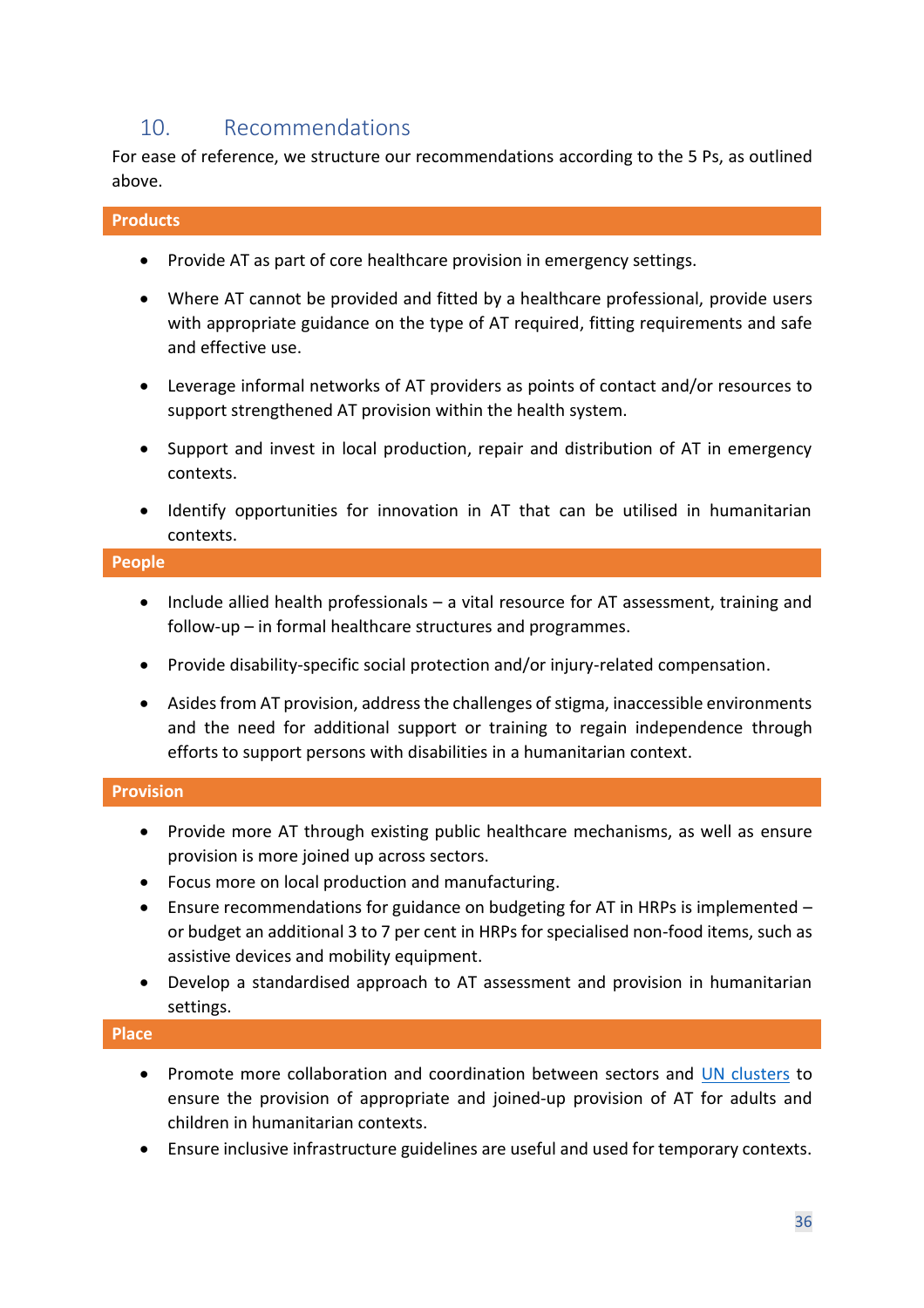#### **Policy**

- Develop specific policy around provision of AT in humanitarian emergencies, in line with recommendation 9 of the Global Report on Assistive Technology (include AT in humanitarian responses).
- Ensure specifically that assistive products are prioritised and available through appropriate procurement routes.
- Develop an *Assistive Products Priority List* specifically for humanitarian contexts.
- Capture AT provision in humanitarian settings through research to inform future policy and practice responses.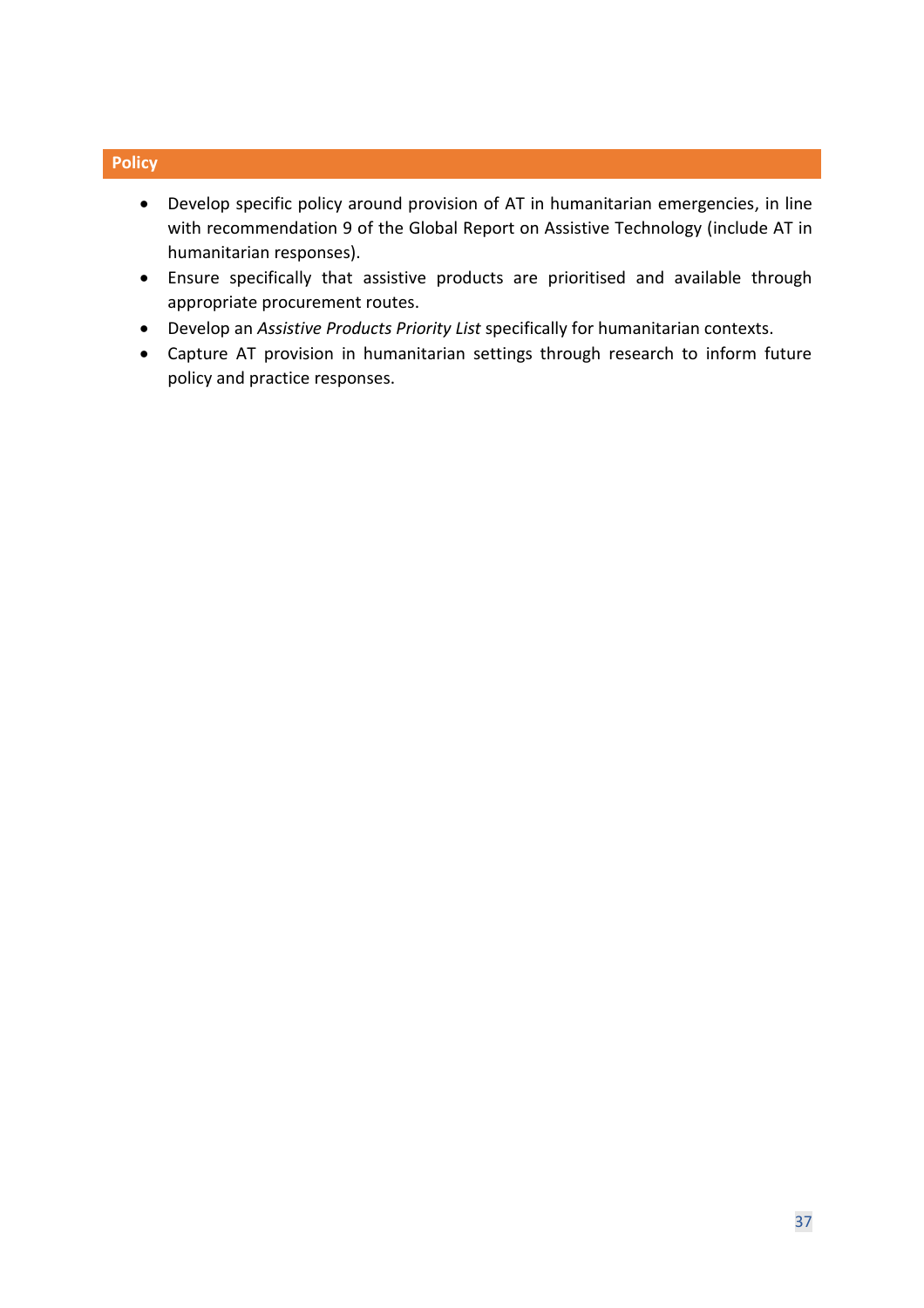# <span id="page-38-0"></span>11. Appendix 1: MFAT Study: Semi-structured Interview

**[Country]**

| [Location/camp]             |  |  |  |  |
|-----------------------------|--|--|--|--|
| Date of interview: [        |  |  |  |  |
| <b>Name of interviewee:</b> |  |  |  |  |
| [Interviewer]               |  |  |  |  |

#### **Product**

- 1. Tell us a bit about the type of product(s) you have (Probe: do you use it, and if yes, how often? [Enumerator instructions – please take picture(s) of products where possible].
- 2. Does the [product](s) enable you to do what you want? (Probe: e.g., go to school/work [ask what type of work, if adapted, etc.]/shopping, household activities, self-care, access support provided by NGOs or government, visiting friends or neighbours or going to worship place, or for leisure and recreation; if yes, in what ways, if no, why not? Do you use it daily or at certain times [especially if they have more than one product, e.g. toilet chair, glasses, hearing aid, etc.].)
- 3. Were you able to do these things **before** you got your [product(s)]? (Probe: if yes, in what way did you do these things; and if no, why not? Did you have other products before this one, and if so, is there a difference between the two? [ask them to elaborate what these differences are?].)
- 4. To what extent has your lifestyle changed **since** you got your [product(s)]? (Probe: if yes, in what ways, and is it directly as a result of the product(s) specifically or other ways too [ask the respondent to elaborate on any other factors, such as people's attitudes, etc.]; if not, why not? [ask the respondent to elaborate on other factors, such as people's attitudes, environment, access to information, etc.].) How do you manage to get around and do things? (Probe: do you need assistance, support, etc.)
- 5. Do you find the product is appropriate for your needs and the environment? (Probe: ask why or why not, and has this changed over the time you have had it? Do you think you are using the right product for you, and if not, why not, and what are you using instead?)
- 6. How could the product be improved to better suit your needs and the environment you live in? (Probe: What else is required for you to be able to do above highlighted tasks? Probe about these [e.g. adaptations to environment, more information, support, etc.].) If you need to take [product] out with you how do you transport it? (Probe: ask if they can fit it in a car, bus, etc. or not.)
- 7. Do you remember how you felt when you first started using the product (Probe: Were you nervous, embarrassed or excited? Before you started using the product, what did you used to think about people using such products? [can you give examples, e.g. wheelchair, walking frame, hearing aid, etc.].) How do you feel now about using the product? (Probe: Were you nervous, embarrassed, frustrated or excited?)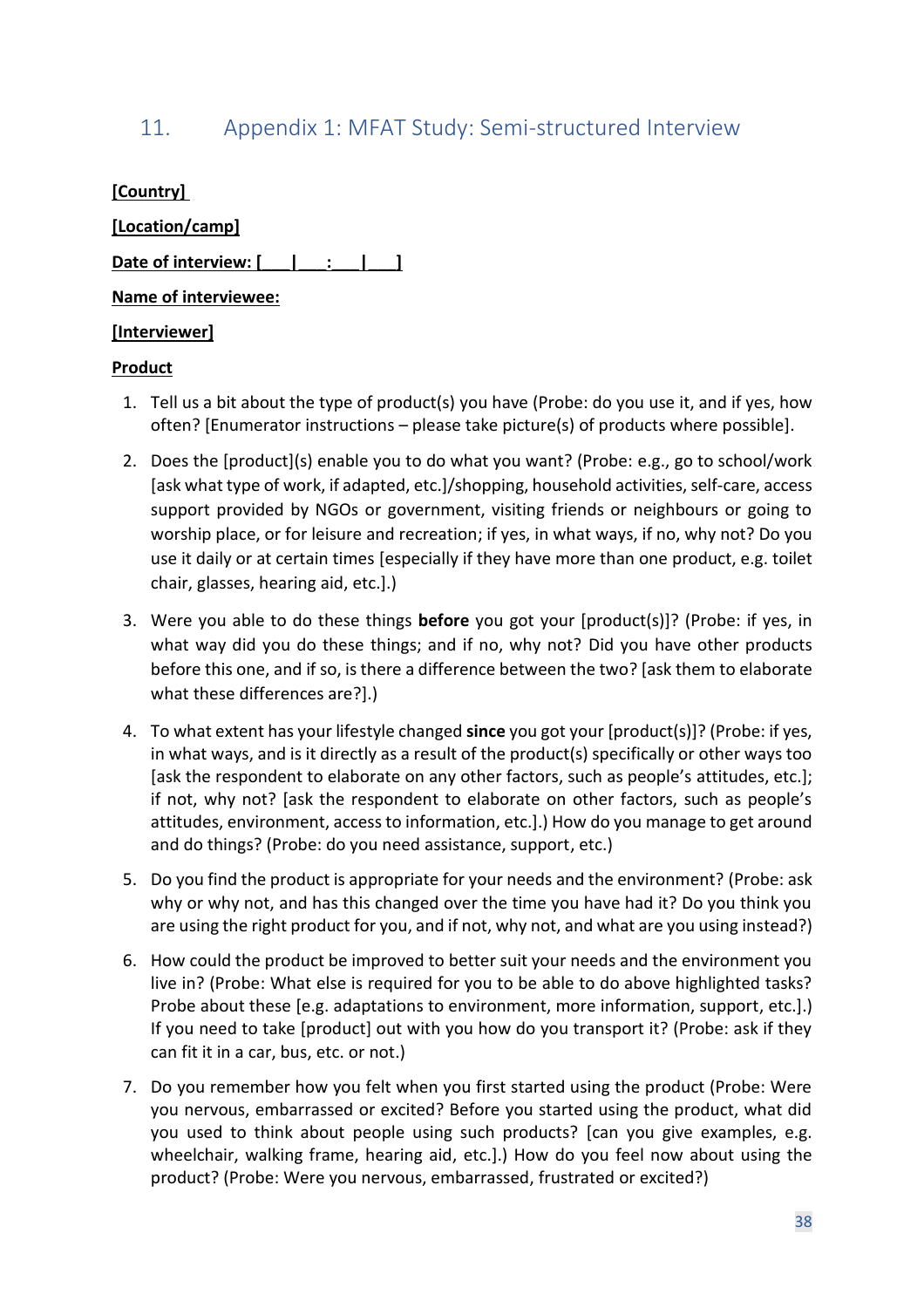- 8. Does using this product cause you to attract other people's attention? (Probe: if yes, in what ways, and how do you feel about that? What could be done to improve this?)
- 9. Are there other assistive products you need but have not received? (Probe: Ask them to describe and why they think need them.)

#### **Procurement**

- 10. Can you tell us where you got your [product(s)] from? (Probe: was it an organisation, shop [If organisation or shop, ask what type, where, how they heard about them, etc.], homemade [if homemade, ask why they had to make it]; ask them about availability of product, affordability, whether the available product(s) were suitable for needs/environment, etc.)
- 11. Do you remember when you got this [product(s)]? (Probe: did you have other products before this? If yes, what were they and where did you get them from? Is this [the one they have now] the same one? If yes, when and where did they get the previous one from, and what happened to that one? If they don't have one, was it lost, are they awaiting a replacement?)
- 12. Do you remember how much/if you paid for it? (Probe: if not self, did your family help you to buy it? Did you need to borrow the money, do you have to pay it back, and if so, how did you/how will you raise the money? Is any interest being charged?
- 13. Did you know where to go to get your [product(s)]? (Probe: e.g., a shop, NGO, hospital, etc.; ask how they found out the information about this, do they know of other places they could go – where? If it was a shop, was there a lot of choice? What other products did they sell?)
- 14. [Only for camp-based respondents] Did anyone ever talk to you about getting your [product(s)]? (Probe: if yes, who were they, what did they ask you about? Was it in this camp? If not, where was it? Do you know why they were talking to you about this, and what was the outcome?)

#### **People**

- 15. Were you provided with any sort of training and/or information (e.g. educational materials) on how to use your assistive device? (Probe: Please describe the training you received. Was it enough? Could it have been improved and if so, how? If no training, how did you learn to use the [product(s)]? Do you know why you did not receive any training when you received your assistive product? What sort of training would have been useful for you?)
- 16. Were you provided with any information (e.g. pictorial leaflets, etc.) or training on how to maintain [look after] the product(s), either by the place you got it from (organisation/shop) or by someone else? (Probe: If yes, describe the support you have received and who it was from. Was the information or training useful? If yes, how and if not, why not? What else could have been done to help you?) What about how to clean the product (if relevant) – did this change because of COVID?

#### **Provision**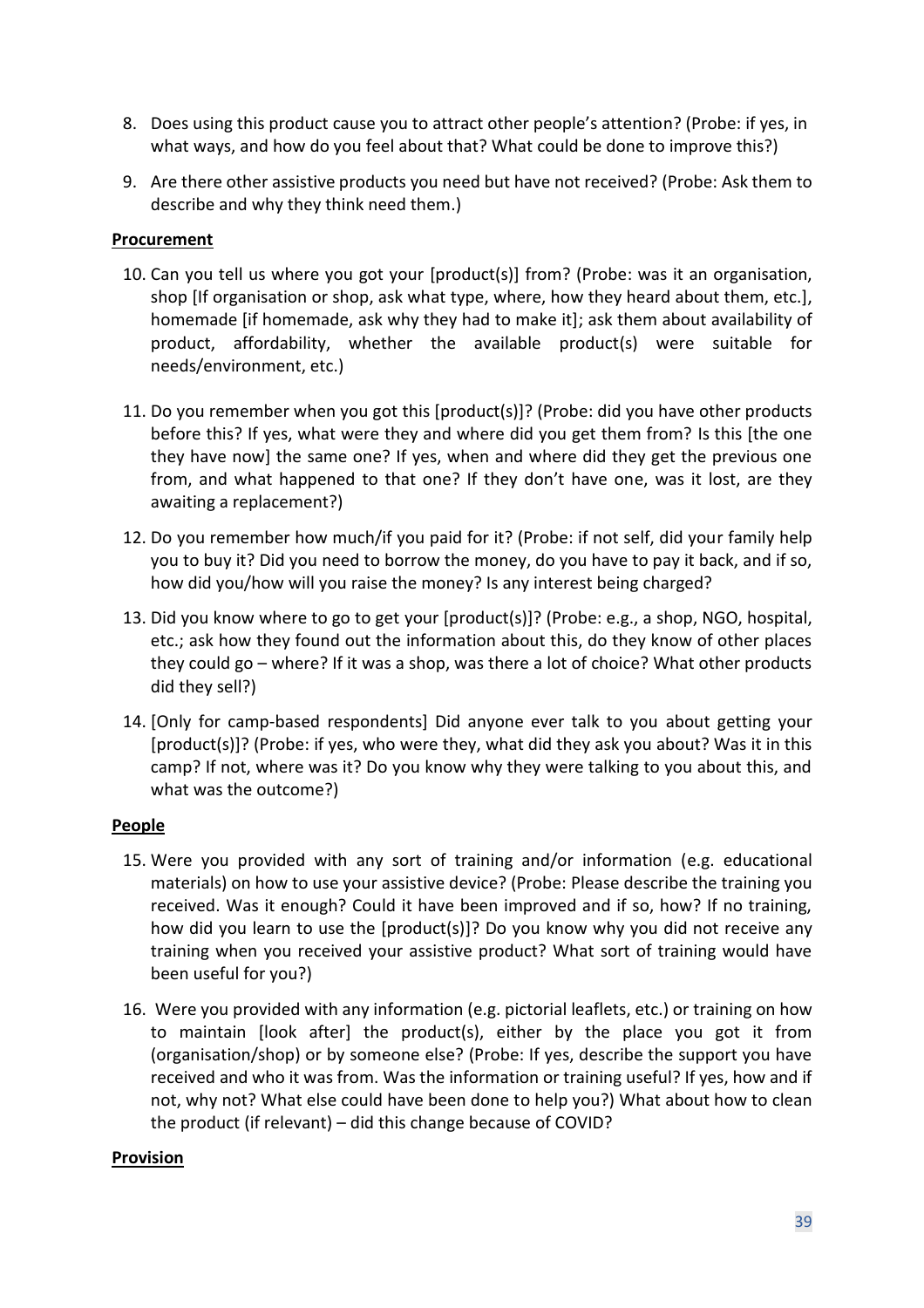- 17. How long did it take for you to receive the [product(s)]? (Probe: did you use it straightaway, and if so, was that difficult? Please elaborate. If not, what did you do/use between being assessed for product and receiving it, for example, how did you manage to get around/do things?)
- 18. Did anyone assess you for the [product(s)]? (Probe: if yes, who, where, what did they do? If no, do you know why not? What was the outcome of the assessment?)
- 19. Did anyone measure you for the [product(s)]? (Probe: if yes, who were they and where did you get measured/fitted? If no, do you know why not?)
- 20. Have you received more than one of any single assistive products (or more than one of similar products)? (Probe: If yes, please describe where you received them from and what have you done with them? Did you have to pay for them, and if so, how much? Are you still using them? If not, why not?)
- 21. Did you receive any instructions of maintenance and repair of the product? (Probe: If yes, who from and what sort of information? Did you receive any spare parts [e.g. rubber tips for crutches], and if yes, who from? If no, where do you go to get these if you need them?)

#### **Policy**

- 22. Have you ever heard about any programmes or policies about these products where you live? (Probe: Has anyone ever asked you questions about products before, and if so, who were they and why did they ask?)
- 23. Is there anything else you would like to tell us [about the product, or other related issues]?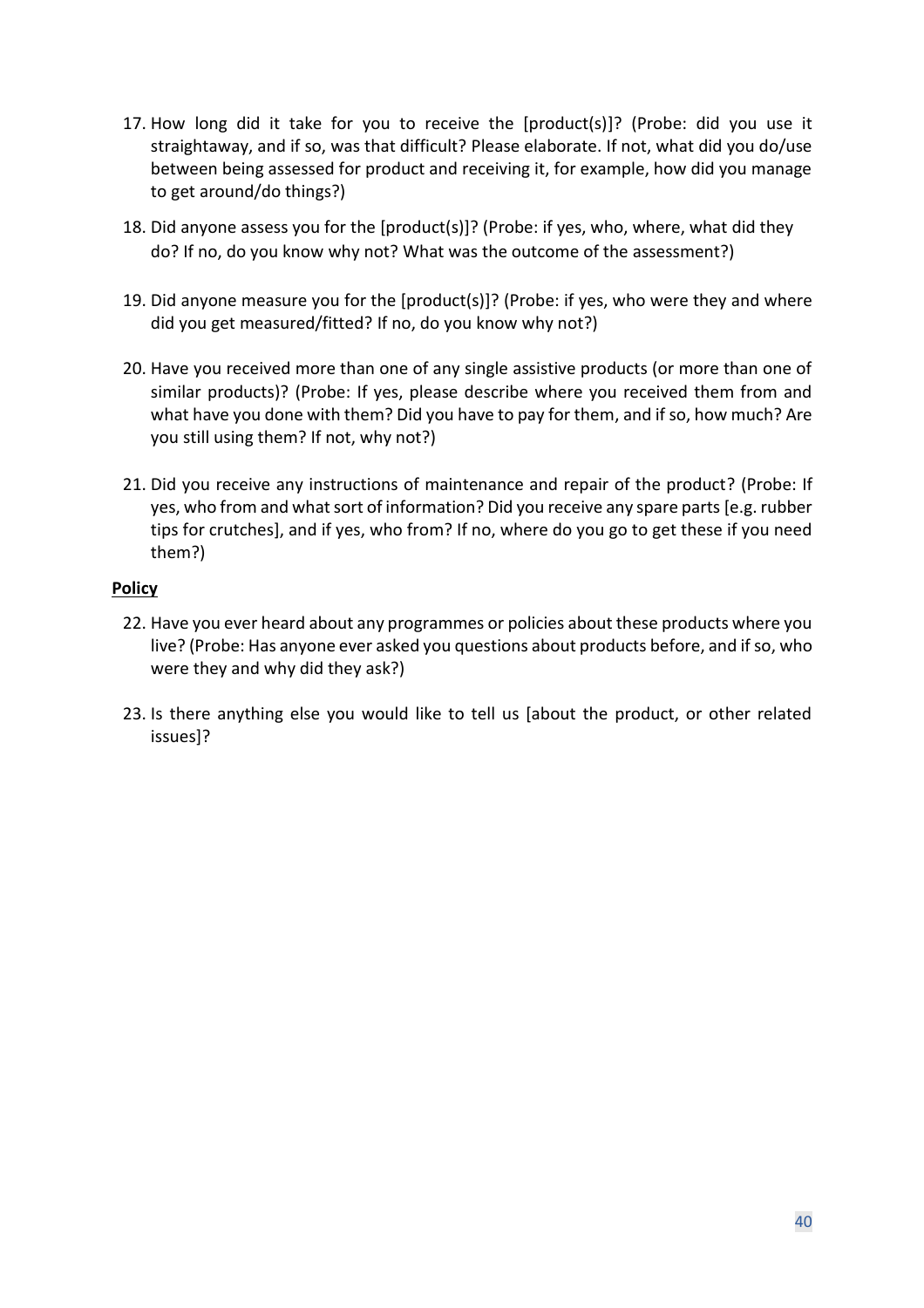# 12. Appendix 2: Referral Pathway

<span id="page-41-0"></span>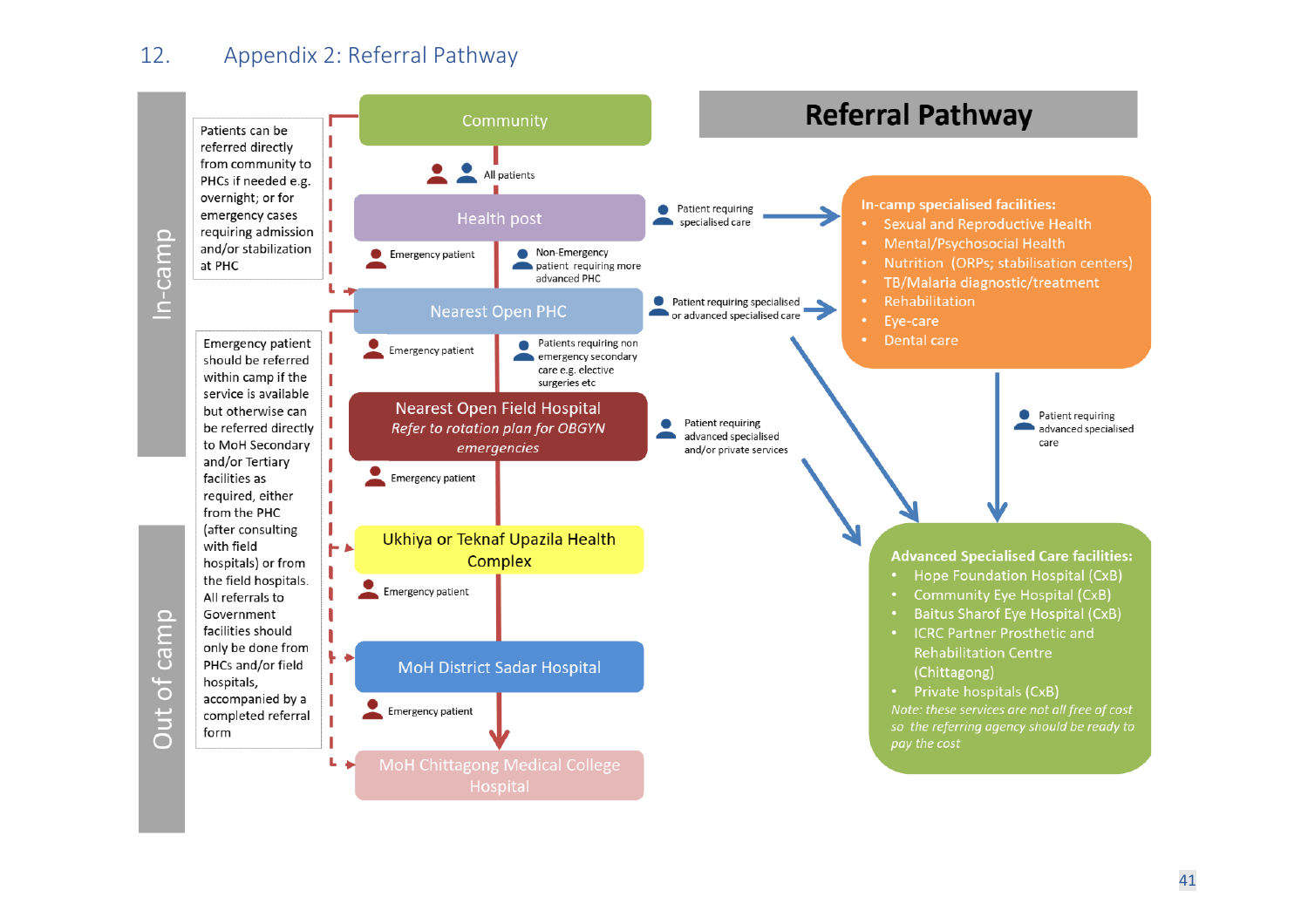## <span id="page-42-0"></span>13. References

se Plans.pdf.

- Ager, A., Stark, L., Akesson, B., and Boothby, N. (2010). Defining Best Practice in Care and Protection of Children in Crisis-Affected Settings: A Delphi Study. *Child Development* 81(4): 1271–86. DOI: 10.1111/j.1467-8624.2010.01467.x.
- CBM Global Disability Inclusion, CBM International and Centre for Disability in Development (2021) *Integrated Health and Rehabilitation Services in Mass Displacement A model for inclusive healthcare from the Rohingya response in Bangladesh.* https://www.cbm.org/fileadmin/user\_upload/CBM-CDD Integrated Health and Rehabilitation Services in Mass Displacement.pdf
- CBM and CDD. (2021). *Integrated Health and Rehabilitation Services in Mass Displacement: A Model for Inclusive Healthcare from the Rohingya Response in Bangladesh.* CBM Global. https://cbm-global.org/wp-content/uploads/2021/12/CBM-CDD\_Integrated-Health-and-Rehabilitation-Services-in-Mass-Displacement.pdf.
- CBM and REACH. (2021). *Bangladesh Rapid Assistive Technology Assessment (rATA), May 2021.* REACH. https://reliefweb.int/report/bangladesh/bangladesh-rapid-assistive-technologyassessment-rata-may-2021.
- CBM, HAI and HI. (2018). *Humanitarian Inclusion Standards for Older People and People with Disabilities*. https://reliefweb.int/attachments/40cc37c9-6fe1-3ca0-8c04 cce87c11205f/Humanitarian\_inclusion\_standards\_for\_older\_people\_and\_people\_with\_dis abi....pdf
- CCCM Cluster. (2021). *Minimum Standards for Camp Management*. CCCM Cluster. https://cccmcluster.org/sites/default/files/2021-07/CAMP-EN\_0.pdf.
- DG ECHO. (2019). *Operational Guidance on the Inclusion of Persons with Disabilities in EU-Funded Humanitarian Aid*. February. https://ec.europa.eu/echo/files/policies/sectoral/doc\_echo\_og\_inclusion\_en.pdf.
- Foreign, Commonwealth and Development Office. (2019). *Guidance on Strengthening Disability Inclusion in Humanitarian Response Plans*. https://reliefweb.int/attachments/932b607d-6380-3390-ab45- 5f8a0aaa7978/Guidance\_on\_strengthening\_disability\_inclusion\_in\_Humanitarian\_Respon
- HI. (2020). *Early Rehabilitation in Conflicts and Disasters*. www.hi.org/sn\_uploads/document/36199-Humanity--Inclusion-Clinical-Handbookweb\_1.pdf.
- HI and iMMAP. (2018). *Removing Barriers: The Path towards Inclusive Access Disability Assessment among Syrian Refugees in Jordan and Lebanon. URL:*  https://reliefweb.int/sites/reliefweb.int/files/resources/65892.pdf.
- HI and IOM. (2018). *Access to Humanitarian Services for People with Disabilities: Situational Analysis in Bentiu Protection of Civilians Site, South Sudan*. https://reliefweb.int/attachments/d2373c89-16c0-39b1-9144- 3cbf3bd991fb/22052018\_dtm\_hi\_joint\_assessment\_bentiu\_poc\_dec2017.pdf.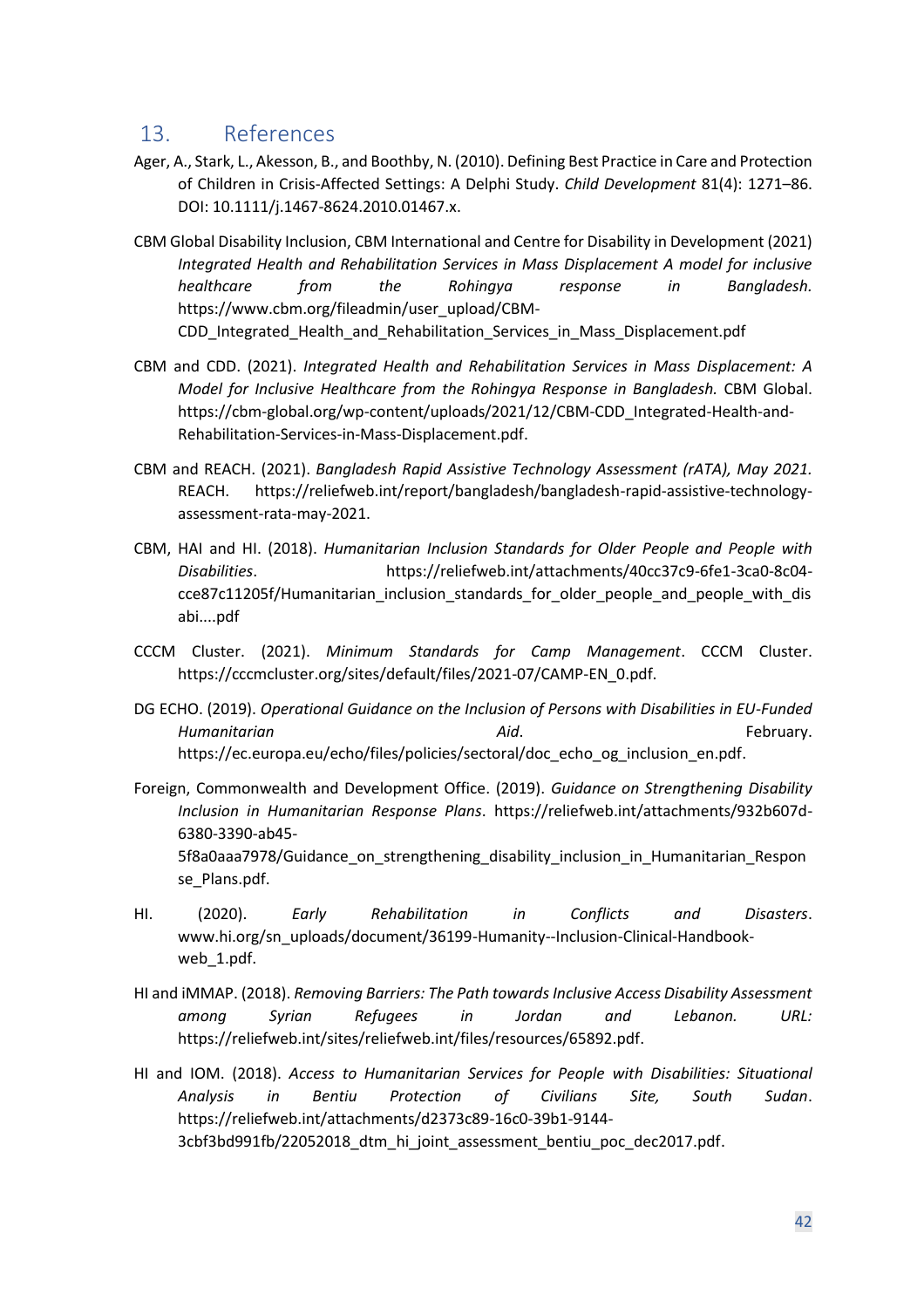- Holden, J., Lee, H., Martineau-Searle, L. and Kett, M. (2019). *Disability Inclusive Approaches to Humanitarian Programming: Summary of Available Evidence on Barriers and What Works*. Disability Inclusion Helpdesk Report No. 9. https://assets.publishing.service.gov.uk/government/uploads/system/uploads/attachment \_data/file/833579/query-9-evidence-humanitarian-response1.pdf.
- Holloway C, Austin V, Barbareschi G, Ramos Barajas F, Pannell L, Morgado Ramirez D, Frost R, McKinnon I, Holmes C, Frazer R, Kett M, Groce N, Carew M, Abu-Alghaib O, Khasnabis C, Tebbutt E, Kobayashi E, Seghers F. (2018) Scoping Research Report on Assistive Technology - On The Road For Universal Assistive Technology Coverage
- Humanitarian Needs Assessment Programme. (2019). *Disability: Prevalence and Impact: A Nationwide Household Survey Using Washington Group Methodology*. www.globalprotectioncluster.org/wp-content/uploads/Disability\_Prevalence-and-Impact\_FINAL-2.pdf.
- Humanitarian Needs Assessment Programme. (2020). *Disability in Syria: Investigation on the Intersectional Impacts of Gender, Age, and a Decade of Conflict on Persons with Disabilities*. www.hi-deutschland-projekte.de/lnob/wp-content/uploads/sites/2/2021/09/hnapdisability-in-syria-investigation-on-intersectional-impacts-2021.pdf.
- Idris, I. (2019). *Linking Social Protection and Humanitarian Response: Best Practice*. K4D Helpdesk Report 684. Institute of Development Studies. https://opendocs.ids.ac.uk/opendocs/bitstream/handle/20.500.12413/14782/684\_Linking \_Social\_Protection\_and\_Humanitarian\_Response\_Best\_Practice.pdf?sequence=1&isAllow ed=y.
- Inter-Agency Standing Committee. (2019). *Guidelines on Inclusion of Persons With Disabilities In Humanitarian Action*. https://interagencystandingcommittee.org/system/files/2020- 11/IASC%20Guidelines%20on%20the%20Inclusion%20of%20Persons%20with%20Disabiliti es%20in%20Humanitarian%20Action%2C%202019\_0.pdf.
- International Committee of the Red Cross. (2016). *Management of Limb Injuries during Disasters and Conflicts*. https://reliefweb.int/attachments/041dac00-5033-3666-9842- 83c764516865/\_A%20Field%20Guide\_7.8%20MB.pdf
- International Federation of the Red Cross. (2015). *All under One Roof: Disability-Inclusive Shelter and Settlements in Emergencies Guidelines*. International Federation of the Red Cross Red Crescent. https://sheltercluster.s3.eu-central-1.amazonaws.com/public/docs/1285600 all\_under\_one\_roof-en-a5-lr\_3.pdf.
- Lange, K. (2020) Inclusion of Persons with Disabilities in Humanitarian Action: What Now?' *Humanitarian Exchange* 78. https://odihpn.org/wp-content/uploads/2020/10/HE-78\_disability\_WEB\_final.pdf.
- Leonard Cheshire and HI. (2018). *Disability Data Collection: A Summary Review of the Use of the Washington Group Questions by Development and Humanitarian Actors*. https://assets.publishing.service.gov.uk/media/5f82ba668fa8f5045d715745/2018-10 summary-review-wgq-development-humanitarian-actors.pdf.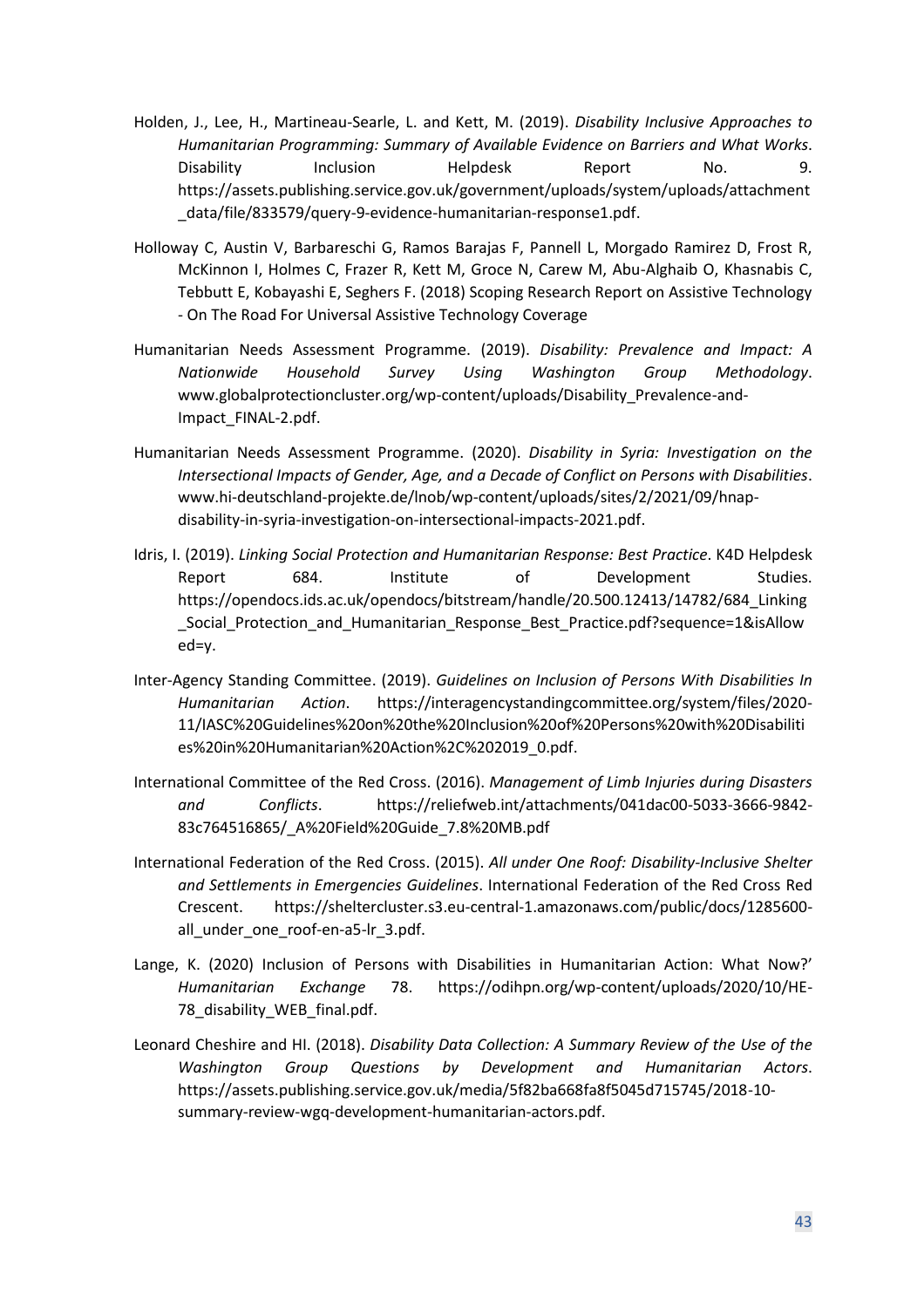- Lind, J., Sabates-Wheeler, R., and Szyp, C. (2022). *Cash and Livelihoods in Contexts of Conflict and Fragility: Implications for Social Assistance Programming*. BASIC Research Working Paper 8. Institute of Development Studies. DOI: 10.19088/BASIC.2022.008.
- MacLachlan, M. (2019) Access to Assistive Technology, Systems Thinking, and Market Shaping: A Response to Durocher et al. *Ethics & Behavior*, 29(3): 196–200. DOI: 10.1080/10508422.2018.1447382.
- Mousavi, G., Ardalan, A., Khankeh, H., Kamali, M., and Ostadtaghizadeh, A. (2019). Physical Rehabilitation Services in Disasters and Emergencies: A Systematic Review. *Iran Journal of Public Health* 48(5): 808–15.
- REACH. (2019). *Rohingya Refugees with Disabilities: Prevalence, Meaningful Access, and Notes on Measurement*. www.impactrepository.org/document/reach/d4b0d4b1/REACH\_BGD\_Brief\_Disability\_Nov2019.pdf.pdf
- REACH. (2021a). *Research Terms of Reference: Rapid Assistive Technology Assessment (rATA)*. https://reliefweb.int/sites/reliefweb.int/files/resources/REACH\_BGD\_ToR\_Rapid-Assistive-Technology-Assessment-rATA\_February-2021-1.pdf.
- REACH. (2021b). *Age and Disability Inclusion Needs Assessment Rohingya Refugee Response*. https://reliefweb.int/report/bangladesh/bangladesh-age-and-disability-inclusion-needsassessment-rohingya-refugee-0.
- Rohwerder, B. (2017). *Disability Inclusive Humanitarian Response: Operational Practice Paper 1*. Institute of of Development Studies. https://opendocs.ids.ac.uk/opendocs/bitstream/handle/20.500.12413/13404/HLC%20OPP  $\_1.pdf$ .
- Rohwerder, B. (2018). *Assistive Technologies in Developing Countries*. K4D Helpdesk Report. Institute of of Development Studies. https://opendocs.ids.ac.uk/opendocs/bitstream/handle/20.500.12413/13599/Assistive\_te chnologies\_in\_developing-countries.pdf.
- Sabates-Wheeler, R., et al. (2021). *Conflict Is the New 'Hazard' on the Social Protection Block.*  Institute of Development Studies. www.ids.ac.uk/opinions/conflict-is-the-new-hazard-onthe-social-protection-block/
- Skelton, P., and Harvey, A. (2015). *Rehabilitation in Sudden Onset Disasters*. www.bond.org.uk/sites/default/files/resourcedocuments/rehabilitation\_in\_sudden\_onset\_disasters\_complete\_manual.pdf
- Sphere. (2018). *Sphere Handbook: Minimum Standards in Humanitarian Response*. https://spherestandards.org/handbook-2018.
- Thompson, S. (2017). *Disability in Syria*. K4D Helpdesk Report. Institute of Development Studies. https://opendocs.ids.ac.uk/opendocs/handle/20.500.12413/13118.
- UNICEF. (2017). *Guidance on Including Children with Disability in Humanitarian Action*. https://reliefweb.int/attachments/bc024979-2010-3d99-8350 f67443803c7a/General\_Guidance\_English\_2017.pdf.
- Visagie, S., Eide, A. H., Mannan, H., Schneider, M., Swartz, L., Mji, G., Munthali, A., Khogali, M., van Rooy, G., Hem, K.-G., and MacLachlan, M. (2016). A Description of Assistive Technology